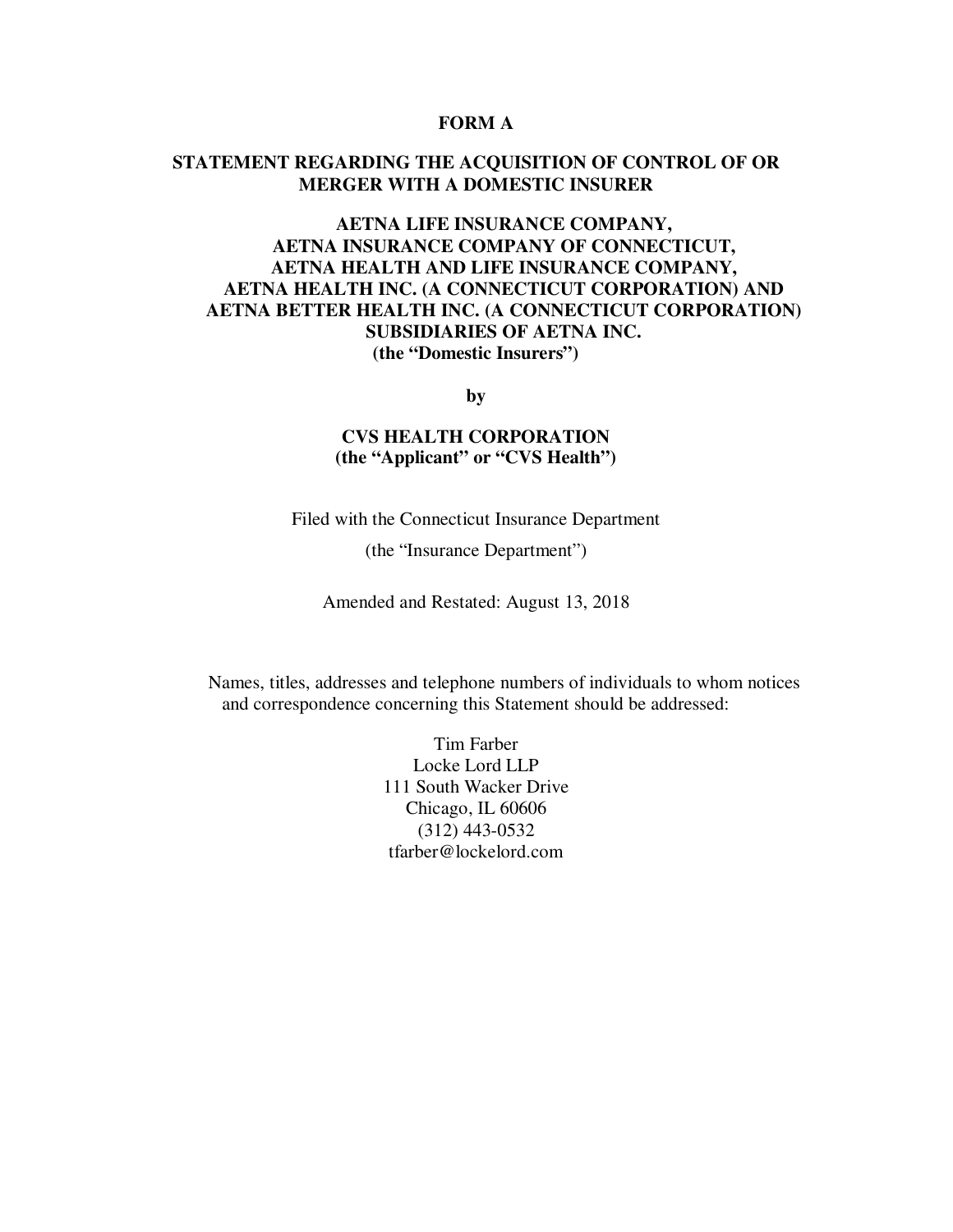#### **ITEM 1. DOMESTIC INSURERS AND METHOD OF ACQUISITION**

This Statement relates to the proposed acquisition of control by CVS Health Corporation, a Delaware corporation ("CVS Health"), of Aetna Life Insurance Company, Aetna Insurance Company of Connecticut, Aetna Health and Life Insurance Company, Aetna Health Inc. (a Connecticut corporation) and Aetna Better Health Inc. (a Connecticut corporation), insurers and health maintenance organizations domiciled in the State of Connecticut (the "Domestic Insurers"). Aetna Life Insurance Company and Aetna Health and Life Insurance Company are direct, while Aetna Insurance Company of Connecticut, Aetna Health Inc. (a Connecticut corporation) and Aetna Better Health Inc. (a Connecticut corporation) are indirect, wholly-owned subsidiaries of, and controlled by, Aetna Inc. ("Aetna"). Aetna is a publicly traded Pennsylvania holding company for various insurance companies, health maintenance and dental maintenance organizations and related organizations. The Domestic Insurers maintain their principal place of business at 151 Farmington Avenue, RW61, Hartford, Connecticut 06156. The current organizational chart of the Domestic Insurers and their affiliates is shown on the chart attached hereto as Exhibit 3-B and is incorporated herein by reference.

 Pursuant to an Agreement and Plan of Merger dated as of December 3, 2017 (the "Merger Agreement") (attached as Exhibit 1), CVS Health would acquire control of Aetna, with Aetna becoming an indirect wholly-owned subsidiary of CVS Health and a direct wholly-owned subsidiary of CVS Pharmacy, Inc. ("CVS Pharmacy"),<sup>1</sup> a Rhode Island corporation which is a direct wholly-owned subsidiary of the Applicant (the "Transaction"). Specifically, the Transaction contemplates that Hudson Merger Sub Corp., a Pennsylvania corporation and indirect wholly-owned subsidiary of CVS Health and direct subsidiary of CVS Pharmacy established specifically for the Transaction ("Merger Sub"), will merge with and into Aetna (the "Merger"). As a result of the Merger, Aetna (the surviving entity of the Merger) will become an indirect wholly-owned subsidiary of CVS Health. The terms and conditions governing the Transaction are further described in CVS Health's Current Reports on Form 8-K filed with the Securities and Exchange Commission on December 4, 2017 and December 5, 2017, attached as Exhibit 2- $\overline{A}$  and Exhibit 2- $\overline{B}$  respectively. The redacted Disclosure Schedules to the Merger Agreement are attached as Exhibit 22.

 Under the terms of the Merger Agreement, following the closing of the Transaction, CVS Health will be the ultimate parent company of, and will thus control, Aetna and the Domestic Insurers. Attached as Exhibit 3-C is a chart reflecting the organizational structure of CVS Health and its affiliates following the closing of the

<sup>&</sup>lt;sup>1</sup> Please note that CVS Pharmacy is not a party to the Merger Agreement and is not the ultimate controlling person of the CVS Health organization, and after discussing the transaction structure with the Department, CVS Health does not believe it is necessary to include CVS Pharmacy as an Applicant. Biographical affidavits were provided for CVS Pharmacy to be inclusive and transparent given its place in the CVS Health organizational charts provided with the Form A filing.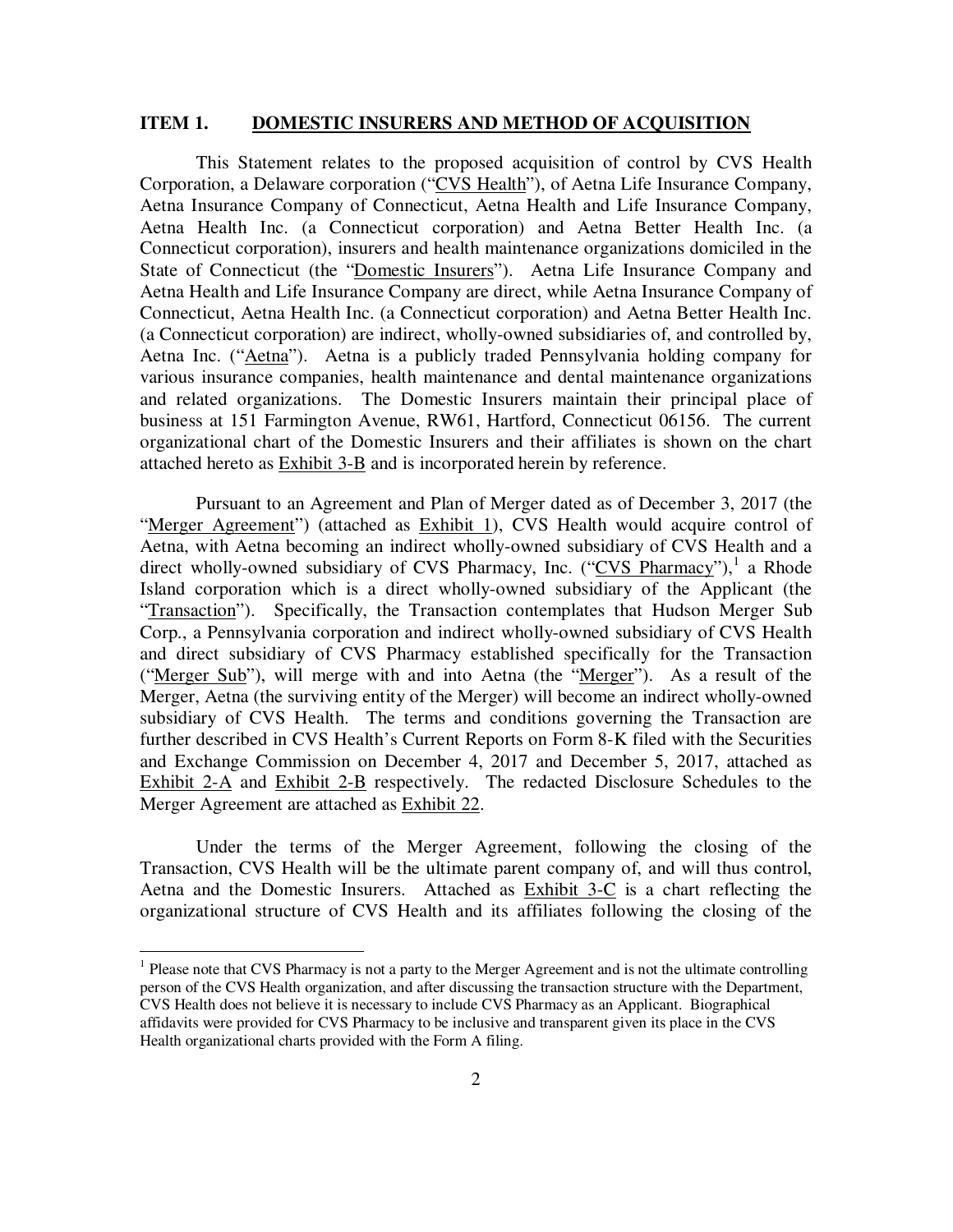Transaction based on CVS Health's and Aetna's respective current organizational structures, which are attached as Exhibits 3-A and 3-B.

 Together, CVS Health and Aetna will build a much improved health care concept based on the principles of greater convenience and lower cost while offering consumers the ability to interact with health care experts they know and trust in communities all across the country to improve their health. By combining the expertise and analytics of Aetna with CVS Health's local presence and clinical capabilities, the combined company will become the front door to health care, delivering lower-cost care whenever, wherever, and however it's needed.

 The combination of CVS Health and Aetna will create a health care platform that invigorates the consumer health care experience by allowing for easier and more frequent access to high-quality care in lower-cost settings, meeting patients where they are, and engaging with them as part of their daily lives and routines. Following the closing of the Transaction, the combined company will provide and facilitate higher-quality care at lower costs by joining CVS Health's extensive suite of pharmacy, walk-in clinic, and other retail assets with Aetna's expertise in medical benefits and services.

 The combined company will offer an unparalleled array of health care services, and will use improved pharmacy and medical data integration, localized care, coordinated care across providers, and cost management tools to deliver the most clinicallyappropriate care in the most cost-effective settings. As a result, the Transaction will also allow the combined company to compete even more effectively in what is already a highly competitive space. Integrating CVS Health and Aetna will bring together the robust community presence of CVS Health, a pharmacy innovation company at the forefront of transforming the health care landscape, with the data, analytics, and insights of Aetna, one of the nation's leading diversified health care benefits companies, to form a new integrated health care model that will deliver substantial public benefits such as improved health outcomes and lower health care spending.

The proposed CVS Health-Aetna transaction will:

- Combine two organizations with long-standing commitments to promoting health and wellness in their local communities and expanding access to highquality, affordable health care.
- Provide treatment at the best site of care and improve care across the continuum through greater collaboration among Aetna's in-network physician and hospital providers and more than 9,700 CVS Pharmacy locations, 1,100 MinuteClinic walk-in clinics, 140 long-term care pharmacies, and 80 infusion branches.
- Allow Aetna's in-network physician and hospital providers, CVS Health pharmacists, and MinuteClinic nurse practitioners to coordinate their activities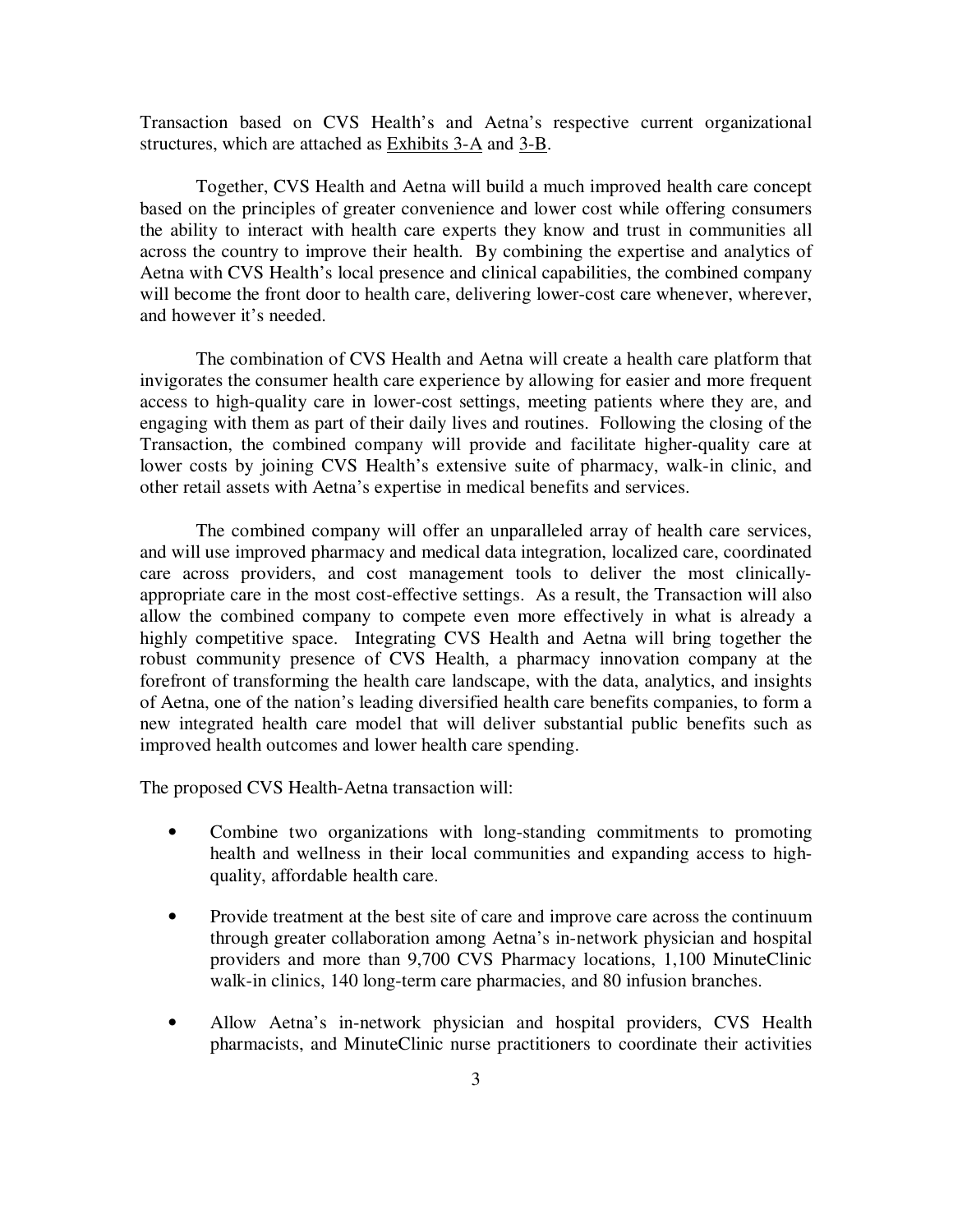through more effective use of pharmacy and medical claims data, to achieve better outcomes by ensuring that a patient's full health history is considered at all points of care.

- Lower patient and enrollee costs through the broader use of data and analytics. This will be achieved, for example, by improving chronic care management using pharmacist-led interventions and by boosting patients' adherence to medication and treatment protocols. The combined company will also reduce avoidable hospital visits by growing use of MinuteClinics and by shifting infusion services from outpatient hospital settings to more convenient and lower-cost home settings when appropriate.
- Generate company-level savings opportunities by combining corporate functions, by obtaining improved pricing from third-party suppliers, and by merging complementary expertise in pharmacy and medical benefits, the benefits of which can be shared with clients, customers and patients. CVS Health has a proven track record of successfully integrating acquired companies and achieving cost savings.

 The companies' obligations to consummate this pro-competitive Transaction are subject to satisfaction (or, to the extent permitted by applicable law, waiver) of certain conditions, including the approval and adoption of the Merger Agreement by Aetna's shareholders,<sup>2</sup> approval by CVS Health's stockholders of the issuance of shares of CVS Health's common stock to Aetna's stockholders in the Merger,<sup>3</sup> expiration or early termination of the waiting period required under the Hart-Scott-Rodino Antitrust Improvements Act of 1976, as amended ("HSR Act"), and receipt of specified regulatory approvals, including the approval for this Statement. The companies plan to close the Transaction as soon as practicable following receipt of these approvals and the satisfaction of the other closing conditions.

# **ITEM 2. IDENTITY AND BACKGROUND OF THE APPLICANT**

 $\overline{a}$ 

(a) Name and Address of the Applicant. The name and business address of the Applicant seeking to acquire control of the Domestic Insurers is as follows:

 $2$  On a March 13, 2018 special meeting of Aetna shareholders, approximately 97 percent of the votes cast, and over 77 percent of the 326,942,525 shares outstanding and entitled to vote, voted to approve and adopt the agreement and plan of merger. The SEC Form 8-K filing with a press release regarding this vote are included in Exhibit 42.

<sup>&</sup>lt;sup>3</sup> On March 13, 2018 CVS Health stockholders voted to approve the shares of company stock to be issued in the company's acquisition of Aetna. More than approximately 98 percent of the shares voted were in favor of the proposal. The SEC Form 8-K filing with a press release are included in Exhibit 42.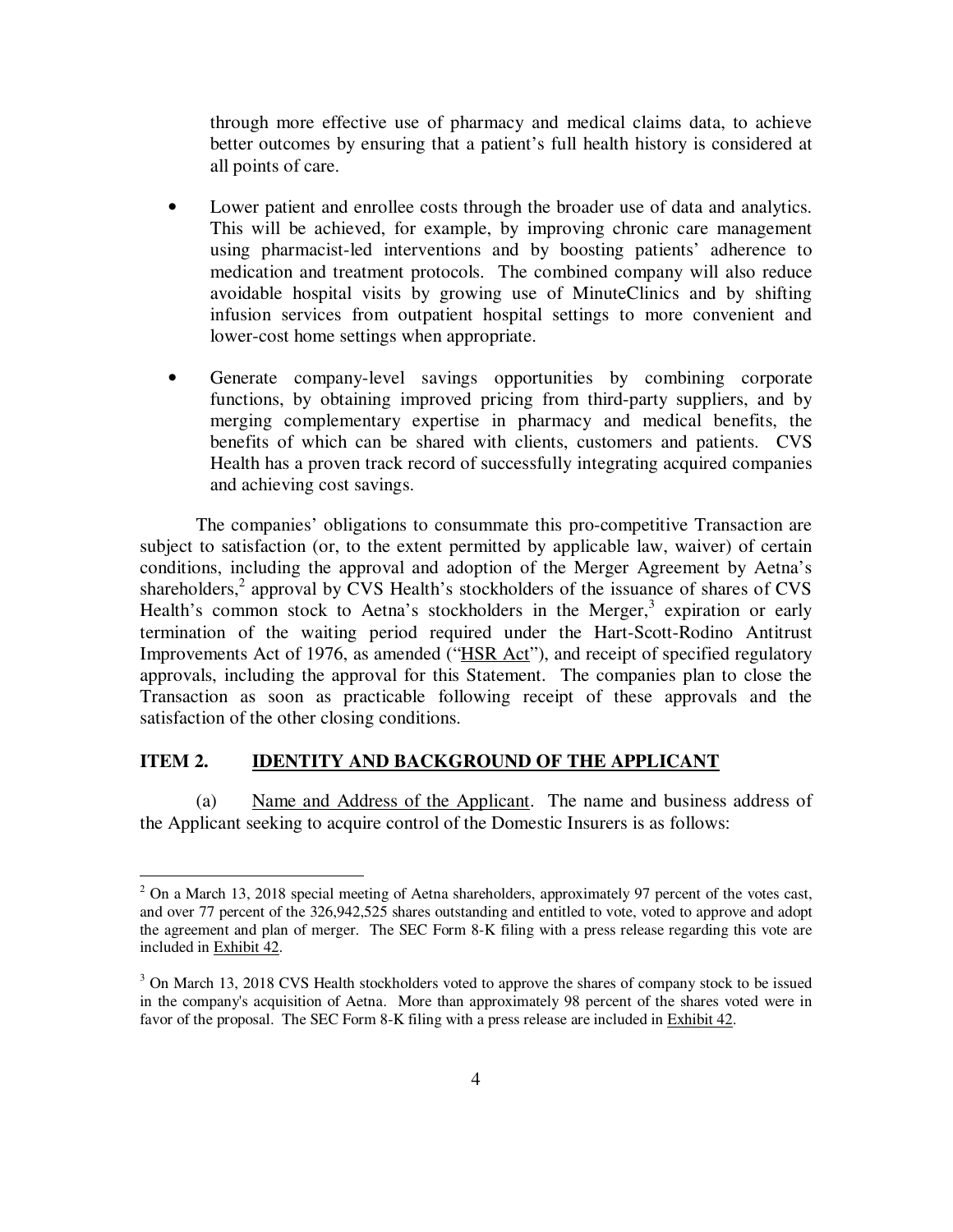## CVS Health Corporation One CVS Drive Woonsocket, Rhode Island 02895

### (b) Nature of the Applicant's Business.

 CVS Health is a pharmacy health care company whose stock is traded on the New York Stock Exchange under the trading symbol CVS. CVS Health enables individuals, businesses, and communities to manage health in more affordable, effective ways through its pharmacy benefits management services and its retail pharmacies, walk-in health care clinics, specialty pharmacies, infusion services, and long-term care pharmacies.

 More than 9,700 CVS Pharmacy locations not only dispense prescriptions but, through face-to-face counseling, our retail pharmacists drive medication adherence, close gaps in care, improve health literacy and recommend more cost-effective drug therapies. At more than 1,100 MinuteClinics, nurse practitioners and physician assistants diagnose and treat a variety of lower-acuity health conditions, perform health screenings, monitor chronic conditions, provide wellness services, and deliver vaccinations. CVS Specialty pharmacies support individuals with chronic or genetic diseases who require complex and expensive drug therapies. CVS Health's Coram business is one of the nation's leading providers of infusion services, caring for 140,000 patients annually through the operation of more than 85 infusion centers and delivery of home infusion services. CVS Health addresses the needs of an aging population through Omnicare, a provider of pharmacy services to long-term care facilities.

 Through CVS Caremark, CVS Health provides a full range of pharmacy benefit management solutions, including formulary management, mail-order pharmacy, specialty pharmacy, retail pharmacy network management services, prescription management systems, clinical services, and disease management services. Caremark's customers include employers, unions, health plans, and federal, state, and local governments.

 Detailed descriptions of each of CVS Health's business segments, products offered, and the nature of CVS Health's business for the past five years is set forth in Item 1 of CVS Health's Annual Report on Form 10-K for years 2012-2016, attached as Exhibits 4-A through 4-E. Attached hereto as Exhibits 10-A through 10-E are CVS Health's annual reports to stockholders, including audited consolidated financial statements for the years ended 2012 through 2016. Attached hereto as Exhibit 6 is CVS Health's Quarterly Report on Form 10-Q for the quarter ended September 30, 2017.

(c) Organizational Chart. Attached as Exhibit  $3-A$  is a chart as of December 1, 2017 presenting the identities and interrelationships among the Applicant and all affiliates of the Applicant, including the percentage of voting securities of each such entity that is owned or controlled by CVS Health, the type of organization and the state or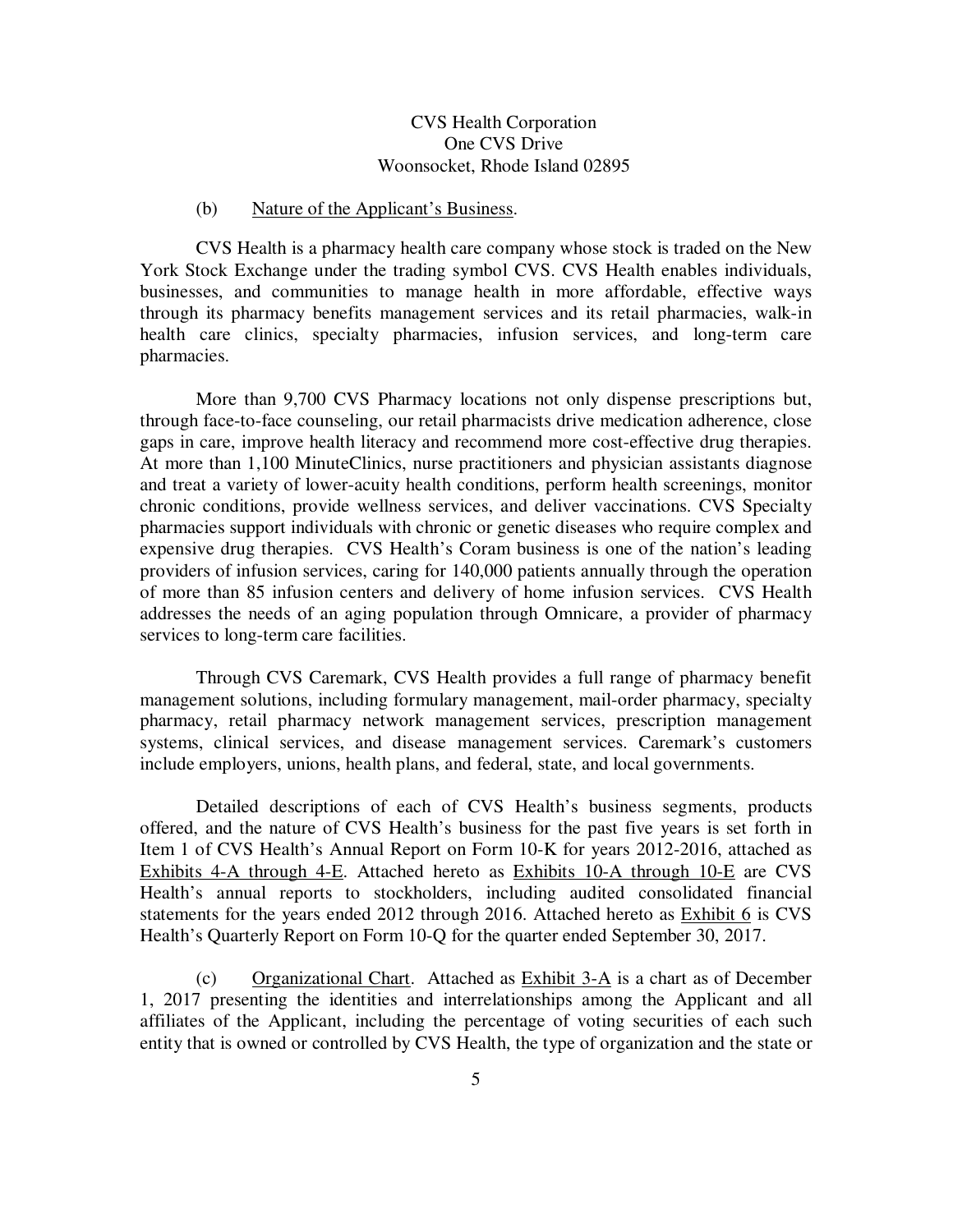other place of domicile. As can be seen in this chart, SilverScript Insurance Company, Accendo Insurance Company and Pennsylvania Life Insurance Company are subsidiaries of the Applicant licensed as insurance companies in the state of Connecticut.

There are no court proceedings involving a reorganization or liquidation pending with respect to CVS Health or any other entity identified on Exhibit 3-A.

## **ITEM 3. IDENTITY AND BACKGROUND OF INDIVIDUALS ASSOCIATED WITH THE APPLICANT**

(a) Directors and Executive Officers' Business Addresses. A list setting forth the names and business addresses of the current directors and executive officers of the Applicant is attached as Exhibit 7-A. We have also provided the same information for CVS Pharmacy in Exhibit 7-B. The current directors and executive officers of the Applicant are not currently expected to change as a result of the Transaction except that, upon the closing of the Transaction, the number of members of the CVS Health Board of Directors will be increased by three (3) and the vacancies created thereby will be filled by Aetna's Chairman and CEO Mark T. Bertolini and two other individuals who are serving on the board of directors of Aetna immediately prior to the closing of the Transaction, who are jointly designated by Aetna and CVS Health and who meet CVS Health's independence criteria in effect as of such time. These two individuals have not been identified and are not expected to be appointed until immediately after closing. CVS Health will provide the updated biographical affidavits (the Aetna board has biographical affidavits on file with the Insurance Department) once they have been identified. In addition, members of the Aetna management team will play significant roles in the newly combined company. Aetna will operate as a stand-alone business unit within the CVS Health enterprise and will be led by members of their current management team.

 Directors and Executive Officers of Domestic Insurer. Please see the attached charts as Exhibit 25 providing the current information regarding directors and executive officers for the Domestic Insurers. There are no proposed changes after closing. Please see attached biographical affidavits for these individuals as Exhibit 26. One set is redacted by having the supplemental personal information page(s) removed. The third party verification reports have been provided by Heartland separately. Credit history for all individuals associated with the Applicant will be provided if requested by the Department.

 Directors and Executive Officers of Aetna Inc. Post-Acquisition. All of the directors of Aetna Inc. will resign at the time of the closing. Three of those directors, Mark T. Bertolini and two others who are to be determined, will join the Board of Directors of CVS Health Corporation. At the time of the closing the following individuals are expected to be named the directors of Aetna Inc.: Karen S. Lynch, Shawn M. Guertin and Harold L. Paz, M.D. Ms. Lynch will become Chair of the Board of Aetna Inc. In terms of the officers of Aetna Inc., each of the individuals who are currently officers will remain officers of Aetna Inc. post-closing, except for Mark T.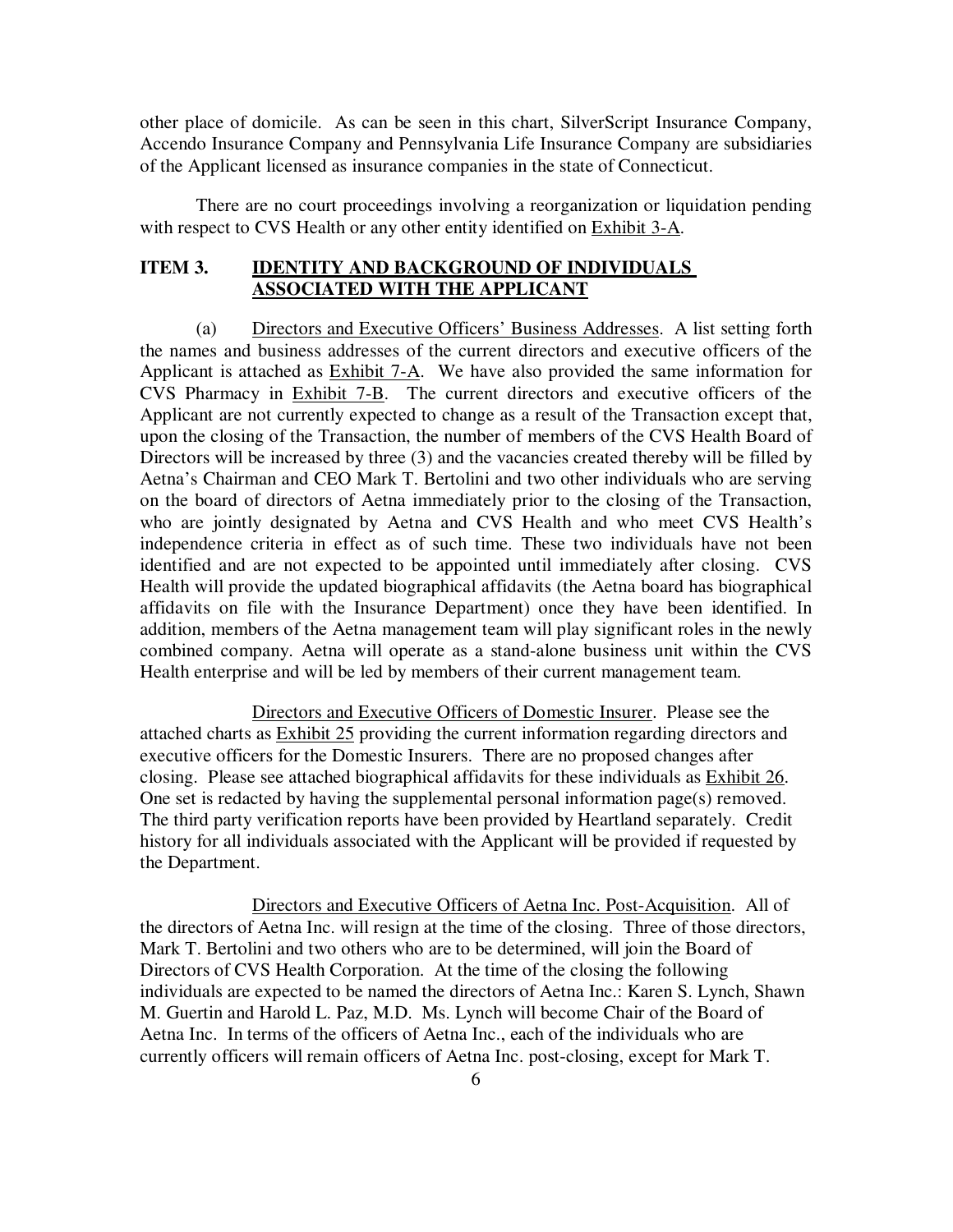Bertolini (who will join the CVS Health Corporation Board, as described above) and Thomas J. Sabatino, Jr., who is expected to leave the company. Integration planning is on-going, and thus, the exact titles of the officers have yet to be determined. The principal executive officers of Aetna Inc. are expected to be Karen S. Lynch (Chair and President), Shawn M. Guertin (Executive Vice President and Treasurer) and Harold L. Paz, M.D. (Executive Vice President and Secretary). We will inform the Department of the exact titles of each of the officers when that information becomes available.

 Mr. Guertin will remain a principal executive officer of Aetna Inc. and will also be named a director of Aetna Inc., as provided above. He will become Executive Vice President and Chief Financial Officer of CVS Health Corporation at the time of the closing. As discussed above, his exact title(s) for Aetna Inc. post-closing are yet to be determined, but he is expected to be Executive Vice President and Treasurer at a minimum.

(b) Present Principal Business Activity, Occupation or Employment. The present principal business activity, occupation or employment, including positions and offices held, and the name, principal business and address of any corporation or other organization in which such employment is carried on, with respect to the directors and executive officers of the Applicant identified on Exhibit 7-A, are included in the biographical affidavits for such persons attached hereto as Exhibit 8-A. The same information is provided for CVS Pharmacy in Exhibits 7-B and 8-B.

(c) Material Occupations, Positions, Offices or Employment. The material occupations, positions, offices or employment during the last five years, including the starting and ending dates of each, and the name, principal business and address of any business corporation or other organization in which each such occupation, position, office or employment was carried on, with respect to the directors and executive officers of the Applicant and CVS Pharmacy identified on Exhibits 7A-7B, are included in the biographical affidavits for such persons attached hereto as Exhibits 8A-8B. Except as set forth in Exhibits 8A-8B, no such occupation, position, office or employment required licensing by or registration with any federal, state or municipal governmental agency. The current status of any such licensing or registration, and an explanation of any surrender, revocation, suspension or disciplinary proceedings in connection therewith, if any, will be stated in such biographical affidavits.

To the best of CVS Health's knowledge, based upon information provided to CVS Health by its stockholders, there are no stockholders owning 10% or more of any class of CVS Health's voting securities or who will own 10% or more of any class of CVS Health's voting securities following the closing of the Transaction.

(d) Criminal Proceedings. To the best knowledge, information and belief of the Applicant, no director or executive officer of the Applicant or CVS Pharmacy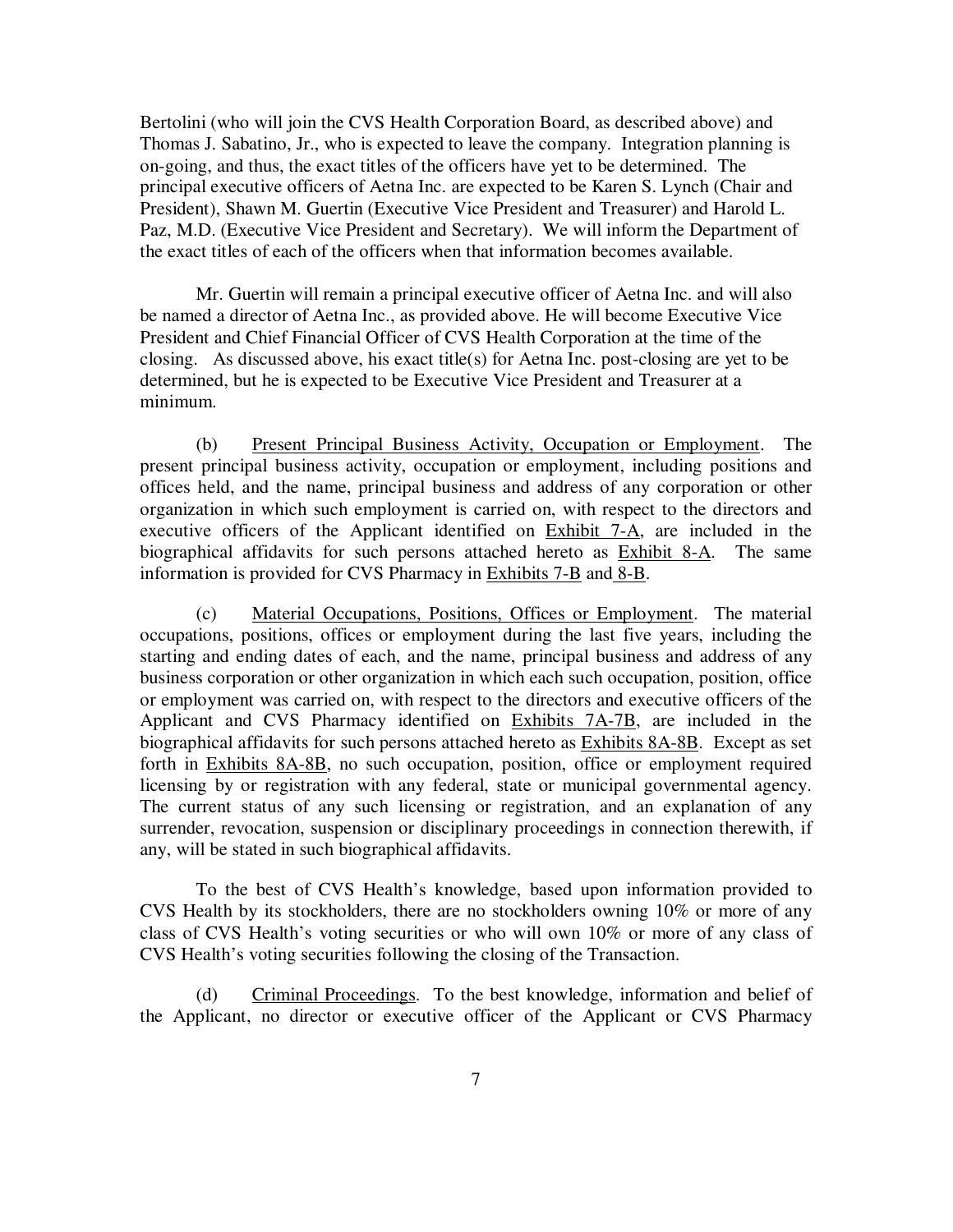identified on Exhibits 7A-7B has been convicted in a criminal proceeding (excluding minor traffic violations) during the last ten years.

(e) Bankruptcy Proceedings. To the best knowledge, information and belief of the Applicant, no director or executive officer of the Applicant or CVS Pharmacy identified on Exhibits 7A-7B has during the last ten (10) years, been subject of any proceeding under the Federal Bankruptcy Code, or, during the ten (10) year period, has any business or organization in which such person was a director, officer, trustee, partner, owner, manager or other official been subject to any such proceeding, either during the time in which such person was a director, officer or trustee, if a corporation, or a partner, owner, manager, joint venturer, or the official, if not a corporation, or within twelve (12) months thereafter.

(f) Violation of Insurance, Securities, or Banking Laws. To the best knowledge, information and belief of the Applicant, no director or executive officer of the Applicant or CVS Pharmacy identified on Exhibits 7A-7B has during the last ten (10) years, has been enjoined, either temporarily or permanently, by a court of competent jurisdiction from violating, actually or potentially, any federal or state law regulating the business of insurance, securities, or banking.

(g) Credit Report. The Applicant will provide a credit report by an independent credit agency for the individuals listed on Exhibits 7A-7B if requested by the Insurance Department.

### **ITEM 4. NATURE, SOURCE AND AMOUNT OF CONSIDERATION**

(a) Nature, Source and Amount of Consideration. As described in the Merger Agreement (Exhibit 1) and the Form 8-K's (Exhibits 2A-2B), Aetna shareholders will be entitled to receive, for each Aetna common share they own immediately prior to consummation of the Transaction, \$145.00 per share in cash and 0.8378 of a share of CVS Health common stock. Based on the volume weighted average price of shares of CVS Health common stock during the five-day period ending December 1, 2017, the last trading day prior to public announcement of the execution of the Merger Agreement, the Transaction values Aetna at approximately \$207 per share or approximately \$69 billion in the aggregate. Including the assumption of Aetna's debt, the total value of the transaction is \$77 billion. Upon closing of the Transaction, Aetna shareholders will own approximately 22% of the combined company and CVS Health shareholders will own approximately 78%.

#### *Financing.*

 CVS Health intends to fund the cash portion of the Transaction through a combination of existing cash on hand and debt financing. On December 3, 2017, CVS Health entered into a bridge facility commitment letter (the "Commitment Letter") pursuant to which Barclays Bank PLC, Goldman Sachs Bank USA, Goldman Sachs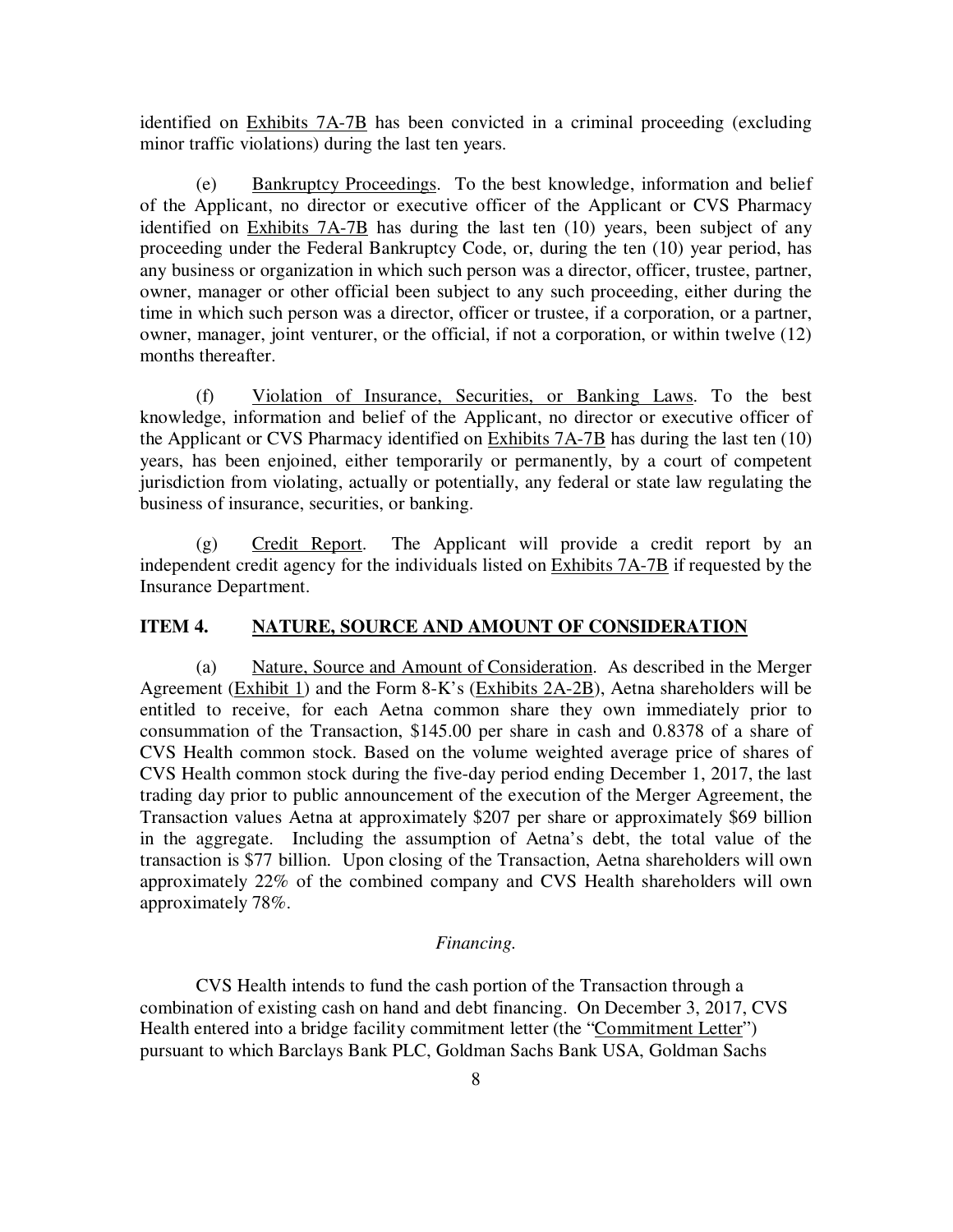Lending Partners LLC and Bank of America, N.A. (none of which are affiliates of CVS Health) committed to provide a senior unsecured 364-day term loan facility in an aggregate principal amount of \$49.0 billion to finance the acquisition by CVS Health of Aetna pursuant to the Merger Agreement in the event and to the extent that neither CVS Health nor any one of its wholly-owned subsidiaries shall have (i) issued a combination of equity securities, equity-linked securities or unsecured debt securities and/or (ii) borrowed unsecured term loans, in an aggregate principal amount of at least \$49.0 billion prior to or concurrently with the consummation of the Transaction. The Commitment Letter is subject to customary conditions and attached as Exhibit 9-A. On December 15, 2017, CVS Health executed and delivered a joinder agreement (the "Commitment Letter Joinder") to the Commitment Letter, which amended the Commitment Letter. The Commitment Letter Joinder is attached as Exhibit 9-B. The Commitment Letter Joinder amended the Commitment Letter to, among other things, add JPMorgan Chase Bank, N.A., Wells Fargo Bank, N.A., The Bank of New York Mellon, The Bank of Tokyo-Mitsubishi UFJ, Ltd., Mizuho Bank, Ltd., Royal Bank of Canada, SunTrust Bank, U.S. Bank National Association, Fifth Third Bank, KeyBank National Association, PNC Bank, National Association, Banco Santander, S.A., New York Branch, Sumitomo Mitsui Banking Corporation, Bank of China, New York Branch, Industrial and Commercial Bank of China Limited, New York Branch, The Toronto-Dominion Bank, New York Branch and Guggenheim Life and Annuity Company as additional commitment parties and reallocate the commitments thereunder. Also on December 15, 2017, CVS Health entered into a Term Loan Agreement (the "Term Loan Agreement") with the lenders party thereto and Barclays Bank PLC, as administrative agent. The Term Loan Agreement provides for total term loan commitments in an aggregate principal amount of \$5.0 billion and the occurrence of the effective date thereunder on December 15, 2017 reduced the \$49.0 bridge facility commitments under the Commitment Letter by such \$5.0 billion principal amount. The Term Loan Agreement contains customary covenants and events of default and is attached as Exhibit 9-C. The Commitment Letter Joinder and Term Loan Agreement are further described in the Form 8-K dated December 19, 2017 attached as Exhibit 9-D. The Transaction is not contingent upon receipt of financing. A copy of the December 4, 2017 CVS Health investor presentation and investor fact sheet which includes the sources and uses of funds is attached as Exhibit 11.

All of such foregoing debt will be solely the obligation of CVS Health, the ultimate parent company, and not an obligation of the Domestic Insurers. The Domestic Insurers will remain capitalized at existing levels, and the Domestic Insurers' risk based capital ratio will be unchanged. Further, through disciplined financial policies, CVS Health anticipates rapidly paying down a significant portion of the debt it will incur in connection with the Transaction, with a focus on de-levering to a low 3x adjusted debt to adjusted EBITDA ratio. CVS Health's businesses generate strong annual cash flows (approximately \$6 billion annually). CVS Health will suspend its share repurchase program and will suspend shareholder dividend increases in order to achieve the desired leverage.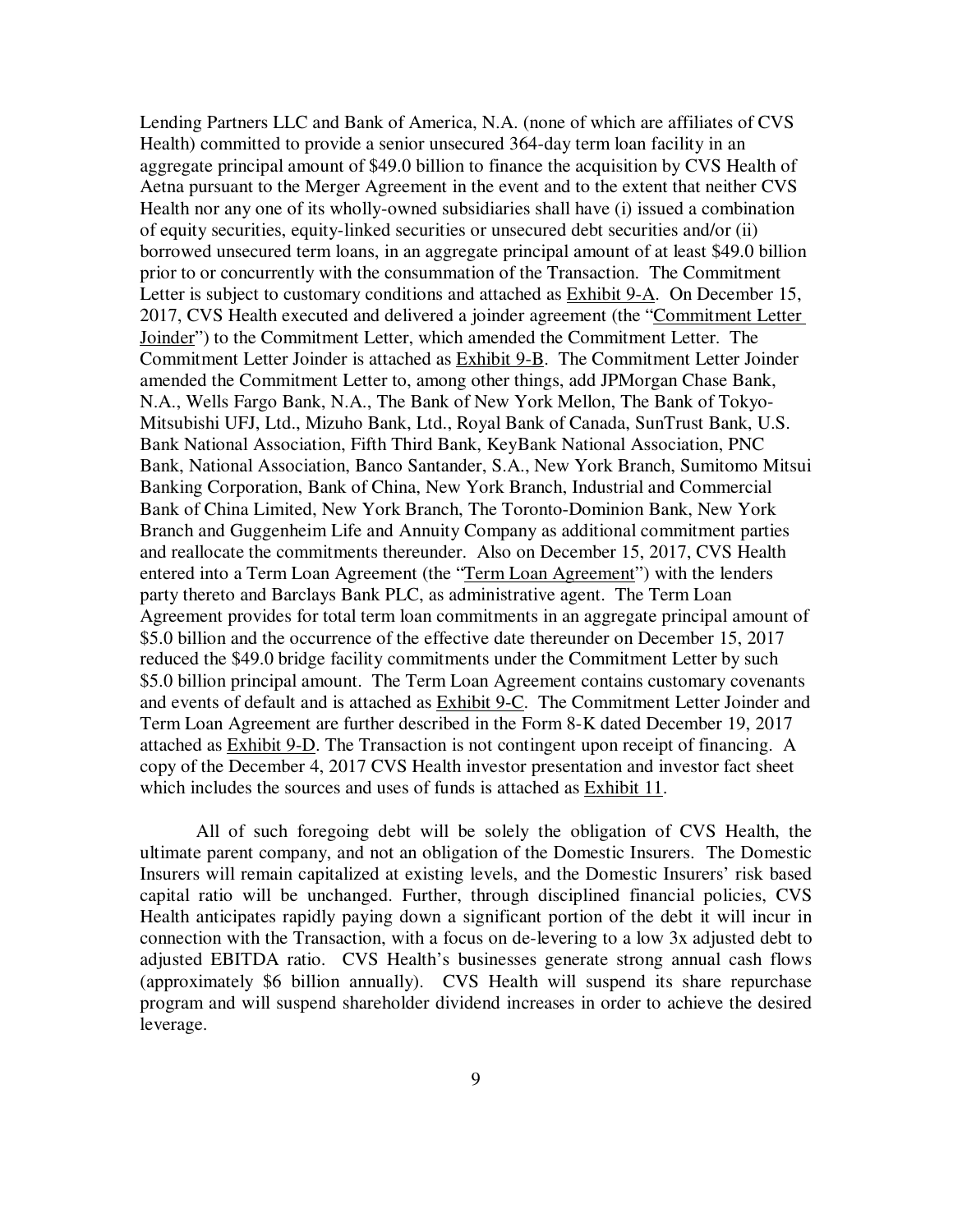Please see the attached CVS Health Form 8-K regarding the March 6, 2018 long term financing obtained as Exhibit 27.

### *Financial Ratios and Related Information.*

As of December 2017, CVS Health was operating at an adjusted debt to EBITDA ratio of 3.2x. We believe we maintain a level of liquidity sufficient to allow us to meet our cash needs in the short-term. Over the long-term, we manage our cash and capital structure to maximize shareholder return, maintain our financial position and maintain flexibility for future strategic initiatives. We continuously assess our working capital needs, debt and leverage levels, capital expenditures requirements, dividend payouts, potential share repurchases and future investments or acquisitions. We believe our operating cash flows, commercial paper program, sale-leaseback program as well as any potential future borrowings will be sufficient to fund these payments.

 Following the acquisition, we anticipate an adjusted debt to EBITDA ratio of 4.6x. In evaluating our capital structure, CVS Health has committed, as has Aetna, to suspend their share repurchase programs. Historically CVS Health has repurchased \$5-6 billion of shares. In addition, CVS Health has suspended increases in its shareholder dividends. Both will be suspended until the leverage ratio reaches the low 3x range. CVS Health's operating subsidiaries generate approximately \$6-6.5 billion annually of free cash flow. When combined with the historical ordinary dividends from the Aetna subsidiaries as well as the cash flows from their unrestricted subsidiaries, we would expect Aetna to contribute approximately \$2-2.5 billion of free cash. The combined entity will generate \$8-9 billion of cash, which will be used to service debt after the payment of the shareholder dividend (which for the combined entity is estimated to be \$2.6 billion). We anticipate reaching a leverage ratio of the mid 3x by the end of the second year following the acquisition close date. This will largely be through debt reduction. This information was provided to the rating agencies. CVS Health has also stated to the rating agencies that it would not increase the shareholder dividend or begin the repurchase of shares until CVS Health is in the low 3x leveraged. We have also stated that we anticipate being at approximately 3.5x within two full years of the acquisition. Please see the attached slides regarding CVS Health deleveraging as **Exhibit** 28.

 The rating agencies do not comment regarding their potential actions if CVS Health were to not achieve its deleveraging goals, as there are many factors that go into the rating. However, our public statements provide that we will suspend shareholder dividend increases and share repurchase until we reach a ratio of low 3x. That is a commitment to both the market and the rating agencies. If the timeline turns out to be longer, the commitment still remains.

 The financial information included with this Form A Statement already provides for a one notch downgrade from pre-acquisition ratings, which were BBB+ by S&P and Baa1 by Moody's, to BBB and Baa2, respectively. S&P executed a downgrade to BBB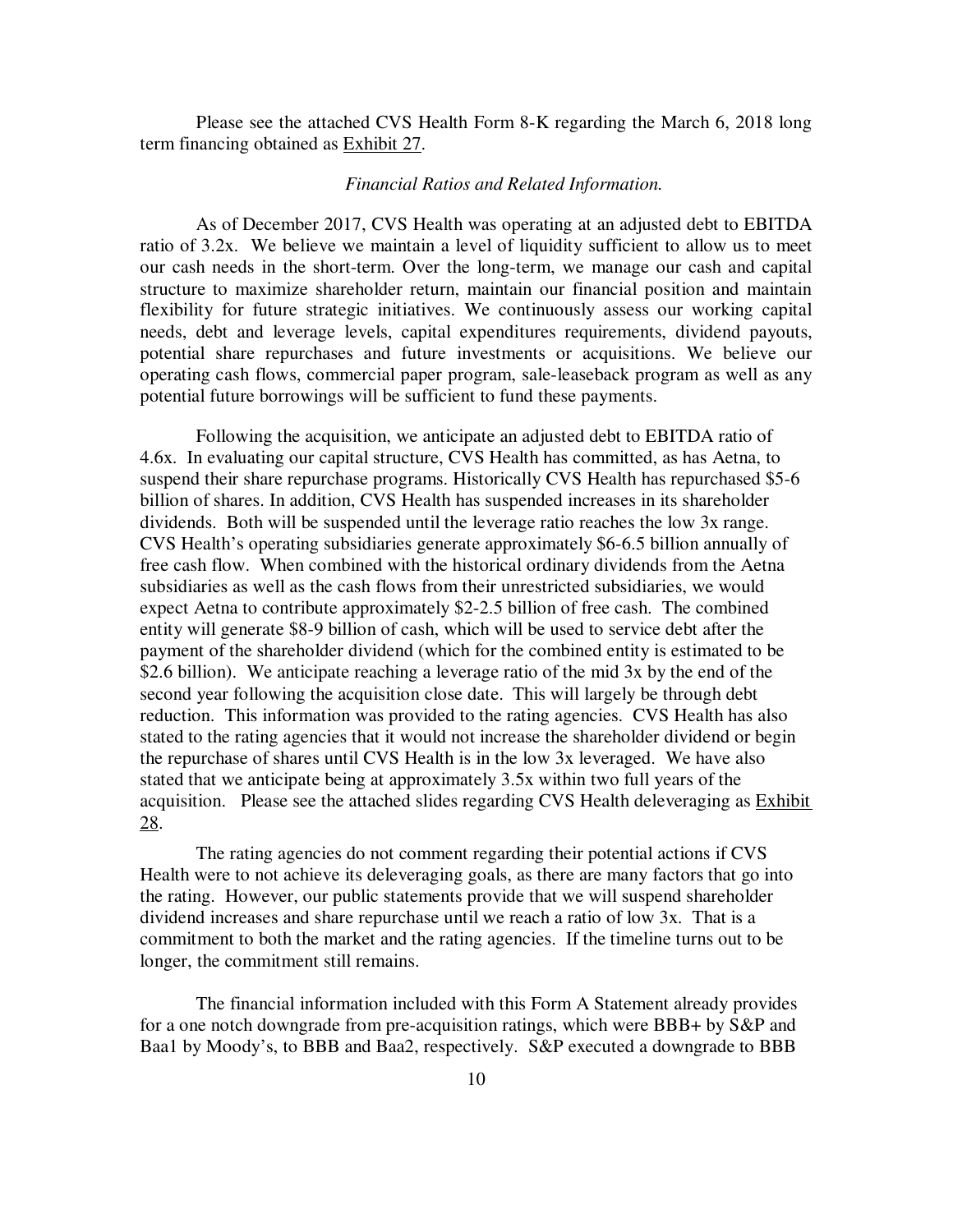following the placement of the permanent financing in March. When the transaction closes CVS Health will have taken a one-step downgrade with the rating agencies. Neither Aetna nor CVS anticipates losing any business due to ratings downgrades and we do not anticipate any issues with clients or reinsurers over ratings. CVS Health believes it is highly unlikely further downgrades would occur and we do not believe reinsurers or clients would be affected.

Please see the attached documents from A.M. Best regarding a description of the leverage<sup>4</sup> enclosed as <u>Exhibit 29</u>.

CVS Health is not aware of any potential regulatory violations resulting from CVS Health's Total Consolidated Debt/Total Equity ratio increasing post-closing. Please note that neither Aetna nor any of the insurance subsidiaries will be obligors under, or guarantors of, the debt to finance the acquisition. Moreover, the proposed acquisition will not have an impact on the insurance subsidiaries' ability to comply with regulatory capital requirements. CVS Health intends to maintain the Aetna insurance subsidiaries' current RBC ratios.

As noted above, the shareholder dividends will continue. Please see the above information regarding leverage and desired leverage ratio in the low 3x range and the continuation of dividends including the historical ordinary dividends from the Aetna subsidiaries.

Dividends and share repurchases over the past three years are as follows (in millions):

| In millions      | 2015  | 2016        | 2017 |
|------------------|-------|-------------|------|
| <b>Dividends</b> | 1,576 | 1,840 2,049 |      |
| Share Repurchase | 5,001 | 4,461 4,361 |      |

The share repurchase program has been suspended indefinitely and the quarterly cash dividends will remain at 50 cents per share as CVS Health deleverages.

Documentation of anticipated cash demands including a debt payment schedule over the next 5 years with the amounts broken down by source is attached in a spreadsheet as Exhibit 30.

(b) Criteria Used in Determining Nature and Amount of Consideration. The Applicant performed due diligence and reviewed, among other things, the financial statements, operations and material legal documents of Aetna and its subsidiaries. The Applicant utilized widely accepted valuation techniques to obtain an indication of value

 4 http://www3.ambest.com/ambv/ratingmethodology/OpenPDF.aspx?rc=250950 (in particular pages 34-35 and 40-41 in the Best's Credit Rating Methodology); http://www.ambest.com/resource/glossary.html#L (page 19 in the glossary of terms)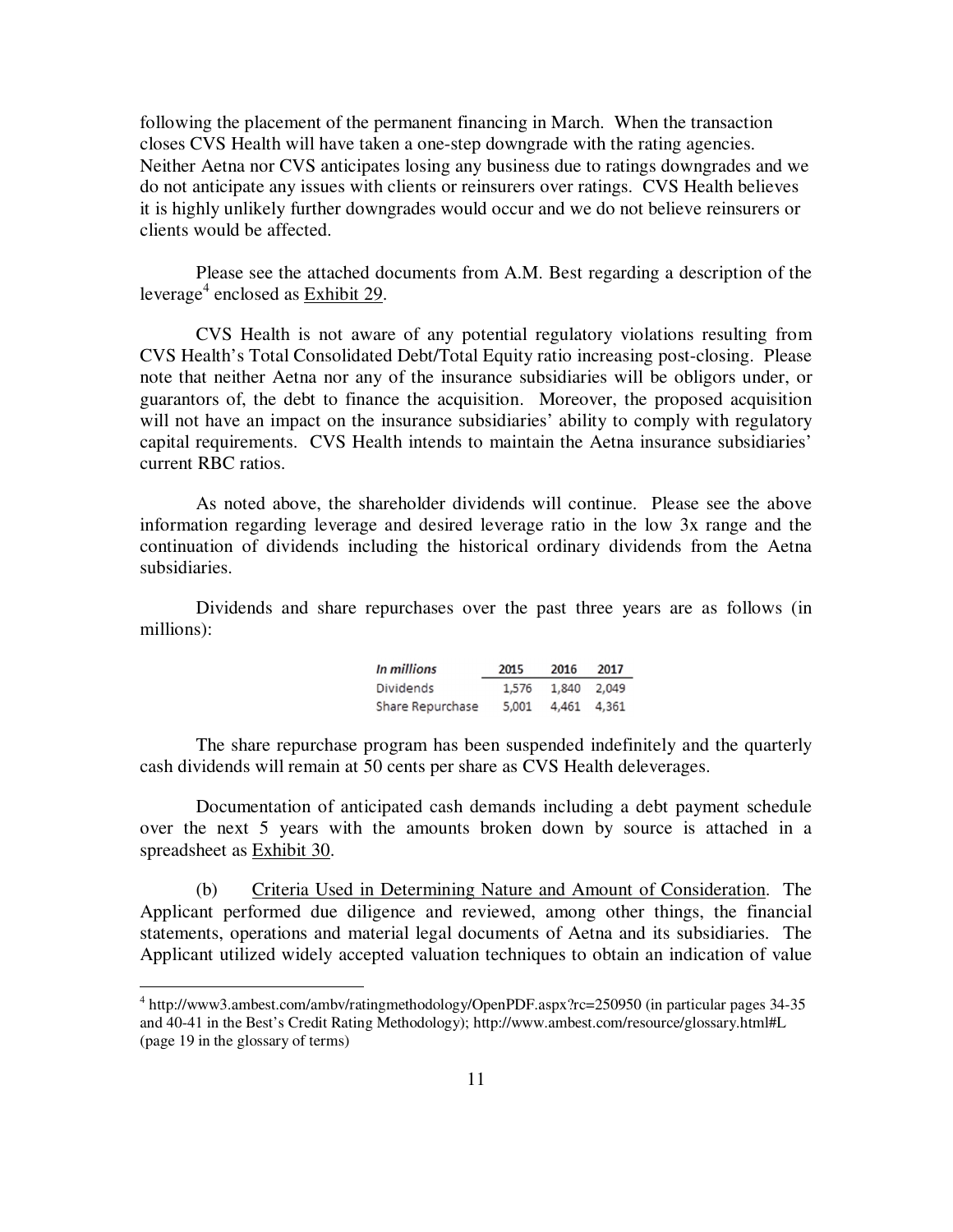for determining the amount of consideration and also considered such additional factors and information as the Applicant deemed relevant under the circumstances including, but not limited to, the financial position and results of operations of Aetna and its subsidiaries, their past and current business operations, historical and potential earnings, financial prospects, and assets and liabilities. The Applicant utilized financial advisors and legal counsel to assist it in its due diligence and received the written opinion of each of Goldman Sachs & Company LLC, Barclays Capital Inc. and Centerview Partners LLC, to the effect that, as of the date of the Merger Agreement and based upon and subject to the limitations, qualifications and assumptions set forth in those opinions, the Merger Consideration (as defined in the Merger Agreement) to be paid by CVS Health pursuant to the Merger Agreement was fair, from a financial point of view, to the Applicant. In addition, the basis and terms of the Transaction, including the nature and amount of consideration, were determined by arm's-length negotiations between the respective management and representatives of the Applicant and Aetna. The respective boards of directors of the Applicant and Aetna unanimously have approved the Merger Agreement and the transactions contemplated thereby, including the Transaction.

### **ITEM 5. FUTURE PLANS FOR INSURER**

CVS Health has no present plans or proposals following the closing of the Transaction to cause the Domestic Insurers to declare any extraordinary dividend, to liquidate the Domestic Insurers, to sell any material portion of the assets of the Domestic Insurers, to merge them with any other person or persons or to make any other material change in the Domestic Insurers' business, corporate structure, management or general plan of operations. From time to time following the closing of the Transaction, CVS Health may assess the advisability of causing one or more of the Domestic Insurers to declare a dividend. Such determination and any declaration would be effected in compliance with all applicable statutory and regulatory requirements. The Applicant understands that any dividends intended to be paid out of unearned surplus would be considered extraordinary and require prior approval of the Insurance Commissioner pursuant to Conn. Gen. Stat. section 38a-136(h)(3).

The Domestic Insurers will be part of the CVS Health group after closing. The operational philosophy at the Aetna group level is not anticipated to change. In addition, CVS Health intends to maintain the Aetna insurance subsidiaries' current RBC ratios. Please see the attached capital management plan as Exhibit 31.

Following the closing of the Transaction, the Domestic Insurers will maintain their separate corporate existence and will be indirect wholly-owned subsidiaries of CVS Health. No specific material changes in the Board of Directors or senior management or operations of the Domestic Insurers are currently planned as part of the Transaction or immediately after the Transaction other than to replace any current Board members or employees who may resign following the closing of the Transaction. If any such changes were to occur following the closing of the Transaction, they would be communicated to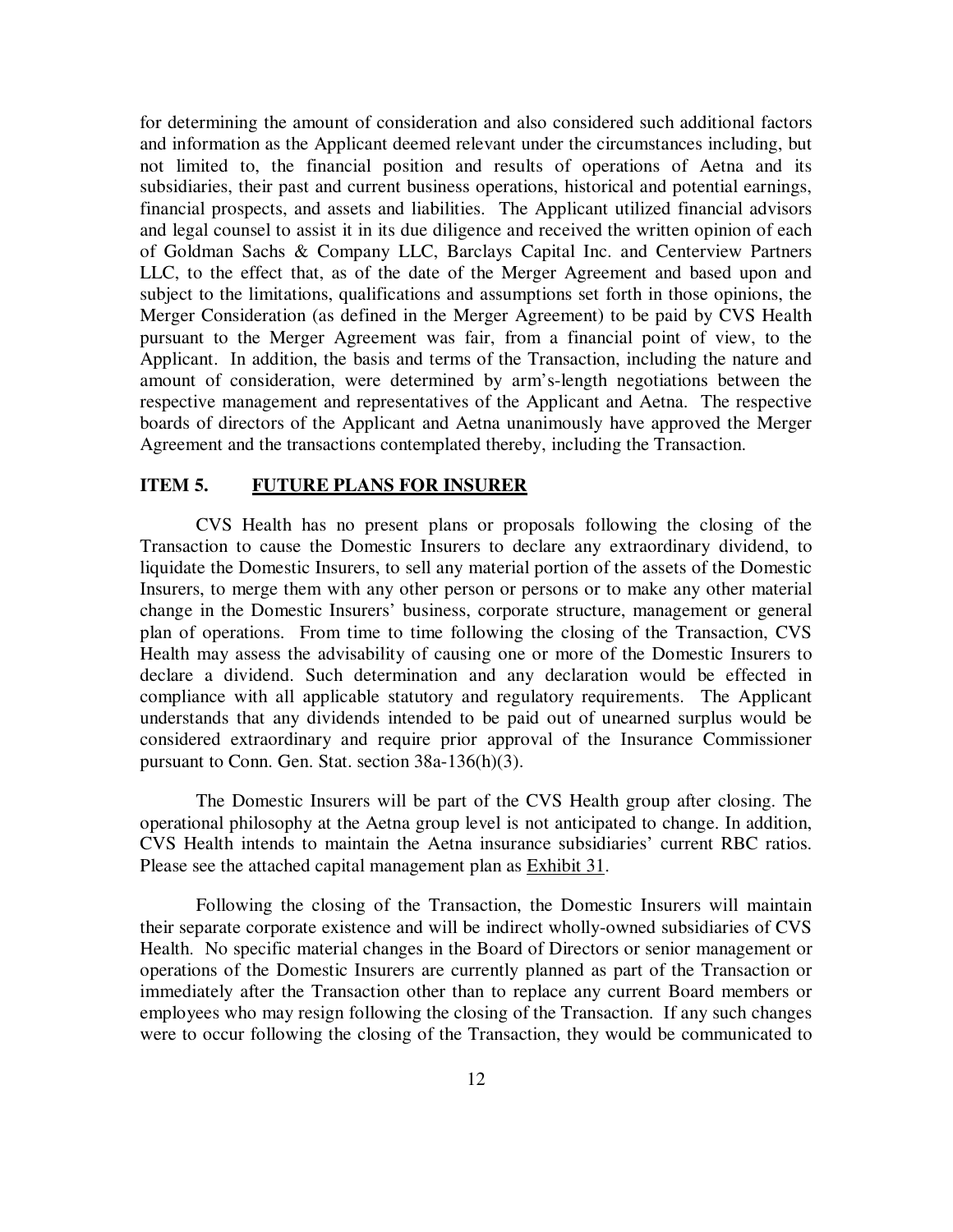the Insurance Department as appropriate and as required by law and would be effected in compliance with all applicable statutory and regulatory requirements.

After the Transaction is consummated and as part of the ongoing integration of the management and operations of Aetna and its subsidiaries, including the Domestic Insurers, CVS Health may choose, from time to time, to terminate existing and enter into new affiliate or intercompany agreements such as Federal tax sharing agreements. Any such changes to affiliate or intercompany agreements proposed to be made with respect to the Domestic Insurers following the Transaction would be implemented subject to and after any required insurance regulatory approvals (including of the Insurance Department), as appropriate and as required by law, and would be effected in compliance with all applicable statutory and regulatory requirements.

### *CVS Health's Intention Regarding Changes in Specified Areas*

Key management roles: CVS Health intends to maintain Aetna's insurance expertise and personnel by maintaining employee and key management roles.

Enterprise Risk Management (ERM): including any changes in risk appetite: CVS Health does not intend to make changes to the ERM process. This will be expanded to include the entire enterprise post-closing. In addition, no changes are intended for the risk appetite.

 Both CVS Health and Aetna have a robust ERM platform. Once the transaction is closed, the departments will be merged together and there will be one oversight committee, the Enterprise Risk Committee. This committee will be comprised of executive management of the combined entity. Integration work is now being done to understand the risks faced independently by both companies and the corresponding mitigation plan to each identified risk. Additionally, CVS Health is beginning to review if new risks arise from the combined entity.

 CVS Health does not anticipate any changes to the corporate governance structure of Aetna. Aetna Inc. and all of its subsidiaries will become subsidiaries of CVS Health, but CVS Health does not plan to make changes with respect to the corporate governance of those subsidiaries (except to replace any individual who may resign).

Products: The integration planning process is ongoing and there are no specific changes at this time to products. Any changes would be made in compliance with applicable laws, including review by the required Departments of Insurance.

Corporate Governance Structure: There are no anticipated changes to the corporate governance structure.

Aetna Health Inc. (a Connecticut corporation) Service Agreement: Please note that on page 2 of the three year business plan of Aetna Health Inc. (a Connecticut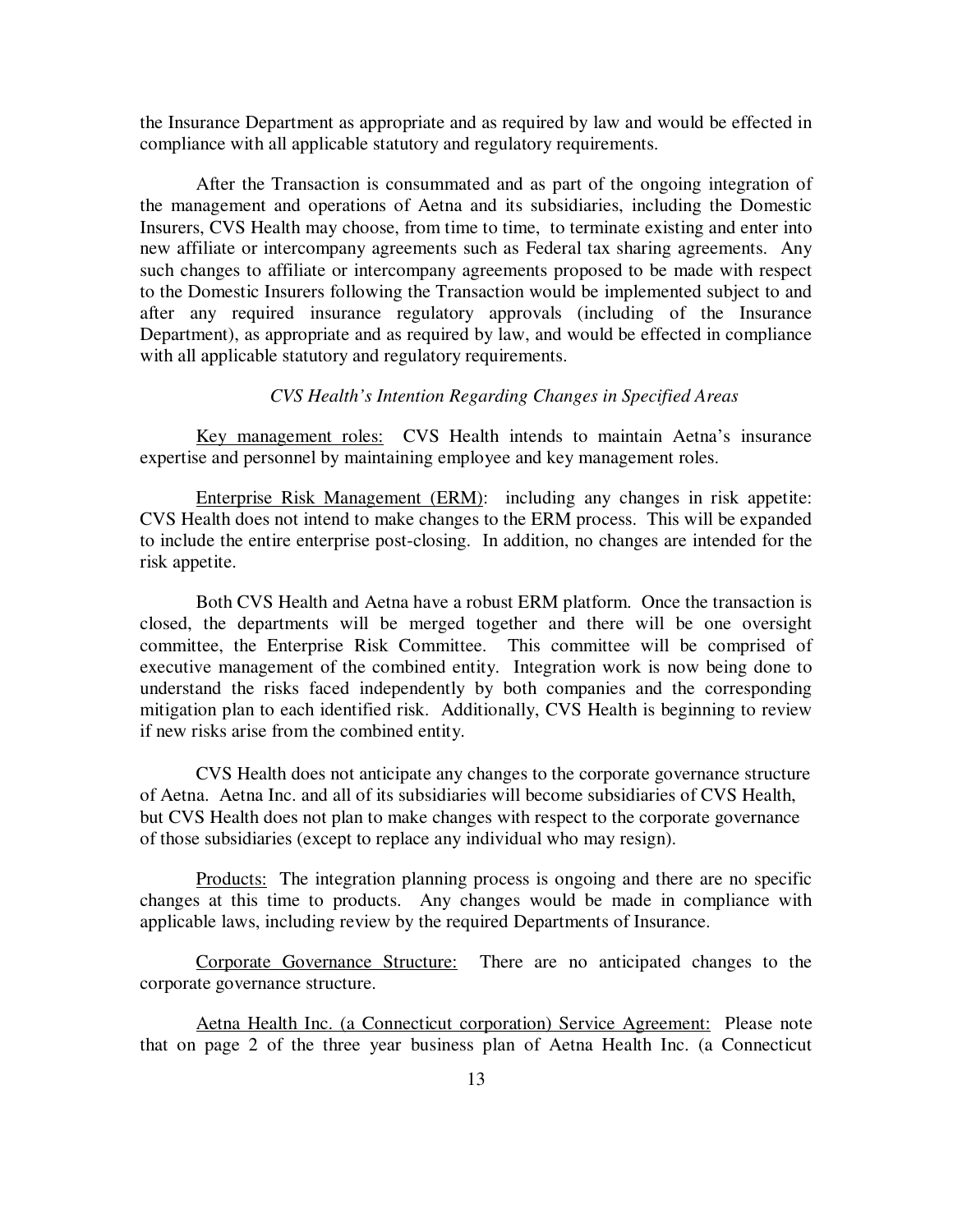corporation), under the caption Service Agreement, the business plan states that "[t]he Company is a party to an agreement that enables the Company to receive manufacturers' pharmacy rebates from AHM under which the Company remits a percentage of its earned pharmaceutical rebates to AHM as a fee." The Applicant does not anticipate any changes to this agreement post-closing.

#### *Corporate Governance and Enterprise Risk Management ("ERM")*

 Both CVS Health and Aetna have strong corporate governance and risk management. Once the merger closes, CVS Health intends to maintain the strong ERM/ORSA program that currently exists at Aetna, and CVS Health is committed to working with the Department to further strengthen the program.

 Aetna relies on its comprehensive ERM process to identify, aggregate, monitor, measure and manage risks to Aetna. The ERM process is dynamic and ongoing. It is designed to identify the most important risks facing Aetna as well as to prioritize those risks in the context of Aetna's overall strategy. Aetna's ERM team is led by Aetna's Chief Enterprise Risk Officer, who is also the Aetna's Chief Financial Officer. In collaboration with the Audit Committee and the board, the ERM team regularly conducts a risk assessment of Aetna's businesses. All of Aetna's key business leaders are involved in the risk assessment process. The risk assessment is presented to, and reviewed by, the Audit Committee and, after reflecting the Audit Committee's views, the list of enterprise risks is then reviewed and approved by the board. As part of their reviews, the Audit Committee and the board consider the internal governance structure for managing risks, and the board assigns responsibility for ongoing oversight of each identified risk to a specific Committee of the board or to the board. Discussions of assigned risks are then incorporated into the agenda for each Committee (or the board) throughout the year. Risk management is ongoing, and the importance assigned to identified risks can change and new risks can emerge during the year as Aetna develops and implements its strategy. Consequently, Aetna's Chief Enterprise Risk Officer, in consultation with the Chairman and Chief Executive Officer, monitors risk management and mitigation activities across the organization throughout the year and reports periodically to the Audit Committee and the board concerning the Aetna's risk management profile and activities. For example, the Audit Committee receives quarterly reports on cybersecurity. Aetna believe having the same individual serve as both Chairman and Chief Executive Officer assists the board in performing its risk oversight function because the Chairman and Chief Executive Officer is directly involved in the Aetna's ERM process. The Audit Committee also meets regularly in private sessions with Aetna's Chief Enterprise Risk Officer.

 In addition, Aetna meets annually with its lead state insurance regulator, the Insurance Department, after the filing of its Annual Own Risk and Solvency Assessment ("ORSA") Summary Report, and has incorporated certain suggestions made by the Insurance Department in subsequent years.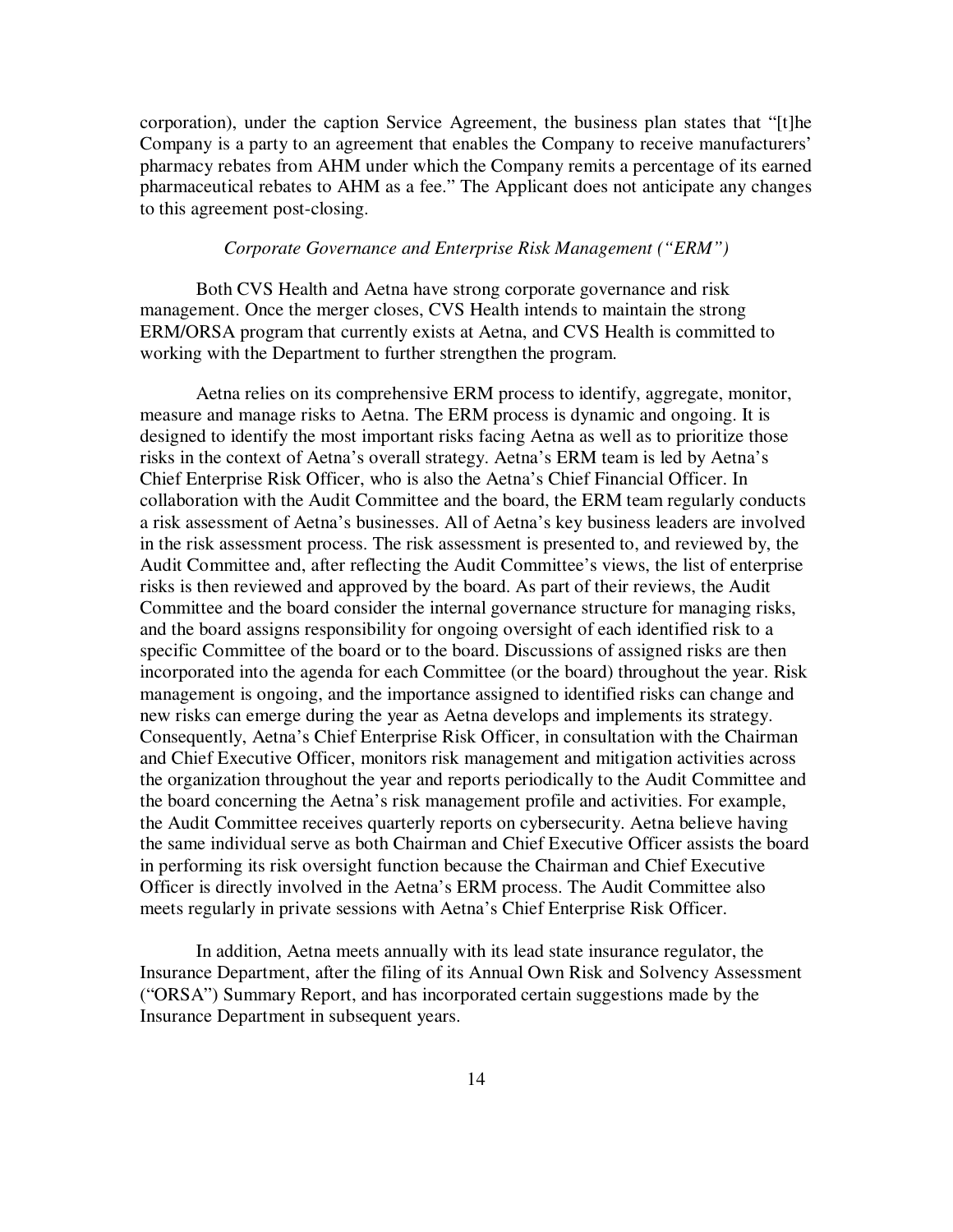Although both the ERM and the ORSA are done at the Aetna Inc. level, they are applicable to Aetna Inc. and its subsidiaries, including the licensed insurance and HMO subsidiaries.

 CVS Health's board's role in risk oversight involves both the full board and its committees. At CVS Health each major business unit is responsible for identifying risks, assessing the likelihood and potential impact of significant risks, and reporting to management's Executive Risk Steering Committee on actions to monitor, manage and mitigate significant risks. The Audit Committee is charged with the primary role in carrying out risk oversight responsibilities on behalf of the board. Pursuant to its charter, the Audit Committee annually reviews its policies and practices with respect to risk assessment and risk management, including discussing with management the company's major risk exposures and the steps that have been taken to monitor and mitigate such exposures. The Audit Committee also reviews CVS Health's major financial risk exposures as well as major operational, compliance, cybersecurity, reputational and strategic risks, including developing steps to monitor, manage and mitigate those risks. Each of the other board committees is responsible for oversight of risk management practices for categories of risks relevant to their functions. For example, the Management Planning and Development Committee has oversight responsibility for CVS Health's overall compensation structure, including review of its compensation practices, with a view to assessing associated risk. The CVS Health Corporate governance guidelines are attached hereto as  $Exhibit 32<sup>5</sup>$  CVS Health's corporate governance and risk management</u> functions are reviewed and updated on a periodic basis and this will continue after closing.

 The changes to the CVS Health Corporate Governance Guidelines on January 25, 2018 were the result of a comprehensive review of substantially all of the CVS Health's principal governance documents, including the Certificate of Incorporation and all amendments ("Company Charter"), the Amended and Restated By-laws ("By-laws"), the Corporate Governance Guidelines ("Guidelines"), each of the Committee Charters. Following that review, the Nominating and Corporate Governance Committee recommended a number of changes to the Company Charter, the By-laws, the Guidelines, its own Charter, and the other Committee Charters.

 The purpose of the changes to the Guidelines and the Committee Charters were to clarify and conform the language in the various documents, and to reflect certain leading practices that CVS Health had adopted but had not reflected in its Guidelines. (CVS Health also went through a benchmarking exercise, comparing its Guidelines to other companies' guidelines and recommended some additional provisions.) The Nominating and Corporate Governance Committee recommended the changes to the Guidelines and

<sup>5</sup> http://investors.cvshealth.com/corporate-governance/guidelines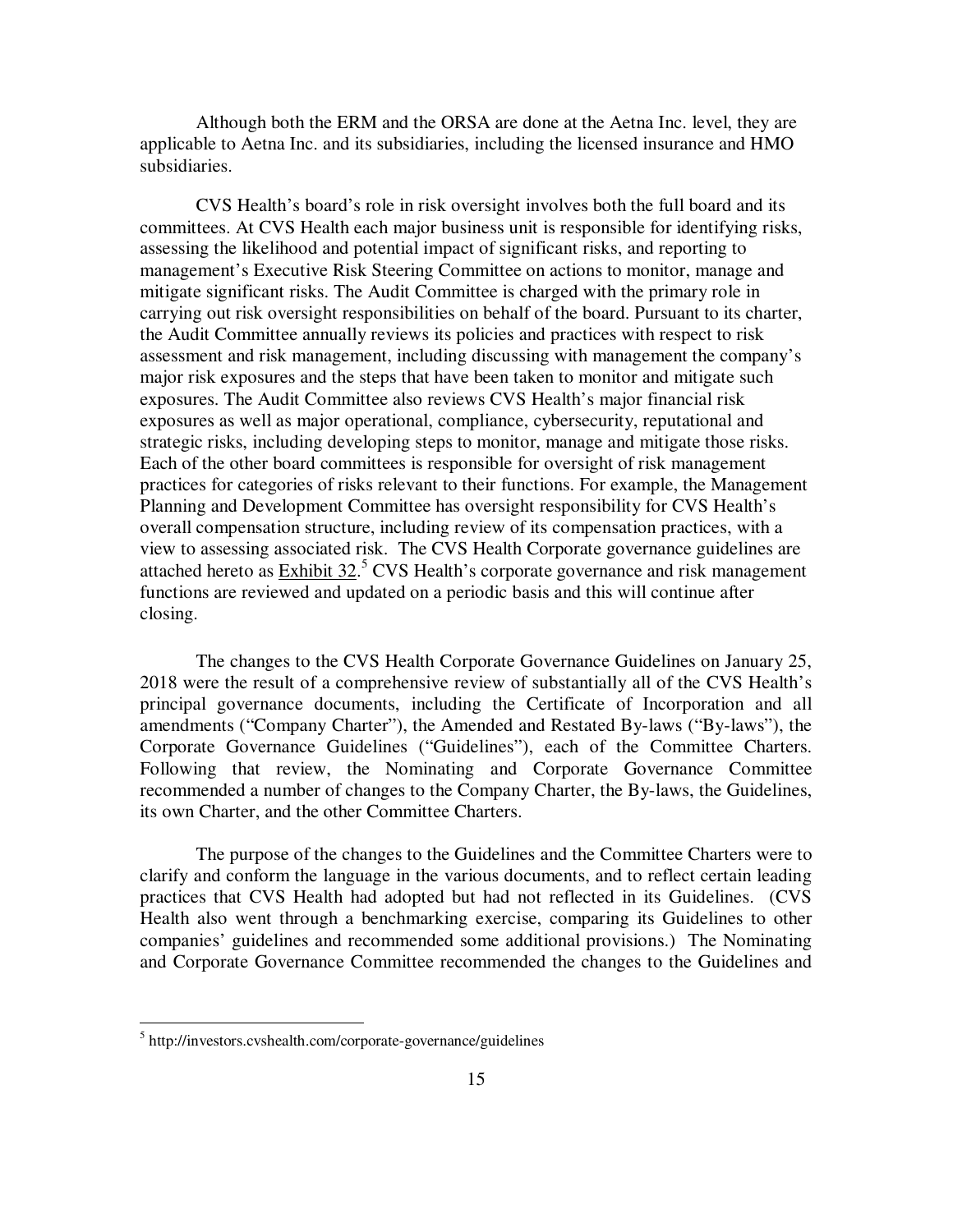the Board approved them in January 2018. The various Committees approved their Charters on various dates.

 As an example of a changes to the Guidelines, CVS Health Corporation has always had annual election of all directors, and adopted a majority vote standard for uncontested directors elections in 2007, but those practices were not reflected in the CVS Health Corporate Governance Guidelines. They are now in the Guidelines at page 2. In addition, stock ownership guidelines for executive officers had been in place since 2005, and are now reflected in the Guidelines at Section 10. CVS Health's related persons transactions policy, recoupment policy and confidential stockholder voting policy are now reflected in the Guidelines at Sections 15, 16 and 17, respectively.

 The changes to the Company Charter and By-laws were to simplify the Company Charter (consolidating the various amendments that were roughly 60 to 70 pages long into a single 15-page document) and to adopt a reduction in the ownership threshold required for stockholders to call special meetings from 25% of shares outstanding to 15%. Those amendments were completed following our annual meeting in June, because stockholder approval was required for the Company Charter amendment.

The CVS Health ERM Program is part of the CVS Health Treasury Department under the Risk Management Department. The Treasury Department reports to the CFO. In regards to the ERM Program, the Risk Assessment reports to the Enterprise Risk Management Committee and the Audit Committee of the Board.

At CVS Health risk management and corporate governance is a priority at all levels of the organization. Neither the individuals involved with the CVS Health ERM Program nor CVS Health Corporate Governance will be involved in the day to day management of any of the Domestic Insurers.

#### *Integration*

 CVS Health and Aetna are conducting integration planning and continuing to develop their post-merger plans. As a result of its acquisition and successful integration of Caremark, a pharmacy benefit manager (PBM), CVS Health was able to pursue several innovations that led to significant cost savings and benefits to consumers. CVS's numerous face-to-face interactions with its customers through its retail pharmacies drove the innovations made possible by the integration with Caremark. Through new programs that depend on these interactions, CVS has reduced costs, enhanced medication adherence, and improved health outcomes, greatly benefitting its clients and their members.

 One example of the innovations resulting from the Caremark acquisition is CVS Health's Maintenance Choice program. Launched in 2008, shortly after the Caremark acquisition, Maintenance Choice allows Caremark plan members with chronic conditions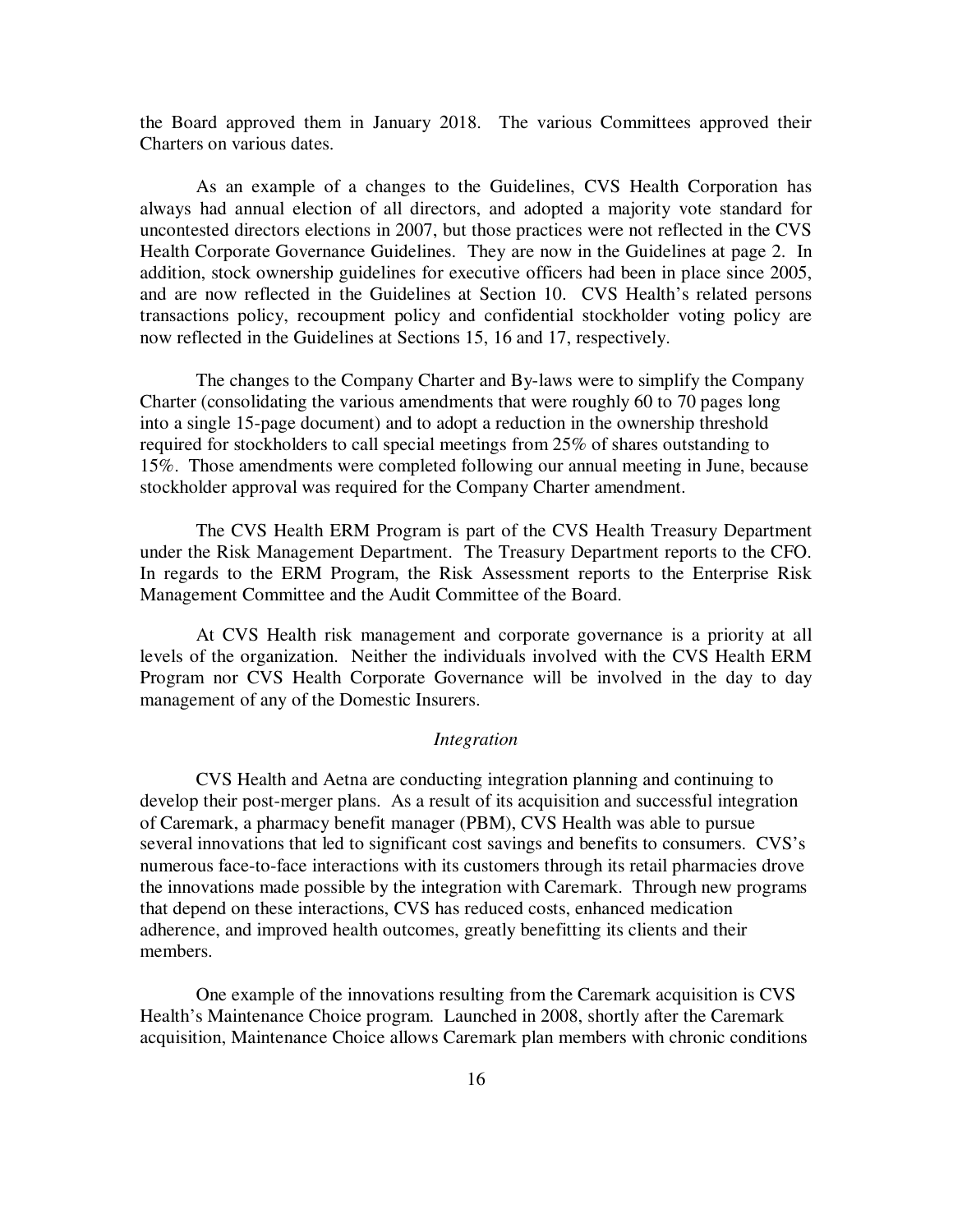to choose to fill 90-day medication supplies either through Caremark mail order pharmacies or at any CVS retail pharmacy location. Regardless of the member's choice, he or she pays the typically lower mail co-pay, while the plan sponsor receives the typically lower mail rate. In addition to lowering costs, Maintenance Choice has also improved health outcomes for members. Providing patients the ability to choose how to receive their 90-day maintenance medications drives significantly higher adherence rates. In 2013, CVS found that Maintenance Choice improved member medication adherence by 6.8%. Customers who opt for in-store pickup may also benefit from face-to-face counseling and support from their local CVS pharmacist.

 Another innovation that followed the acquisition of Caremark is CVS Health's Pharmacy Advisor program, which is designed to help Caremark plan members achieve better health outcomes by promoting adherence and by closing gaps in care. Through this program, CVS Health engages plan members who are diagnosed with chronic conditions either face-to-face when they choose to fill prescriptions at a CVS retail pharmacy or by phone when they use CVS's mail order pharmacy. This personalized interaction allows CVS pharmacists to intervene directly with patients. In addition to improving medication adherence, the program also directs members with chronic conditions to disease management programs where they can obtain additional support. Since its inception as a pilot program in 2009, Pharmacy Advisor has yielded proven results. Published research found that the program increased both patient medication adherence rates and physician initiation of prescriptions for diabetic members, improving care for the members and reducing health care costs for employers.<sup>6</sup> Through Pharmacy Advisor, medication adherence rates for oral diabetes medications improved by 9.9%.

 Shortly after completing the Caremark merger, CVS Health launched a special discount for Caremark plan members using its ExtraCare Health Card, which provided a 20% discount on the price of CVS-brand over-the-counter drugs. This program not only lowered pricing for consumers but also provided more targeted patient care. Today plan sponsors tout the CVS ExtraCare card as a way for members to reduce health costs.<sup>7</sup> For example, Tufts Health Freedom Plan instructs its members that the CVS ExtraCare card offers an "important opportunit[y] to save" on healthcare expenditures. $8$ 

 6 CVS Health, CVS Caremark Study Finds Integrated Pharmacy-Based Program Improved Diabetes Medication Initiation and Adherence Rates (Jan. 9, 2012), https://cvshealth.com/newsroom/pressreleases/cvs-caremark-study-finds-integrated-pharmacy-based-program-improved-diabetes.

<sup>7</sup> *See, e.g.*, Alexandria City Public Schools, Frequently Asked Questions, CareFirst CVS/Caremark Prescription Drugs (May 2016), https://www.acps.k12.va.us/cms/lib/VA01918616/Centricity/Domain/804/benefits/medical/rx-faq.pdf.

<sup>&</sup>lt;sup>8</sup> Tufts Health Freedom Plan, 3 Great Ways to Save on Pharmacy Costs! (Mar. 2018), https://thfp.com/documents/email/broker/march-2018/pharmacy-savings.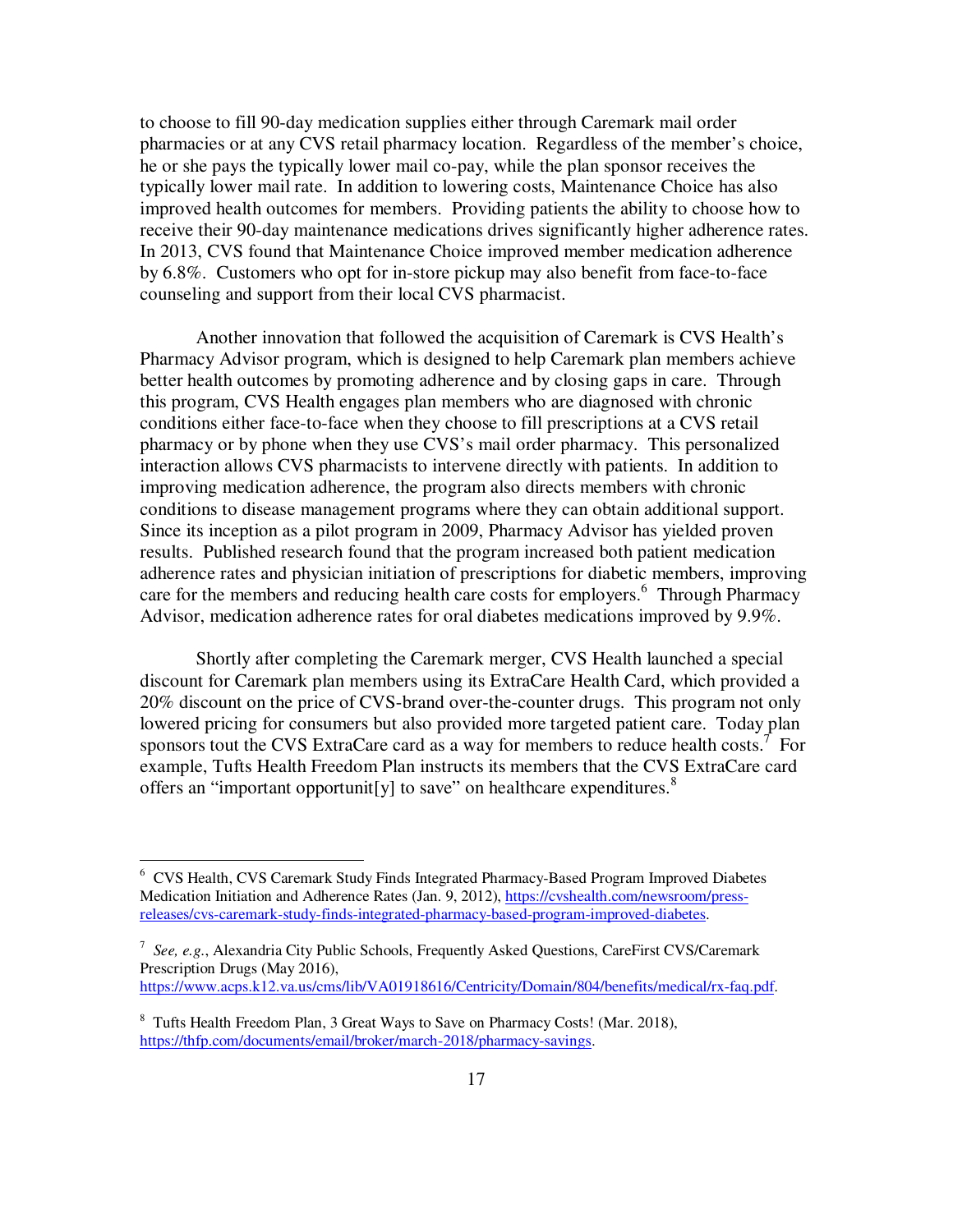CVS Health does not anticipate any obstacles or impediments to a successful integration. CVS Health expects to expand upon cost savings and consumer benefits through its acquisition of Aetna. The combined company will be uniquely positioned to improve health outcomes and lower health care spending for patients and the overall health care system. One of the key drivers of consumer benefits is the ability to combine CVS Health's pharmacy data and expertise with Aetna's medical data and expertise. By enhancing access to data and through greater use of predictive analytics, the combined company will create targeted interactions with patients to promote healthy behaviors and drive medication adherence, further improving the quality of care and health outcomes of patients, while also reducing costs for consumers. CVS Health does not anticipate any material obstacles or impediments to a successful integration of Aetna.

CVS Health and Aetna continue to plan the integration of their businesses in order to achieve the substantial savings and other consumer benefits from the proposed Transaction as quickly as feasible following its closing.

### *Synergies*

 CVS Health projects that it will achieve approximately \$750 million in annual recurring savings shortly after closing the transaction.<sup>9</sup> These shorter-term benefits will include substantial savings in the form of medical cost reductions from improved care management and shifting site of care, as well as aligning the two companies' drug formularies.

 Over the longer term (within 3-5 years), the transaction is expected to result in further reductions in medical costs. One of the most significant opportunities for obtaining those savings is through the improved chronic care management that CVS Health will be able to provide as a result of the proposed transaction. Patients with at least one chronic condition, such as diabetes, heart disease, or cancer, account for more than 80 percent of all hospital admissions and more than 90 percent of all prescriptions filled.<sup>10</sup> The combined company will be able to better manage medical costs for chronic patients by providing them: (1) greater access to care through convenient, lower-cost sites of care; (2) increased patient engagement (at the pharmacy, at a walk-in clinic, or at home) to supplement physician office visits; (3) better coordination of care across providers, including physicians and pharmacists; and (4) post-discharge support to increase medication adherence and reduce hospital readmissions.

<sup>&</sup>lt;sup>9</sup> See CVS Health Corp., CVS Health + Aetna: Revolutionizing the Consumer Health Care Experience, at 16-17, http://investors.cvshealth.com/~/media/Files/C/CVS-IR-v3/AET%20transaction/CVS-Aetna%20Investor%20Presentation.pdf.

<sup>&</sup>lt;sup>10</sup> See Testimony of Thomas M. Moriarty, EVP, Chief Policy and External Affairs Officer, and General Counsel, CVS Health, Hearing on "Competition in the Pharmaceutical Supply Chain: the Proposed Merger of CVS Health and Aetna," before Subcommittee on Regulatory Reform, Commercial and Antitrust Law of U.S. House of Rep. Committee on the Judiciary, Feb. 27, 2018, at 2, https://judiciary.house.gov/wpcontent/uploads/2018/02/Moriarty-REVISED-Testimony.pdf.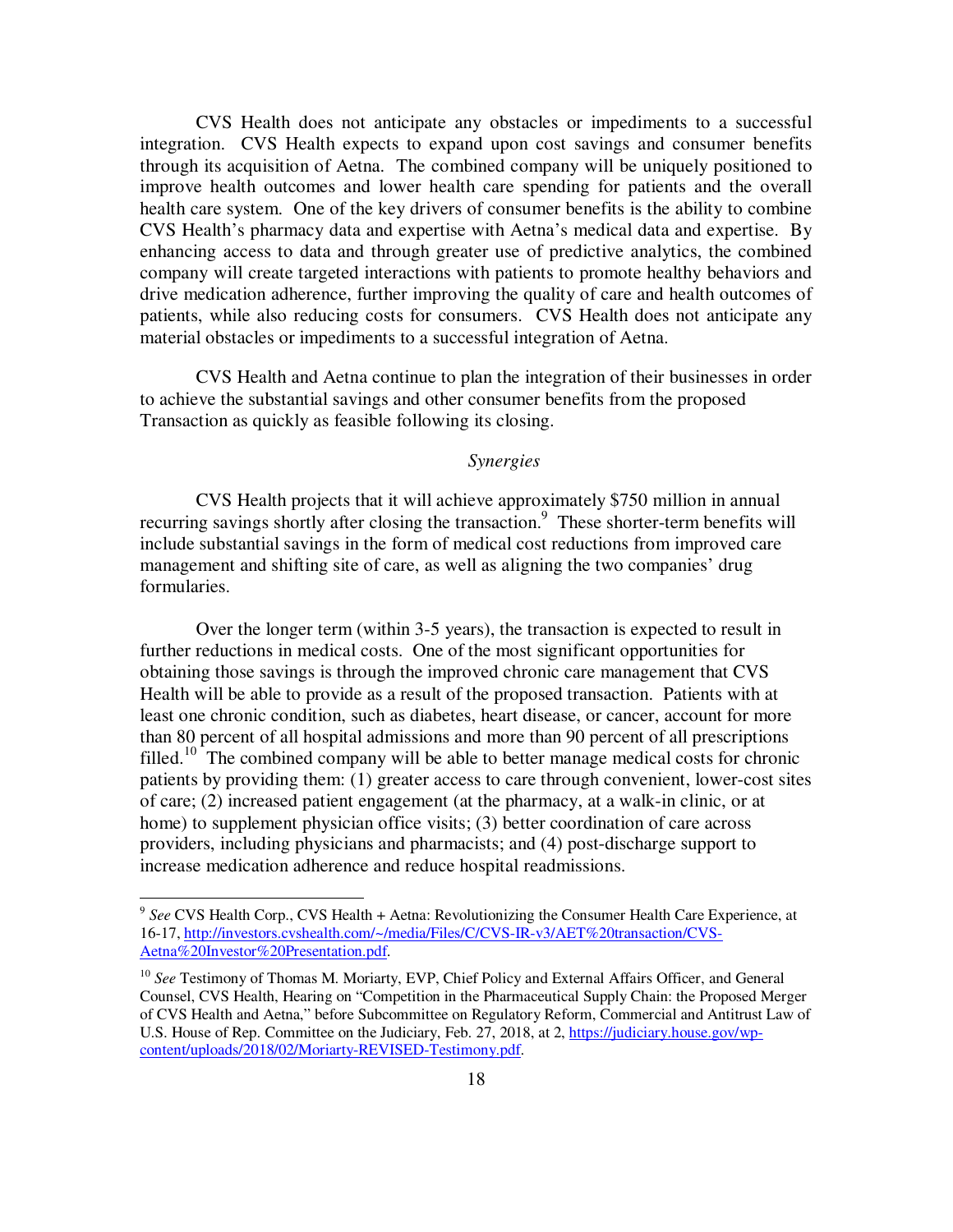The combined company also will lower medical costs through additional shifting of care, when appropriate, to lower-cost and more convenient sites, including by reducing emergency department visits through the use of retail walk-in clinics, such as MinuteClinics, and shifting infusion services from outpatient hospital settings to patients' homes through the use of home infusion providers, such as Coram. The expected improvement in health outcomes and reduction in spending will inure to the benefit of the combined company's members and the health care system overall.

 The shorter-term savings will also include lower costs resulting from combining the companies' operations in the PBM and Medicare areas and the streamlining of redundant corporate functions. CVS Health has not yet determined the number of any employee reductions in these areas.

 In assessing likely cost savings and other efficiencies from the proposed transaction, CVS Health identified the following areas for streamlining of redundant functions: (1) corporate functions, such as finance, human resources, and investor relations; (2) pharmacy benefit management (PBM) operations; and (3) standalone Medicare Part D operations.<sup>11</sup> Because CVS Health's integration planning efforts are ongoing, CVS Health has not yet made final determinations about the corporate functions it will streamline upon closing the transaction.

As announced earlier this year, CVS Health has no plans to move Aetna's headquarters from Hartford, Connecticut. Rather, CVS Health views Hartford as its future "center of excellence" for its insurance business.<sup>12</sup>

### *Plans for Aetna Health Insurance Company of New York*

 CVS Health has no plans to change Aetna's current plans for Aetna Health Insurance Company of New York. CVS Health understand that because the Aetna Health Insurance Company of New York has ceased to write any new business, Aetna intends to merge this company into an Aetna insurer licensed in New York as a foreign insurer after closing of the CVS Health acquisition. The Applicant has no plans to change Aetna's current plans with regard to merging this entity, and understands that regulatory approvals would be required.

### *Proposed Operating Model*

<sup>&</sup>lt;sup>11</sup> See CVS Health Corp., CVS Health + Aetna: Revolutionizing the Consumer Health Care Experience, at 16, http://investors.cvshealth.com/~/media/Files/C/CVS-IR-v3/AET%20transaction/CVS-Aetna%20Investor%20Presentation.pdf.

<sup>&</sup>lt;sup>12</sup> See Susan Haigh, "CVS Says It Will Keep Aetna in Connecticut's Capital City," INSURANCE JOURNAL (Jan. 16, 2018), https://www.insurancejournal.com/news/east/2018/01/16/477201.htm.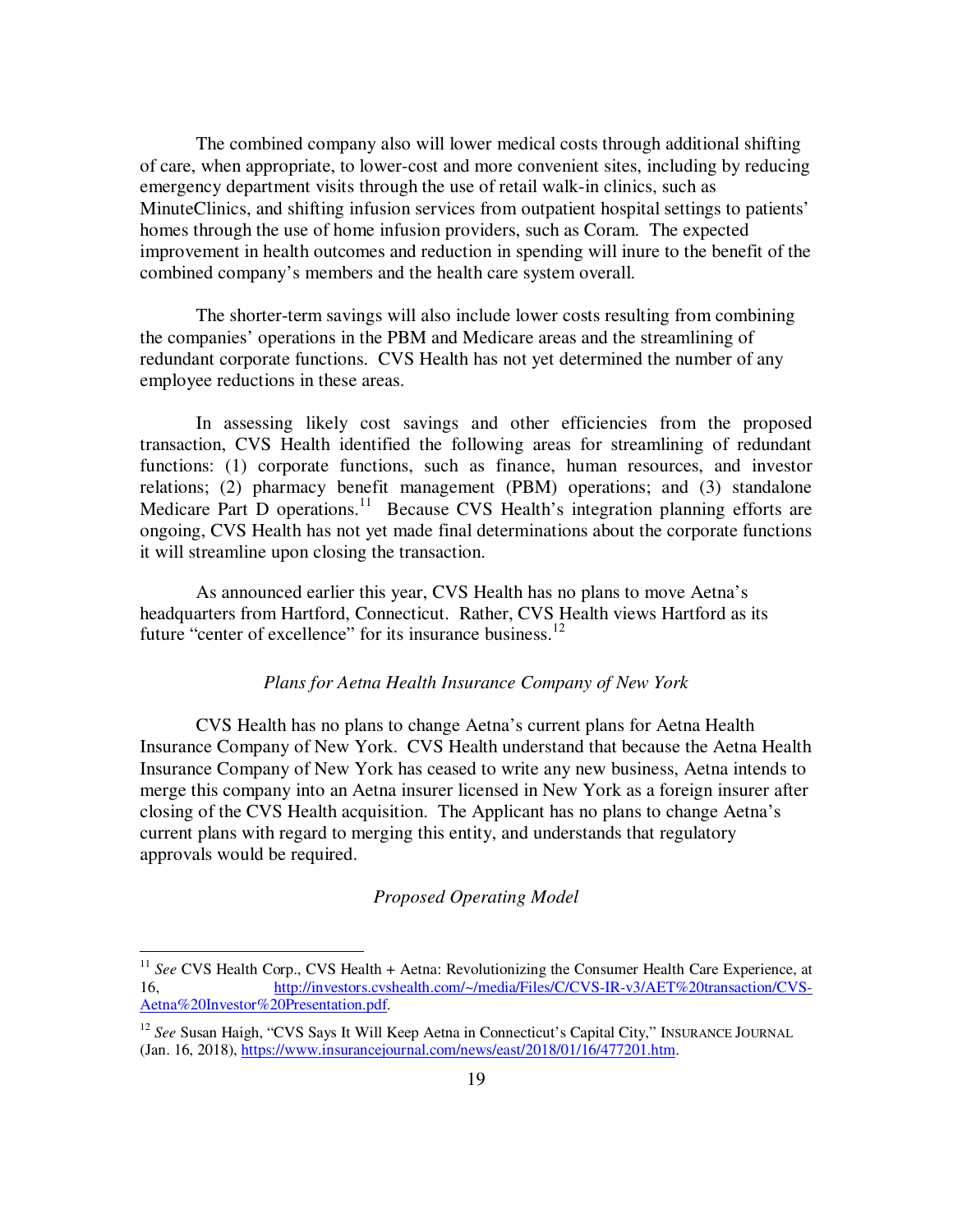The proposed operating model referenced in Exhibit 17 is the health care platform CVS Health and Aetna will be able to offer as a result of the proposed transaction. This platform is based on the principles of greater convenience, lower cost, and the ability of consumers to interact with health care experts they know and trust in communities all across the country. The combined CVS Health-Aetna will be a trusted community partner who will help consumers better manage the cost of the health care they need. Through the integration of CVS Health's pharmacy data and expertise with Aetna's medical data and expertise, the combined company will be uniquely positioned to improve health outcomes and lower health care spending for patients and the overall health care system.

 The "platform" referenced above is the enhanced set of products and services that the combined company will be able to offer consumers by combining the companies' respective areas of expertise – that is, CVS Health's retail pharmacy, pharmacy benefit management, retail health clinics, specialty pharmacy, long-term care pharmacy and infusion services, and Aetna's medical benefits, medical provider relations, and analytics capabilities. The new platform will be the result of the integration of CVS Health and Aetna, rather than particular changes to the companies' preexisting businesses.

 Cost savings from the proposed transaction will allow CVS Health to be even more competitive with its many market rivals, ultimately passing on additional savings to consumers and employers. CVS Health will pass along cost savings to consumers in two ways. First, as CVS Health's costs decrease, it expects to be able to lower premiums or not increase them at the same rate. Second, CVS Health intends to invest savings from the transaction into improving the quality of services it offers. Thus, these cost savings will improve consumers' experience in ways beyond merely the cost of their premiums. CVS Health commits to allocating a portion of those savings to lower health insurance premiums or to limit the size of increases in premiums. However, at this time CVS Health cannot allocate a specific percentage of those savings given that many elements go into determining health insurance premiums, including the costs of prescription drugs, hospital costs, physician group costs, and other items beyond CVS Health's control. It is therefore impossible at this time to predict the overall cost of premiums and other health care costs in any particular market.

### *Employee Retention Payments*

Regarding the proposed plan for the distribution of employee retention payments which is noted on page 201 of Exhibit 17, Aetna is permitted to establish a cash-based retention program providing for retention payments in an aggregate amount of up to \$70 million. Executive officers and members of the Aetna executive leadership team are excluded from participating in this program. Aetna currently projects that approximately 20% of the retention payments will made within 30 days following the date of completion of the merger and the remaining payments will be made between three- and twelvemonths following the date of completion of the merger, subject to the participant's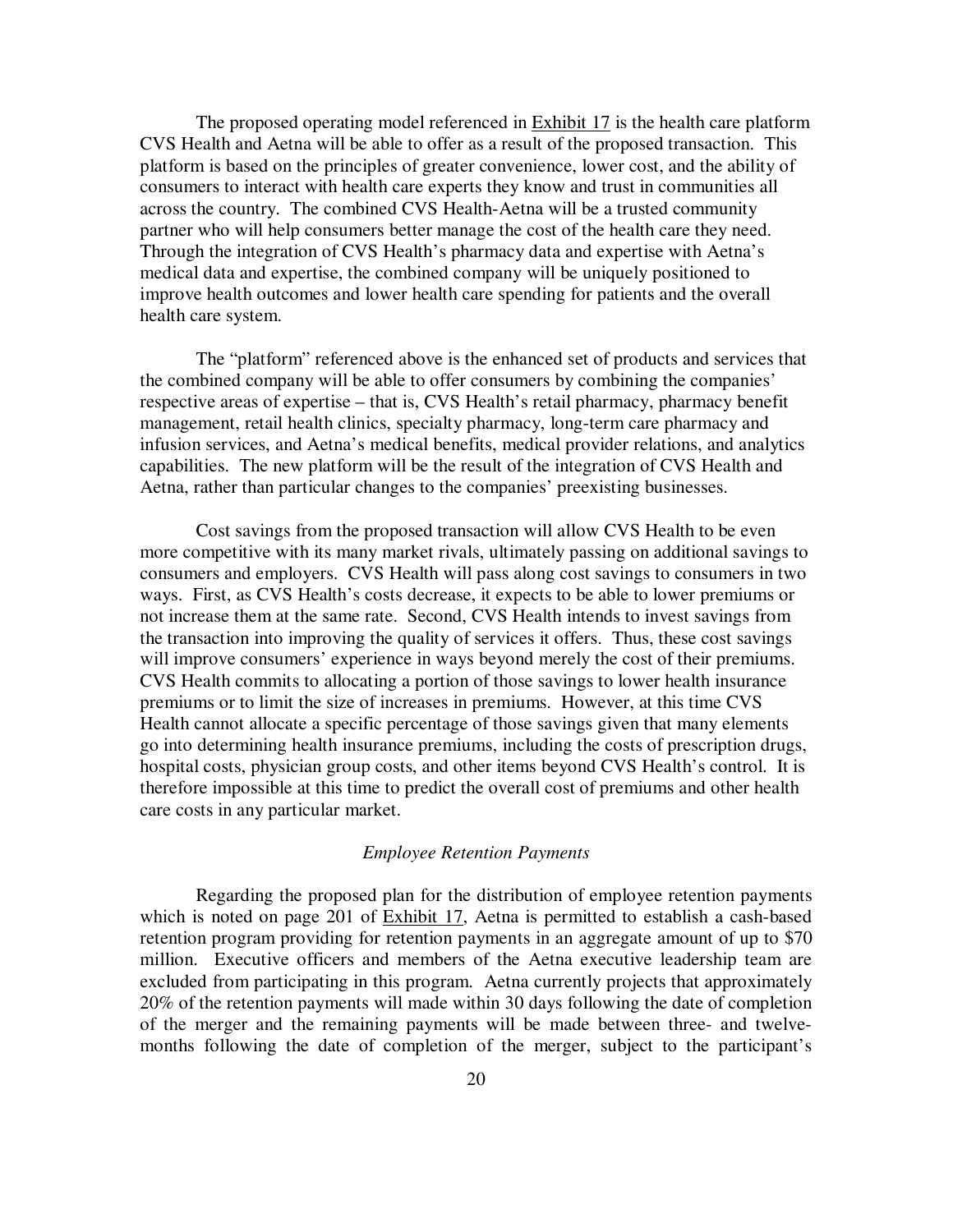continued employment with Aetna or its subsidiaries (or upon an earlier involuntary termination under certain circumstances).

 The three employee categories in which retention payments are authorized under the Merger Agreement are "key staff critical for successful close," "staff required to maintain operations until initial integration is complete," and "key talent required to drive future performance during integration."

### *Point of Sale Rebates*

CVS Caremark has been offering its clients point-of-sale rebates since last year and will continue to support Aetna's point-of-sale rebate programs post-merger.

## **ITEM 6. VOTING SECURITIES TO BE ACQUIRED**

Aetna currently beneficially owns directly for Aetna Life Insurance Company and Aetna Health and Life Insurance Company and indirectly for Aetna Insurance Company of Connecticut, Aetna Health Inc. (a Connecticut corporation) and Aetna Better Health Inc. (a Connecticut corporation), 100% of the issued and outstanding voting securities of the Domestic Insurers. As discussed above, CVS Health plans to acquire control of the Domestic Insurers through the merger of a wholly-owned subsidiary of CVS Health with and into Aetna, the Domestic Insurers' ultimate parent company. Upon and following completion of the Transaction, CVS Health will indirectly own and control all the shares of the Domestic Insurers' issued and outstanding capital stock.

The terms and conditions of the Transaction are set forth in the Merger Agreement attached as Exhibit 1 and are discussed in Items 1 and 4 above. The discussion in Item 4 relating to the criteria used in determining the nature and amount of consideration to be conveyed for the Transaction and the transactions contemplated thereby is incorporated herein by reference as the statement of the method by which the fairness of the proposed Transaction was derived.

### **ITEM 7. OWNERSHIP OF VOTING SECURITIES**

Aetna currently beneficially owns directly and indirectly 100% of the issued and outstanding voting securities of the Domestic Insurers. Neither Applicant, its affiliates nor any person identified on Exhibits 7A-7B currently beneficially owns any voting securities of the Domestic Insurers or, except as contemplated by the Merger Agreement, has any right to acquire beneficial ownership of any voting security issued by the Domestic Insurers.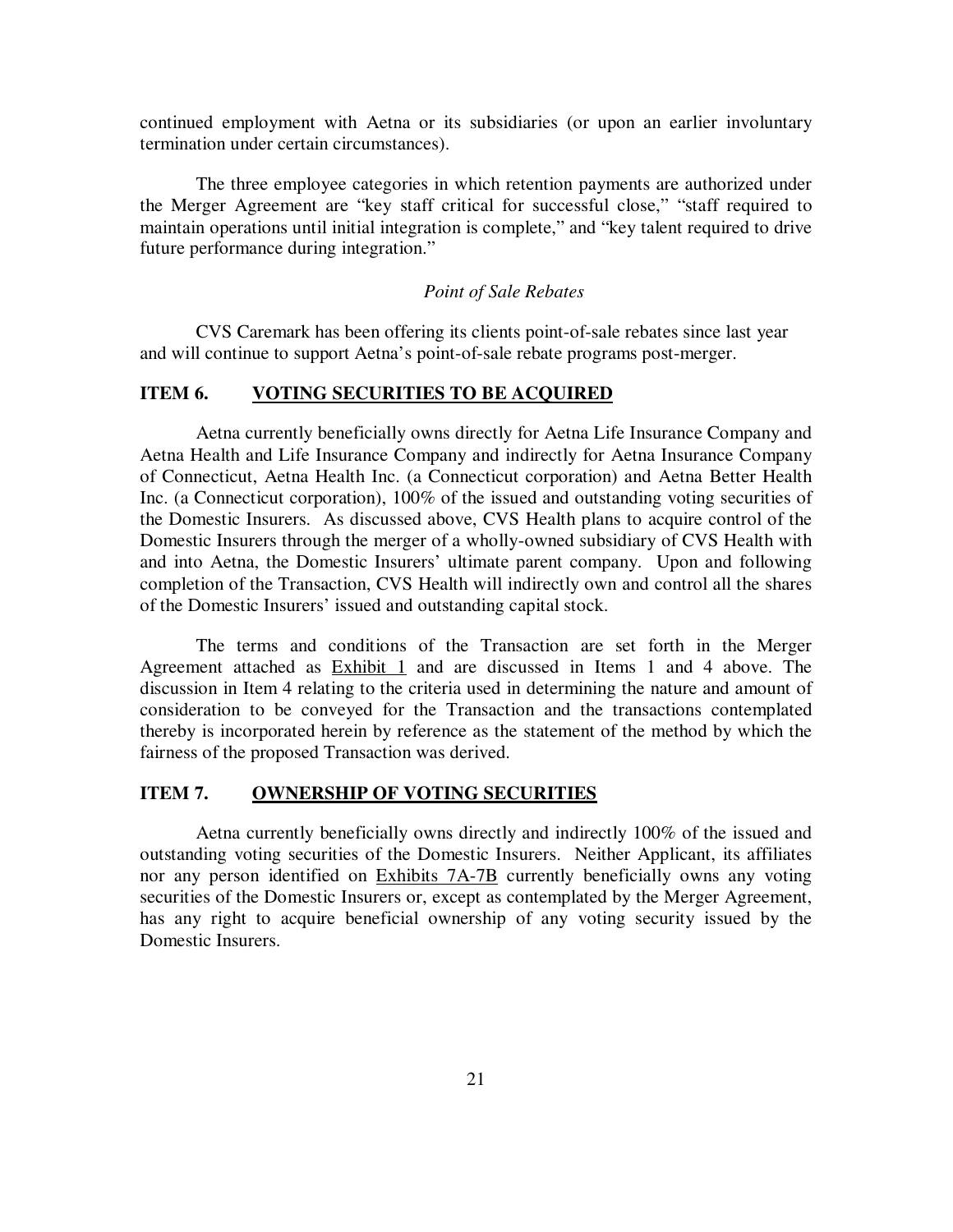## **ITEM 8. CONTRACTS, ARRANGEMENTS, OR UNDERSTANDINGS WITH RESPECT TO VOTING SECURITIES OF THE INSURER**

The Merger Agreement contemplates that immediately following the Transaction, CVS Health indirectly will own 100% of the capital stock of the Domestic Insurers. Other than as contemplated by the Merger Agreement, there are no contracts, arrangements or understandings, whether oral or written, with respect to any voting security issued by the Domestic Insurers in which CVS Health, any affiliate of CVS Health or any person identified on Exhibits 7A-7B is involved.

#### **ITEM 9. RECENT PURCHASES OF VOTING SECURITIES**

During the past twelve (12) calendar months preceding the filing of this Statement, neither the Applicant, its affiliates nor any person identified on Exhibits 7A-7B has purchased any voting securities of the Domestic Insurers.

### **ITEM 10. RECENT RECOMMENDATIONS TO PURCHASE**

Neither the Applicant, its affiliates, any person identified on Exhibits 7A-7B, nor anyone else based upon interviews or at the suggestion of the Applicant, its affiliates or any person identified on Exhibits 7A-7B, made any recommendations to purchase any voting security of the Domestic Insurers during the twelve (12) calendar months preceding the filing of this Statement.

#### **ITEM 11. AGREEMENTS WITH BROKER-DEALERS**

Neither CVS Health nor any of its affiliates nor any person identified on Exhibits 7A-7B has or will have any contract, understanding or agreement with any broker-dealers as to the solicitation of any voting security for tender issued by the Domestic Insurers.

## **ITEM 12. FINANCIAL STATEMENTS AND EXHIBITS**

 $\overline{a}$ 

(a)-(b) Financial Statements and Exhibits. The following is a list of the financial statements and exhibits filed with this Statement:

- Exhibit 1 Agreement and Plan of Merger dated as of December 3, 2017 (the "Merger Agreement"), among CVS Health, Aetna and Hudson Merger Sub Corp. (Filed with CVS Health Form A Statement dated January 17, 2018 (the "Original Form A"))<sup>13</sup>
- Exhibit 2-A CVS Health Form 8-K filed with the Securities and Exchange Commission on December 4, 2017. (Filed with Original Form A)

<sup>&</sup>lt;sup>13</sup> Exhibits filed with the Original Form A that remain unchanged are not being refiled with this Amended and Restated Form A Statement.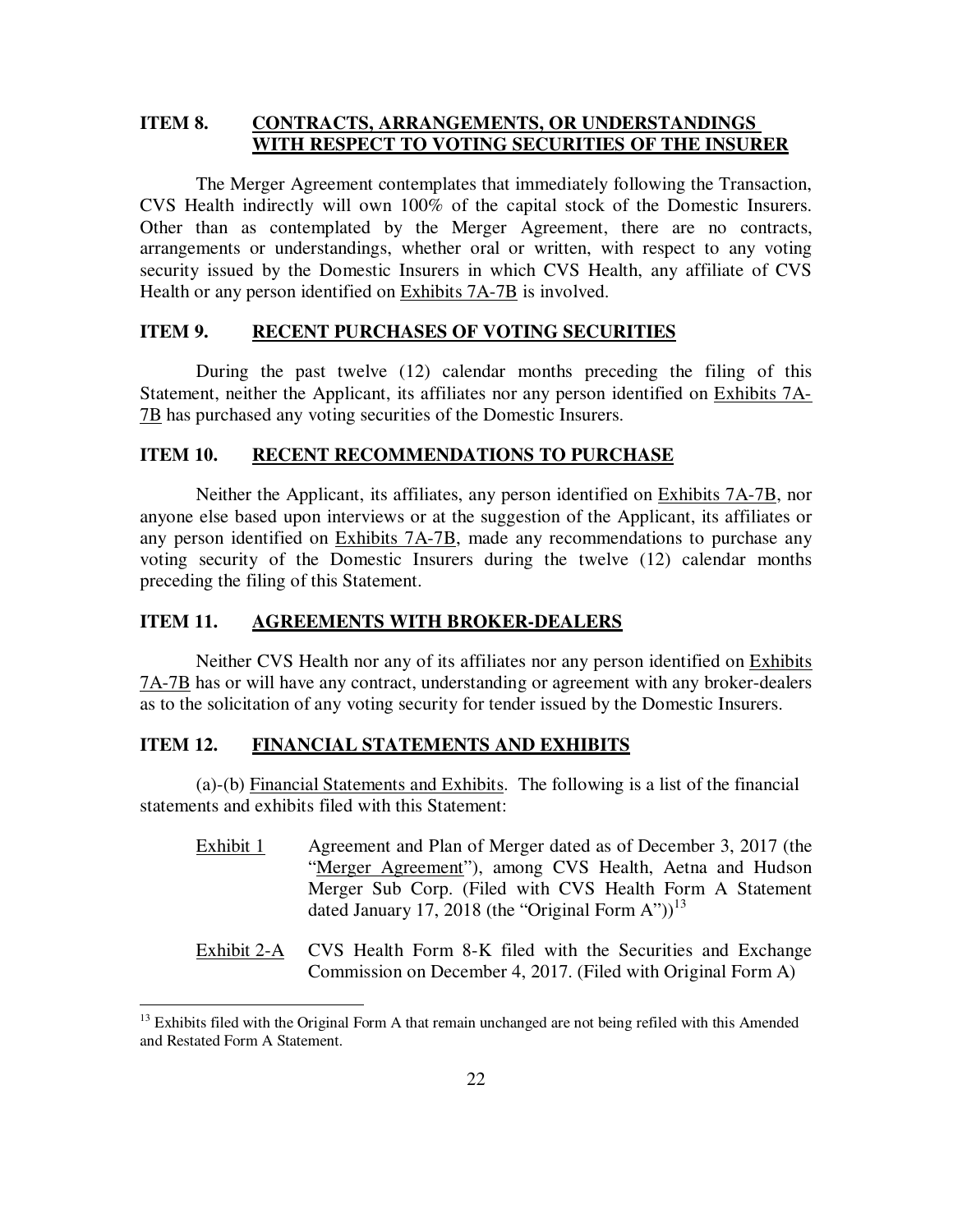- Exhibit 2-B CVS Health Form 8-K filed with the Securities and Exchange Commission on December 5, 2017. (Filed with Original Form A)
- Exhibit 3-A Current organizational chart of CVS Health and its affiliates. (Filed with Original Form A)
- Exhibit 3-B Current organizational chart of Aetna and its affiliates. (Filed with Original Form A)
- Exhibit 3-C Pro Forma organizational chart of CVS Health and its affiliates following the Transaction. (Filed with Original Form A)
- Exhibit 4-A Item 1 of CVS Health's 2016 Annual Report on Form 10-K. (Filed with Original Form A)
- Exhibit 4-B Item 1 of CVS Health's 2015 Annual Report on Form 10-K. (Filed with Original Form A)
- Exhibit 4-C Item 1 of CVS Health's 2014 Annual Report on Form 10-K. (Filed with Original Form A)
- Exhibit 4-D Item 1 of CVS Health's 2013 Annual Report on Form 10-K. (Filed with Original Form A)
- Exhibit 4-E Item 1 of CVS Health's 2012 Annual Report on Form 10-K. (Filed with Original Form A)
- Exhibit 5-A Aetna's 2016 Annual Report to Stockholders on Form 10-K (Filed with Original Form A)
- Exhibit 5-B Aetna's 2015 Annual Report to Stockholders on Form 10-K. (Filed with Original Form A)
- Exhibit 5-C Aetna's 2014 Annual Report to Stockholders on Form 10-K. (Filed with Original Form A)
- Exhibit 5-D Aetna's 2017 Annual Report to Stockholders on Form 10-K.
- Exhibit 6 CVS Health's Quarterly Report on Form 10-Q for the quarter ended September 30, 2017. (Filed with Original Form A)
- Exhibit 7-A Directors and Executive Officers of CVS Health (Updated)<sup>14</sup>

<sup>&</sup>lt;sup>14</sup> Updated with list provided to Insurance Department under cover of letter dated June 8, 2018.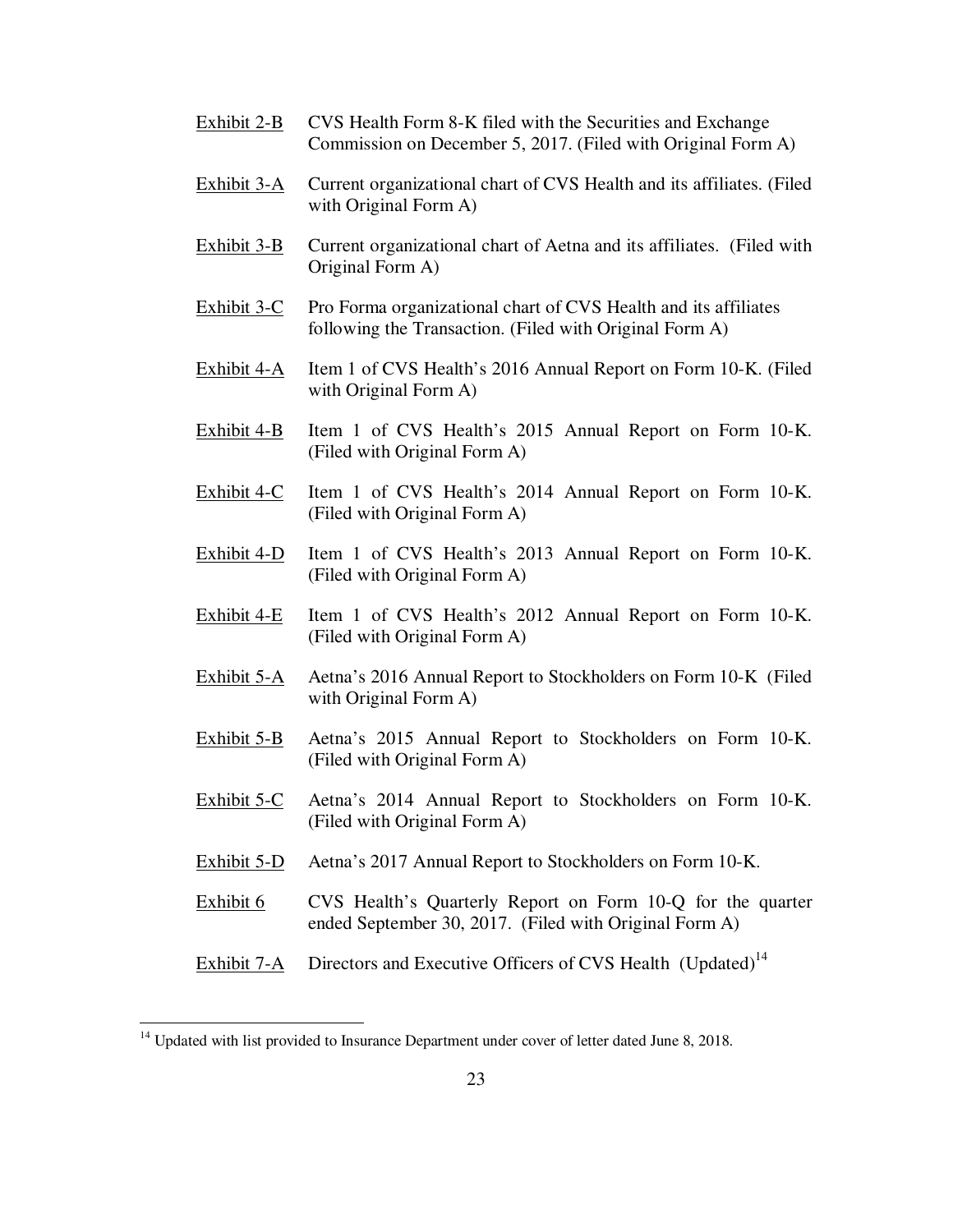- Exhibit 7-B Directors and Executive Officers of CVS Pharmacy (Updated)<sup>15</sup>
- Exhibit 8-A NAIC Biographical Affidavits of Directors and Executive Officers of CVS Health. *The Applicant is requesting confidential treatment with respect to the personal information in the biographical affidavits and is filing redacted biographical affidavits with the complete confidential biographical affidavits filed under separate cover. (Updated)*<sup>16</sup>
- Exhibit 8-B NAIC Biographical Affidavits of Directors and Executive Officers of CVS Pharmacy. *The Applicant is requesting confidential treatment with respect to the personal information in the biographical affidavits and is filing redacted biographical affidavits with the complete confidential biographical affidavits filed under separate cover. (Updated)*<sup>17</sup>
- Exhibit 9-A Bridge Facility Commitment Letter, dated December 3, 2017, among CVS Health, Barclays Bank PLC, Goldman Sachs Bank USA, Goldman Sachs Lending Partners LLC, Bank of America, N.A. and Merrill Lynch, Pierce, Fenner & Smith Incorporated. (Filed with Original Form A)
- Exhibit 9-B Joinder to Bridge Facility Commitment Letter, dated December 15, 2017, among CVS Health, Barclays Bank PLC, Goldman Sachs Bank USA, Goldman Sachs Lending Partners LLC, Bank of America, N.A., Merrill Lynch, Pierce, Fenner & Smith Incorporated and each of the Additional Commitment Parties party thereto. (Filed with Original Form A)
- Exhibit 9-C Term Loan Agreement, dated as of December 15, 2017, by and among CVS Health, the lenders party thereto and Barclays Bank PLC, as administrative agent. (Filed with Original Form A)
- Exhibit 9-D CVS Health Form 8-K filed with the Securities and Exchange Commission on December 19, 2017. (Filed with Original Form A)

<sup>17</sup> Ms. Foulkes, who has resigned, has been removed.

<sup>&</sup>lt;sup>15</sup> Updated with list provided to Insurance Department under cover of letter dated June 8, 2018.

<sup>&</sup>lt;sup>16</sup> Redacted biographical affidavits updated to include those biographical affidavits provided to the Insurance Department under cover of letter dated February 21, 2018. Both redacted and unredacted biographical affidavits have been updated to include Mr. Derica Rice and Mr. Kevin Hourican whose biographical affidavits were included with the updated list of directors and executive officers provided to the Insurance Department under cover of letter dated June 6, 2018. Ms. Foulkes, who resigned, has been removed.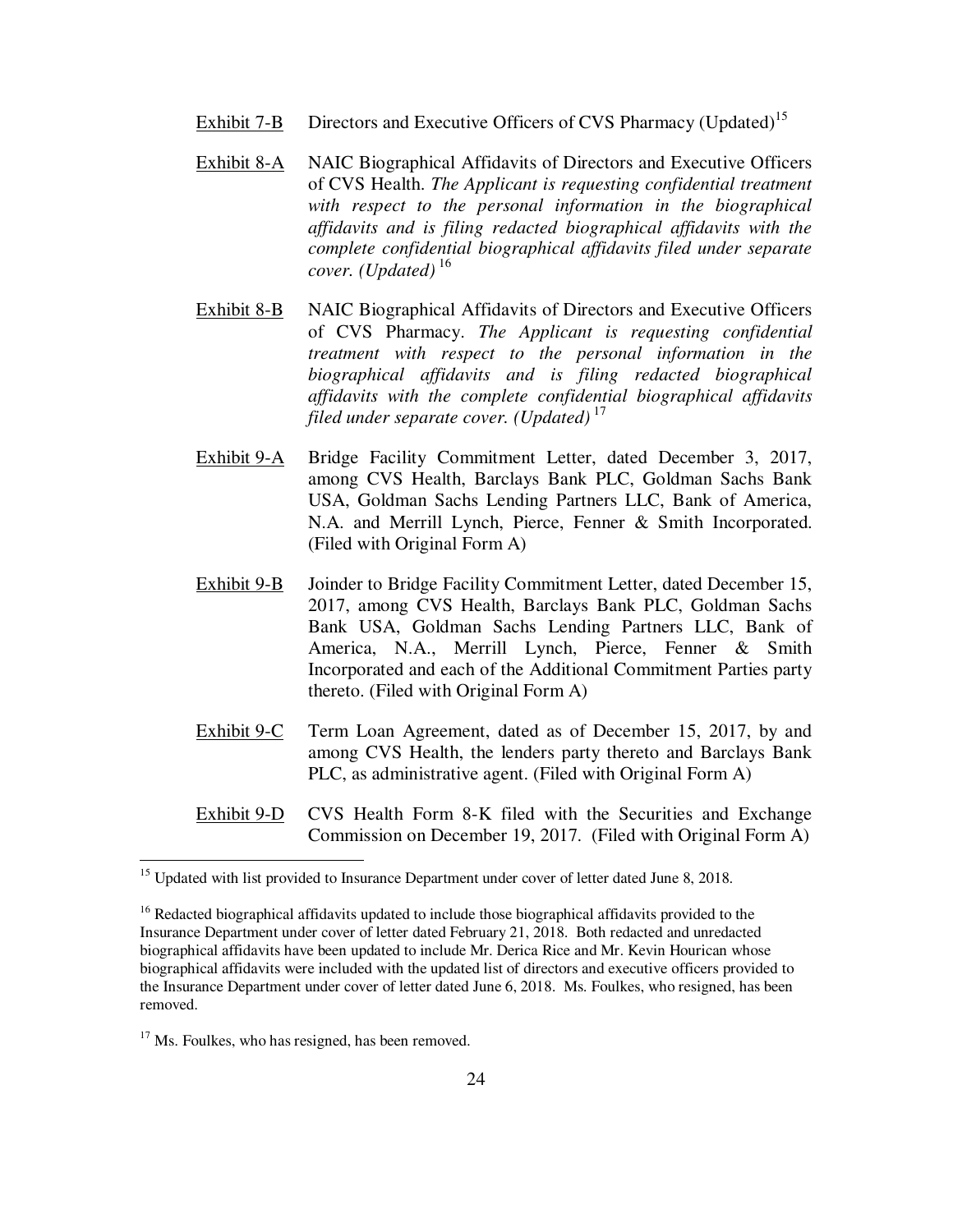- Exhibit 10-A CVS Health's 2016 Annual Report to Stockholders (including audited consolidated Financial Statements and the independent public accounting firm's report thereon) and CVS Health Form 10- K Filed with the SEC For Fiscal Year Ended December 31, 2016. (Filed with Original Form A)
- Exhibit 10-B CVS Health's 2015 Annual Report to Stockholders (including audited consolidated Financial Statements and the independent public accounting firm's report thereon) and CVS Health Form 10- K Filed with the SEC For Fiscal Year Ended December 31, 2015. (Filed with Original Form A)
- Exhibit 10-C CVS Health's 2014 Annual Report to Stockholders (including audited consolidated Financial Statements and the independent public accounting firm's report thereon) and CVS Health Form 10- K Filed with the SEC For Fiscal Year Ended December 31, 2014. (Filed with Original Form A)
- Exhibit 10-D CVS Health's 2013 Annual Report to Stockholders (including audited consolidated Financial Statements and the independent public accounting firm's report thereon) and CVS Health Form 10- K Filed with the SEC For Fiscal Year Ended December 31, 2013. (Filed with Original Form A)
- Exhibit 10-E CVS Health's 2012 Annual Report to Stockholders (including audited consolidated Financial Statements and the independent public accounting firm's report thereon) and CVS Health Form 10- K Filed with the SEC For Fiscal Year Ended December 31, 2012. (Filed with Original Form A)
- Exhibit 11 CVS Health Investor Fact Sheet and Investor Presentation December 4, 2017. (Filed with Original Form A)
- **Exhibit 12** Financial Projections of the Domestic Insurers (Updated)<sup>18</sup>
- Exhibit 13 Cash Flow Projections of CVS Health. (Filed with Original Form A)
- Exhibit 14 Business Plans of the Domestic Insurers. (Filed with Original Form A)

<sup>&</sup>lt;sup>18</sup> Updated Aetna Life Insurance Company projections which reflect changes in liabilities (fluctuations adjusted in all other liabilities) as provided to the Insurance Department in the May 14, 2018 Form A response. CVS Health and Aetna do not currently anticipate changes in total assets, net income or capital and surplus from the projections that were provided with the Original Form A.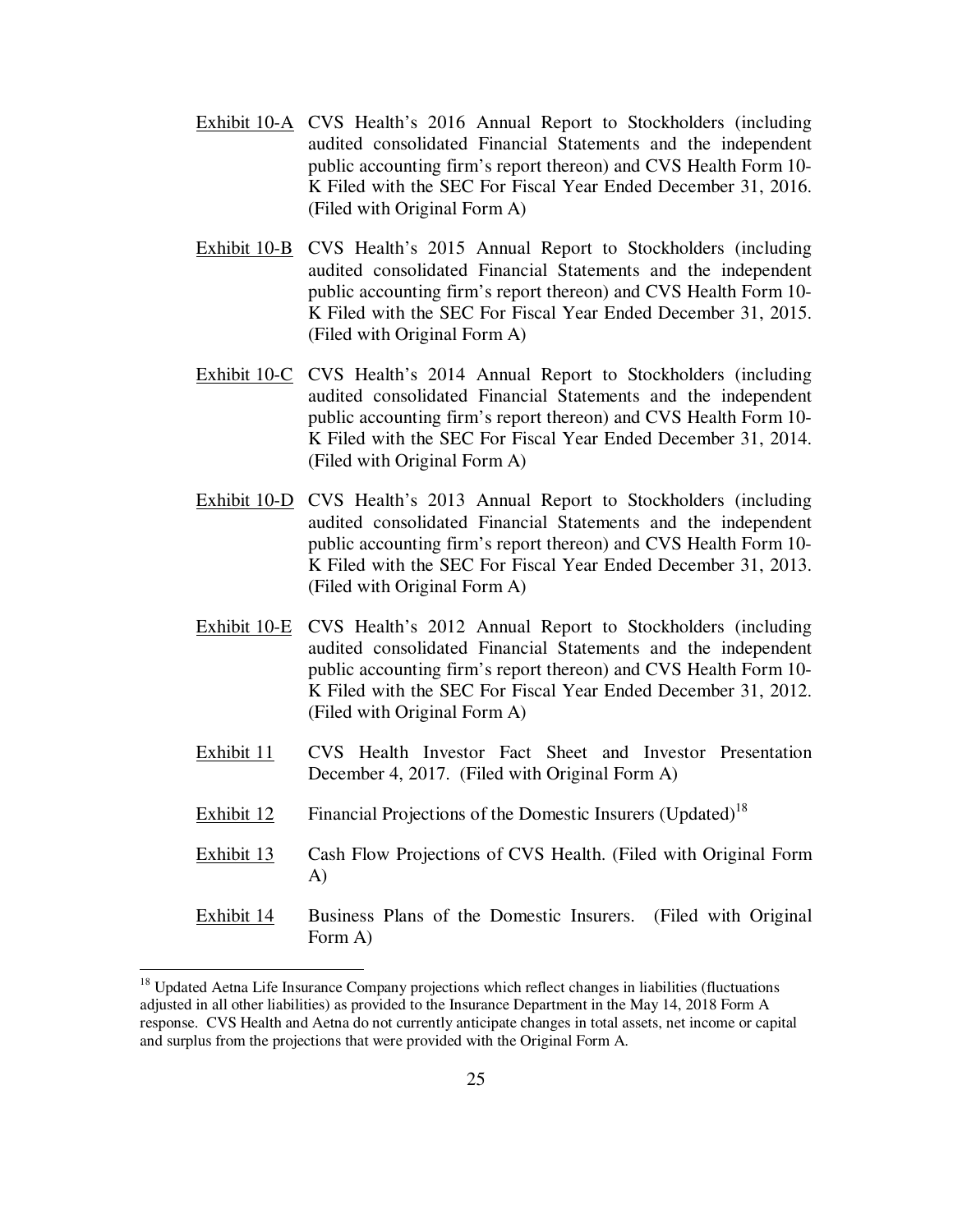- Exhibit 15-A Annual Statements of Aetna Life Insurance Company For Years 2014-2016. (Filed with Original Form A)
- Exhibit 15-B Annual Statements of Aetna Insurance Company of Connecticut For Years 2014-2016. (Filed with Original Form A)
- Exhibit 15-C Annual Statements of Aetna Health and Life Insurance Company For Years 2014-2016. (Filed with Original Form A)
- Exhibit 15-D Annual Statements of Aetna Health Inc. (a Connecticut corporation) For Years 2014-2016. (Filed with Original Form A)
- Exhibit 15-E Annual Statements of Aetna Better Health Inc. (a Connecticut corporation) For Years 2014-2016. (Filed with Original Form A)
- Exhibit 15-F Annual Statements for the Domestic Insurers for 2017<sup>19</sup>
- Exhibit 16 Competitive Impact Analysis of the Transaction in the State of Connecticut. (Updated) (Aetna Health and Life Insurance Company is currently writing Medicare Supplement in Connecticut. There are no current plans to suspend Medicare Supplement in Connecticut. Amended Exhibit 16 reflects this change and also includes Exhibit X).<sup>20</sup>
- Exhibit 17 Form S-4 Registration Statement Filed with the SEC on January 4, 2018. (Filed with Original Form A)
- Exhibit 18-A Financial Strength and Debt Ratings of the Applicant. (Filed with Original Form A)
- Exhibit 18-B Financial Strength and Debt Ratings of Aetna and the Domestic Insurers. (Filed with Original Form A)
- Exhibit 19 Material Litigation and Investigations of the Applicant. (Updated) $^{21}$

<u>.</u>

 $19$  Filed with the Applicant's May 14, 2018 Form A response to comments.

 $^{20}$  Exhibit 16 has been updated in regard to Item A.2 (Health Only), page 2 to provide that "Aetna Health" and Life Insurance Company is currently writing Medicare Supplement in Connecticut." This was provided with the May 14, 2018 Form A response.

 $21$  The information included is from CVS Health's Form 10-Q for period ended June 30, 2018 and Annual Report to Stockholders for the Year Ended December 31, 2017.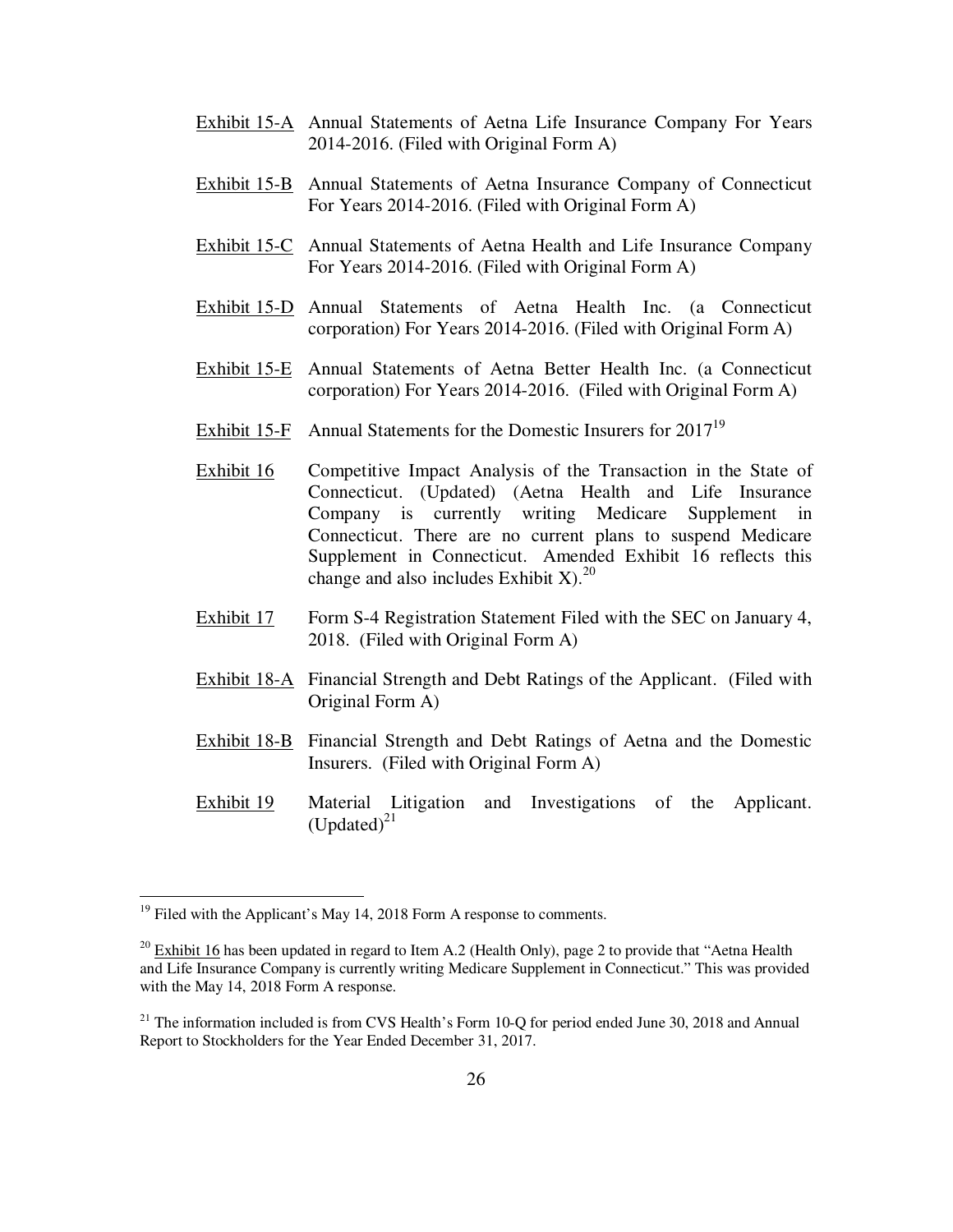- Exhibit 20 List of Regulatory Filings of the Applicant. (Filed with Original Form A)
- Exhibit 21 State of Connecticut Form A Checklist. (Filed with Original Form A)
- Exhibit 22 Redacted Disclosure Schedules to The Merger Agreement.<sup>22</sup>
- Exhibit 23 Company Organizational Documents (as defined in the Merger Agreement)
- Exhibit 24 Parent Organizational Documents (as defined in the Merger Agreement)<sup>23</sup>
- Exhibit  $25$  Directors and Executive Officers of the Domestic Insurers<sup>24</sup>
- Exhibit 26 Biographical Affidavits of the Directors and Executive Officers of the Domestic Insurers. *The Applicant is requesting confidential treatment with respect to the personal information in the biographical affidavits and is filing redacted biographical affidavits with the complete confidential biographical affidavits filed under separate cover.*<sup>25</sup>
- Exhibit 27 CVS Health Form 8-K regarding the long term financing obtained March 6, 2018 by CVS Health. $^{26}$
- Exhibit  $28$  CVS Health Deleveraging Slides.<sup>27</sup>

 $\overline{a}$ 

Exhibit 29 A.M. Best Description of Leverage. $^{28}$ 

 $22$  Included in the Company (Aetna's) Disclosure Schedules is the detailed description of a contemplated employee retention program and the description of fines and their amounts requested in the Insurance Department's July 31, 2018 request letter to the Applicant.

 $^{23}$  The Applicant has included the Articles and Bylaws that CVS Health provided to Aetna at the time of the Merger Agreement, as well as the Articles and Bylaws of CVS Health subsequently amended as described in the Form 8-K included with this Exhibit.

 $^{24}$  Filed with the Applicant's May 14, 2018 Form A response to comments.

 $25$  Filed with the Applicant's May 14, 2018 Form A response to comments and as subsequently updated under cover of letter dated July 20, 2018.

 $^{26}$  Filed with the Applicant's May 14, 2018 Form A response to comments.

 $^{27}$  Filed with the Applicant's May 14, 2018 Form A response to comments.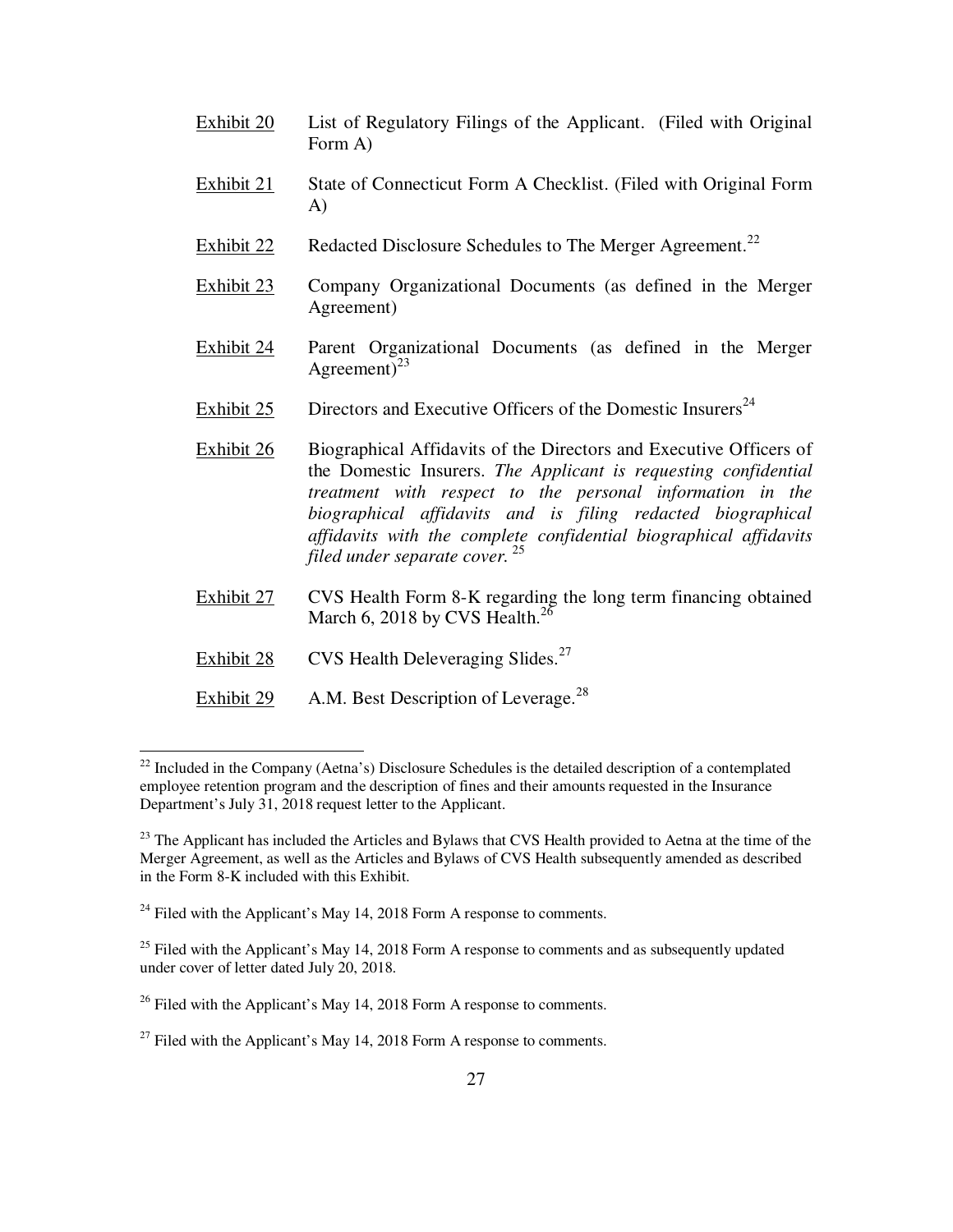- Exhibit 30 Documentation of anticipated cash demands including a debt payment schedule over the next 5 years with the amounts broken down by source.<sup>29</sup>
- Exhibit 31 Capital Management Plan.<sup>30</sup>
- Exhibit  $32$  CVS Health Corporate governance guidelines.<sup>31</sup>
- Exhibit 33 February 1, 2018 Form 8-K regarding the second request received from the Department of Justice<sup>32</sup>
- Exhibit 34 Overview of the types of items requested in a second request.  $33$
- Exhibit 35 Redacted HSR Filing Statements for Aetna and CVS Health.<sup>34</sup>
- Exhibit 36 CVS Health Information Security Controls.<sup>35</sup>
- Exhibit 37 CVS Health's 2017 Annual Report to Stockholders (including audited consolidated Financial Statements and the independent public accounting firm's report thereon) and CVS Health Form 10- K Filed with the SEC For Fiscal Year Ended December 31, 2017.<sup>36</sup>
- Exhibit 38 Final Effective Form S-4 Registration Statement Filed with the SEC on February 9,  $2018^{37}$
- $2^8$  Filed with the Applicant's May 14, 2018 Form A response to comments.

- $^{29}$  Filed with the Applicant's July 24, 2018 Form A response to comments.
- <sup>30</sup> Filed with the Applicant's May 14, 2018 Form A response to comments.
- $31$  Filed with the Applicant's May 14, 2018 Form A response to comments.
- $32$  Filed with the Applicant's May 14, 2018 Form A response to comments.
- <sup>33</sup> Filed with the Applicant's May 14, 2018 Form A response to comments.
- $34$  Redactions of Item 4(c) and 4(d) document lists and Items 5 dollar amounts which are confidential.
- <sup>35</sup> Filed with the Applicant's May 14, 2018 Form A response to comments.

<sup>&</sup>lt;sup>36</sup> SEC Form 10-K provided to Insurance Department under cover of letter dated February 21, 2018 and Annual Report to Stockholders provided to Insurance Department in the Applicant's May 14, 2018 response.

 $37$  Filed under cover of letter to the Insurance Department dated February 21, 2018.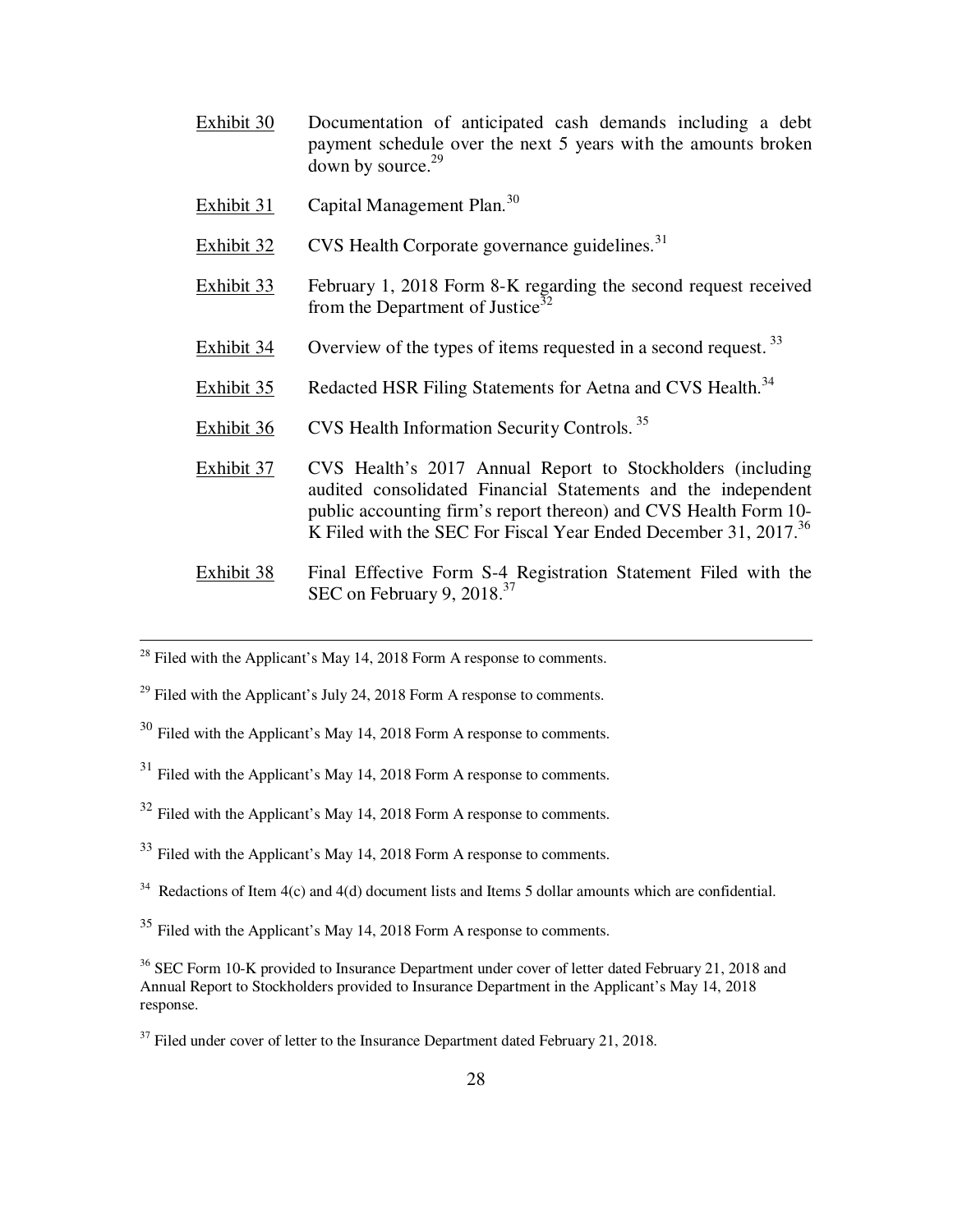- Exhibit 39 CVS Health Form 10-O For the Period Ended March 31, 2018.<sup>38</sup>
- Exhibit 40 CVS Health Form 10-Q For the Period Ended June 30, 2018.<sup>39</sup>
- Exhibit 41 CVS Health Form 8-K dated June 6, 2018 Regarding Post-Closing Management.<sup>40</sup>
- Exhibit 42 Copies of Regulatory Filings. $41$

(c) Other Information. There are no tender offers for, requests or invitations for, tenders of, exchange offers for or agreements to acquire or exchange any voting security of the Domestic Insurers, or additional soliciting materials relating thereto, any proposed employment, consultation, advisory, managing general agent, controlling producer or management contracts concerning the Domestic Insurers entered into in connection with the Transaction, other than as disclosed herein.

# **ITEM 13. AGREEMENT REQUIREMENTS FOR ENTERPRISE RISK MANAGEMENT**

Applicant agrees to provide, to the best of its knowledge and belief, the information required by Form F within fifteen (15) days after the end of the month in which the acquisition of control occurs.

## **ITEM 14. OTHER INFORMATION.**

(a) List of Regulatory Filings. A list of regulatory filings of the Applicant is attached as Exhibit 20. Copies of regulatory filings are attached as Exhibit 42.

(b) Competitive Impact Analysis. An analysis of the competitive impact in the State of Connecticut is attached as Exhibit 16.

(c) Additional Information. The Applicant will address as needed such applicable additional information as the Commissioner may prescribe as necessary or appropriate for the protection of policyholders of the Domestic Insurers or in the public interest.

*Exhibit 13 under Adjusted Aetna Projections* 

 $38$  Filed under cover letter to the Insurance Department dated June 8, 2018.

<sup>&</sup>lt;sup>39</sup> Filed with SEC on August 8, 2018.

 $40$  Filed with the Insurance Department under cover of letter dated June 8, 2018.

 $41$  Filed with the Applicant's May 14, 2018 Form A response to comments. This includes a list of international filings. We have also included Form 8-K's filed with the SEC regarding the shareholder votes related to the transaction and dismissal of litigation related to the transaction.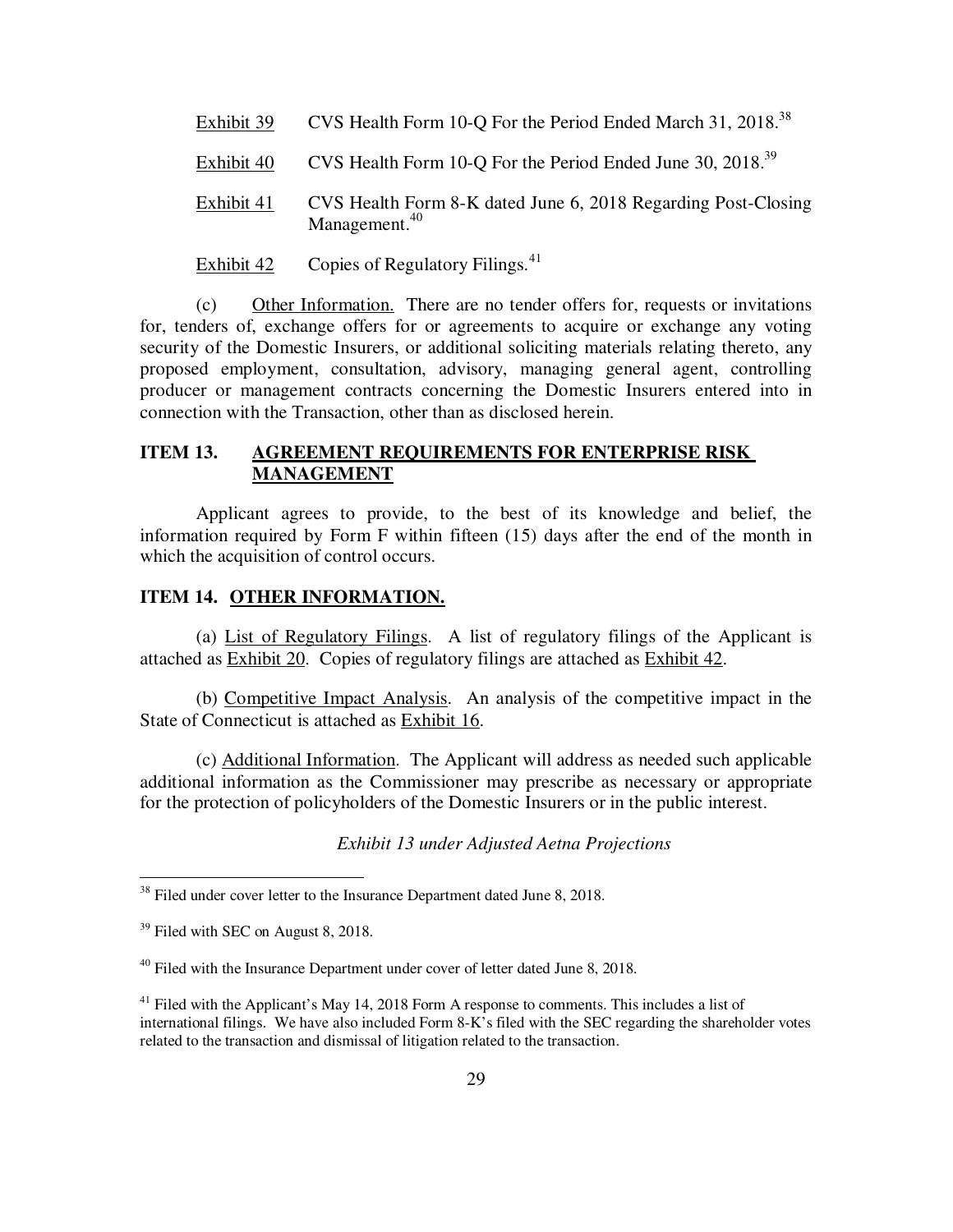On page 158 of Exhibit 13 under Adjusted Aetna Projections, it states that "CVS Health made certain adjustments to the assumptions and estimates underlying the Aetna projections in light of, among other things, the due diligence CVS Health conducted on Aetna, the potential impact of the transaction pursuant to the terms of the Merger Agreement and other effects of the transaction, and certain macroeconomic and industry trends." CVS Health made an adjustment to the assumptions that impacted "Aetna unlevered free cash flow" for 2018P. The adjustment reduced Aetna's free cash flow assumption by \$280 million and the impact can be seen in the difference between the Aetna assumption on page 157 (\$3.5 billion of unlevered free cash flow for 2018 Projected) versus the adjusted assumptions on page 159 (\$3.2 billion of Aetna unlevered free cash flow for 2018 Projected). There are no other differences in the projections. CVS Health made the adjustment based on a more conservative view of the unlevered free cash after due diligence and considering other effects of the transaction and certain macroeconomic and industry trends.

### *Lower Costs*

CVS Health expects consumers in Connecticut and elsewhere to benefit substantially from the proposed transaction, including through lower costs. Consumers will benefit from the synergies that are expected to result from the transaction. As discussed above, CVS Health projects that it will achieve approximately \$750 million in annual recurring savings shortly after closing the transaction. CVS Health further expects to reduce medical costs by improving chronic care management and shifting care to lower-cost and more convenient sites, which will insure to the benefit of consumers. In addition, the combined company's ability to reduce medical and pharmacy costs – through, for example, earlier and more effective medical interventions and increased medication adherence – will lead to lower healthcare costs and trend.

 Together, the combined company's unique ability to manage patients' health will not only drive health care innovation and improve patient outcomes, but will also favorably impact health premiums and thereby reduce consumer costs. Prior to closing the transaction, CVS Health is unable to precisely measure the beneficial impact on health premiums. CVS Health notes, however, the substantial savings reported by United Health Group's OptumRx from integrating medical and pharmacy benefits. This integration with an overall savings of  $\frac{811-16}{6}$  per member per month.<sup>42</sup> Applying those results to the combined CVS Health-Aetna would yield hundreds of millions of dollars in medical cost savings, which could be passed on to consumers in the form of lower health premiums. CVS Health expects that its investments in creating new products and services through the integration of its pharmacies, clinics, and infusion services will generate additional savings and improve patients' health and wellness.

<sup>42</sup> *See* OptumRx – Measuring the Financial Advantage, White Paper (2017), https://www.optum.com/resources/library/measuring the financial advantage.html.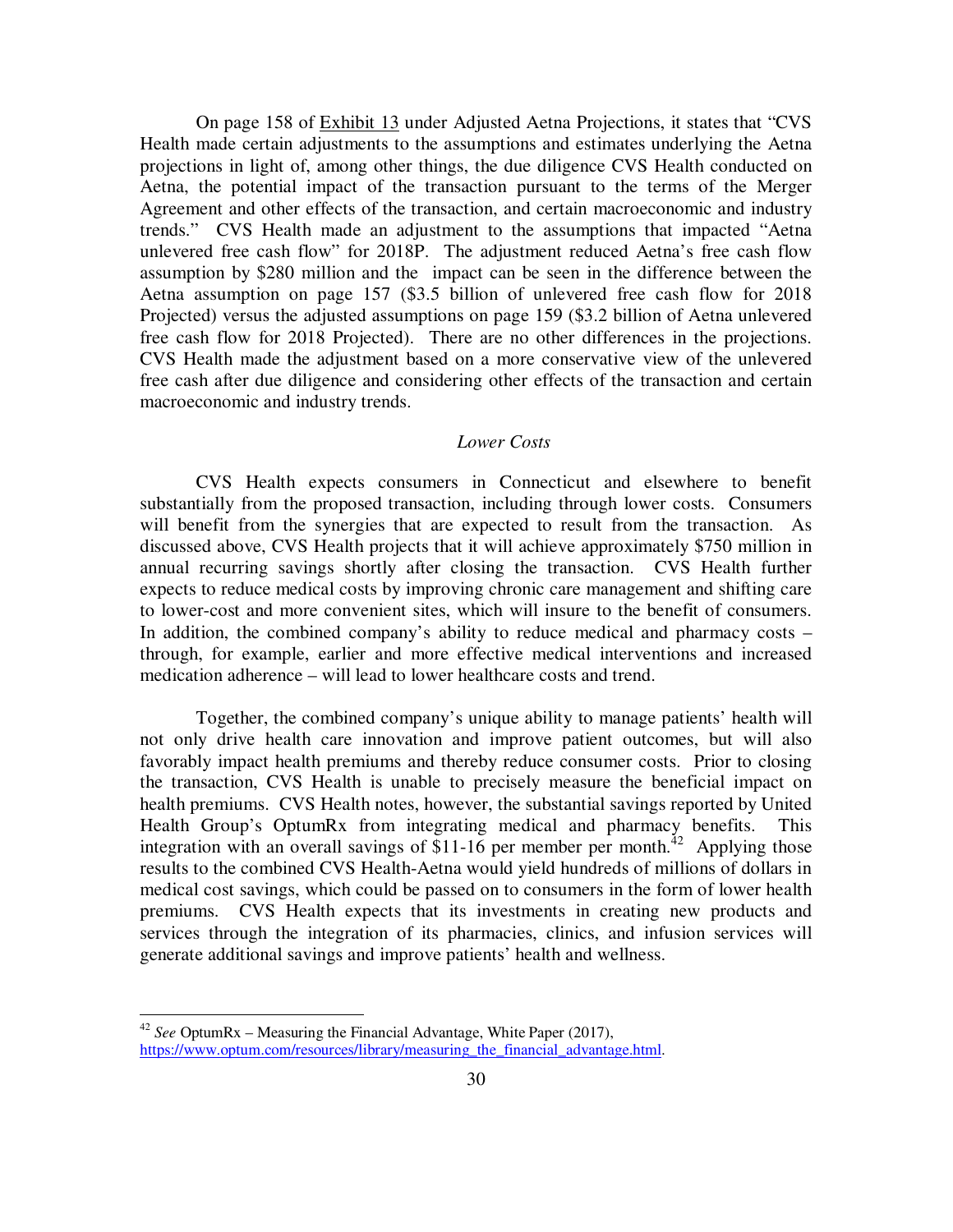#### *Patient Benefits*

 CVS Health expects patients to see numerous benefits from the new patient interactions the combined company will be able to offer. Among those consumer benefits are: (1) greater access to health care through convenient, lower-cost sites of care, including walk-in clinics and home infusions; (2) better coordination of care across providers, including physicians and pharmacists, particularly for patients with chronic conditions; and (3) post-discharge support by pharmacists and other providers to increase medication adherence and reduce hospital readmissions. Together, these increased patient interactions will help eliminate gaps in health care, increase medication adherence, and more effectively treat members with chronic conditions, thereby lowering medical costs for consumers.

 The addition of medical records data to retail pharmacies – likely only through the type of integration achieved in a merger – will allow the combined company to close gaps in care and make the health care system less fragmented. As discussed above, by combining CVS Health pharmacy and Aetna medical information, CVS pharmacists will be able to provide information from physicians to patients at the pharmacy counter and give patients tools to more effectively manage their chronic conditions, which will keep patients on track with their care plan between physician visits and thereby improve their care. This is the type of pharmacist-patient interaction leading to improved coordination of care that will be achievable under the proposed transaction.

### *Consumers are Realizing Savings By Using MinuteClinics*

 Over the last ten years, retail medical clinics have become a fixture of the modern health care system due to the benefits they offer compared to traditional health care providers, including longer hours, more convenient locations, and lower prices. Typically staffed by nurse practitioners and physicians assistants with varying degrees of physician oversight, such clinics offer convenient evening, weekend, and walk-in hours. Retail medical clinics provide care for low-acuity medical conditions – such as the flu, certain infections, and minor lacerations – as well as administer services such as vaccinations and certain medical tests.

 The combined company, through greater coordination of medical and pharmacy services, will augment use of retail medical clinics. CVS Health expects to increase the use of lower-cost, clinically-appropriate sites of care, including retail medical clinics, while decreasing the unnecessary use of higher-cost sites of care, such as hospitals and emergency rooms. A substantial portion of emergency room visits, including in particular those with lower-acuity conditions, can be avoided through increased awareness and use of retail medical clinics. Better data integration, made possible by the combination, will increase awareness and appropriate use.

 CVS Health views its MinuteClinics as an important complement to the services offered by primary care physicians. MinuteClinics make every effort to assure that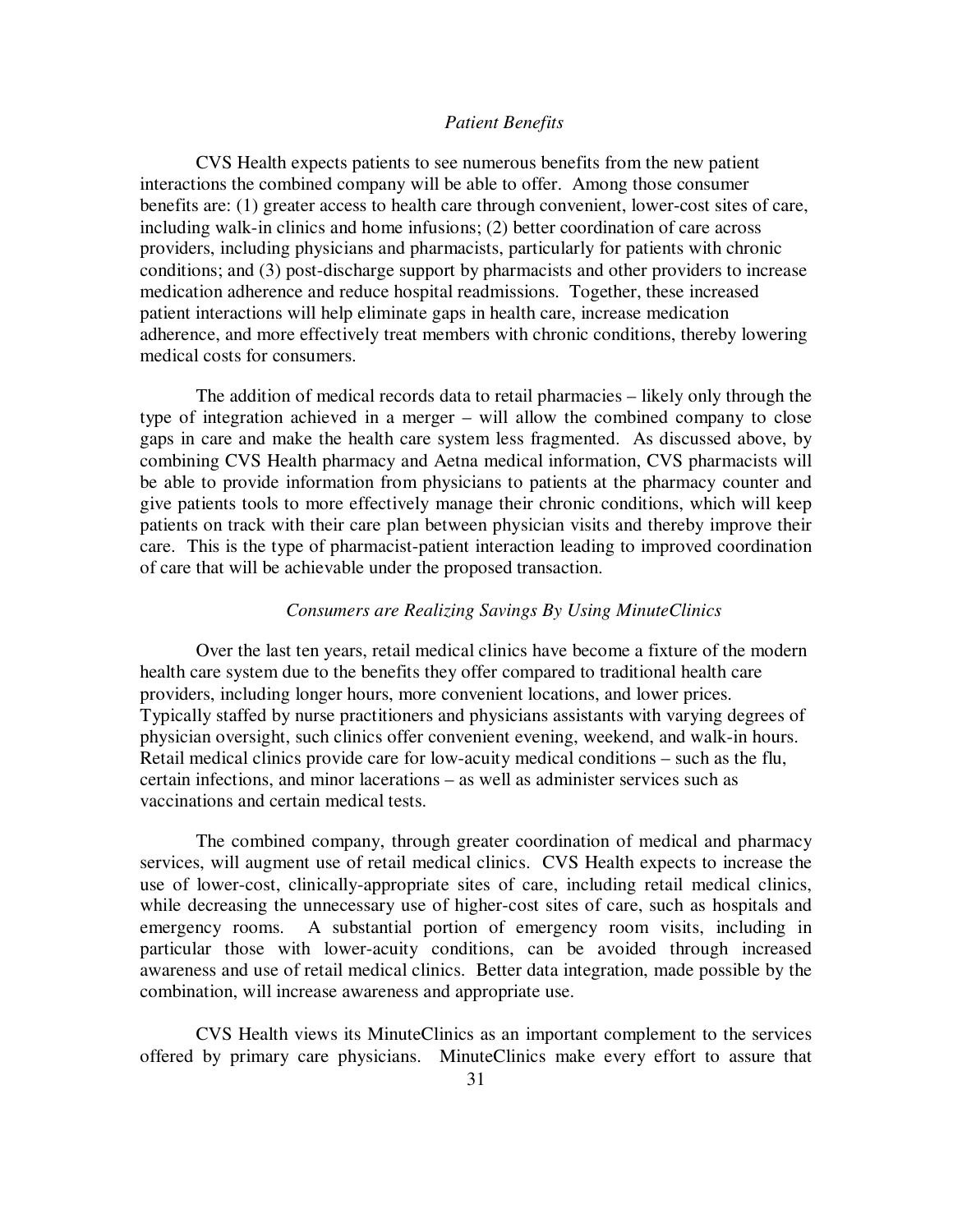patients have a primary care physician. In the past year, MinuteClinic has made about 3.5 million physician referrals for the approximately 50 percent of MinuteClinic patients who did not have a primary care physician at the time of their visit.

 CVS Health plans to reduce unnecessary emergency room visits or other highercost sites of care in several ways. Better data will lead to more frequent interactions with patients and increased patient awareness of retail medical clinics and their capabilities. This will make patients more likely to seek care at these lower-cost sites of care when the need arises rather than going to emergency rooms unnecessarily. CVS Health will offer permissible financial incentives for seeking care at these lower-cost sites when appropriate, which may lower client premiums as well as patients' out-of-pocket costs. With more complete data, CVS Health will analyze the times and geographies in which unnecessary emergency room visits occur most often, and may extend the hours of its MinuteClinics accordingly so that patients will have increased access during these times. Today, many unnecessary emergency room visits for low-acuity conditions occur at times when primary care physicians' offices are closed (*e.g.*, on nights and weekends). Extending clinic hours will complement primary care physician services and reduce unnecessary emergency room admissions during these off-times. CVS Health is also considering building new MinuteClinics in underserved areas to increase patient access and expanding the low-acuity conditions that can be treated in MinuteClinics to cover more of those that are unnecessarily treated in higher-cost emergency rooms today.

 While many patients have benefitted from the use of retail medical clinics, the full savings from their use have not yet been achieved. There continue to be substantial numbers of unnecessary emergency room visits each year for lower-acuity conditions that could have been appropriately treated at retail medical clinics. With the proposed transaction, CVS Health will be able to help a greater number of patients obtain lowercost, clinically-appropriate care at such clinics.

 MinuteClinic's convenience is valuable for patients seeking treatment, with approximately half of MinuteClinic's visits outside of normal hours. The health care system benefits when these off-hour patients visit MinuteClinics for lower-acuity conditions rather than emergency rooms, which tend to be crowded, expensive, and better reserved for people in need of serious emergency care. In addition, half of MinuteClinic patients do not have a primary care physician, in which case CVS Health makes every effort to connect these patients to a doctor in their community to help ensure their future well-being.

 Generally, prices for retail clinic visits are lower than doctor's office visits and significantly lower than emergency room visits. This is particularly important for the underinsured or uninsured patients who often visit retail clinics. Studies have also demonstrated that retail clinic use is associated with lower overall total cost of care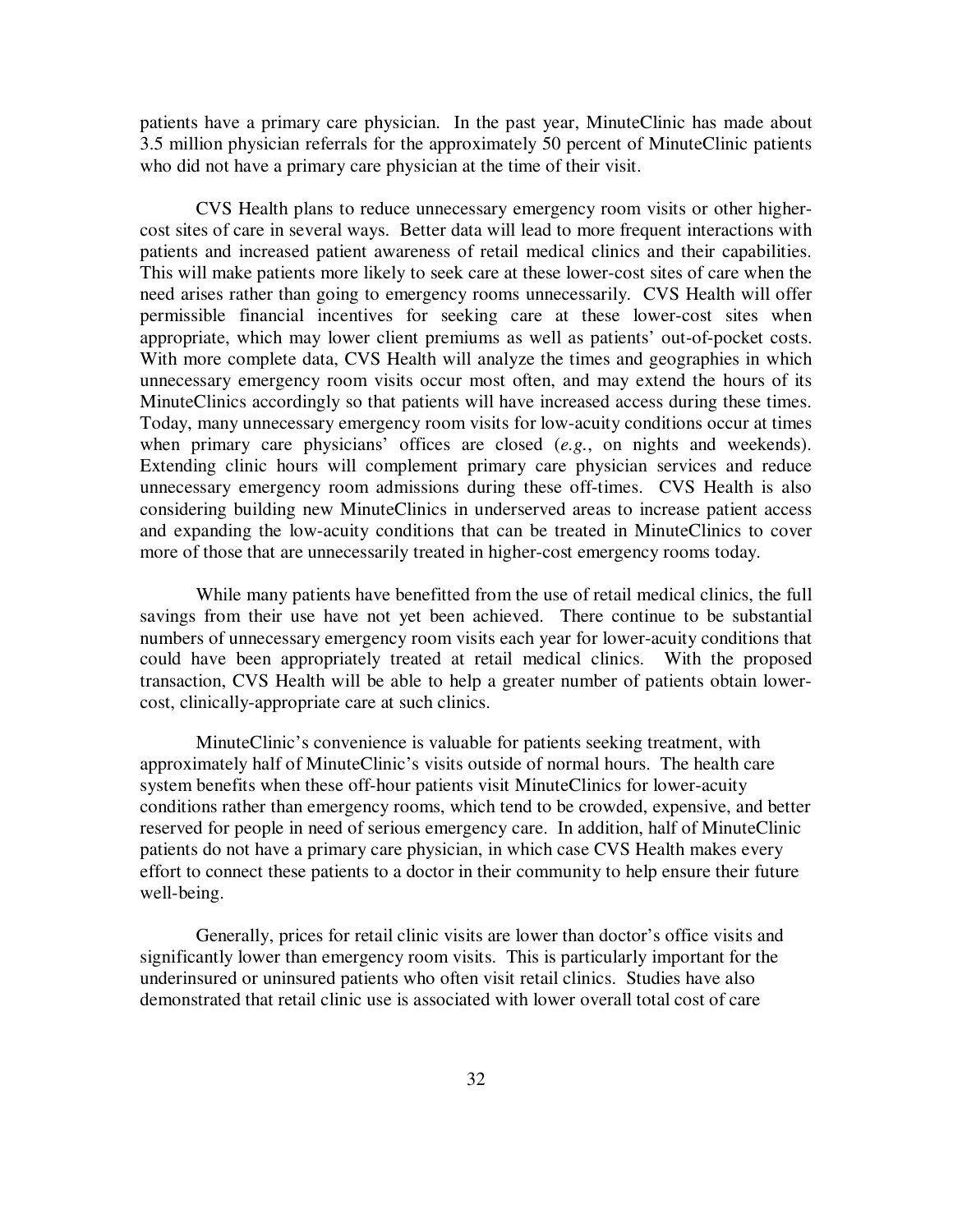compared to that at alternative provider sites.<sup>43</sup> At the same time, published research shows that the quality of care for the conditions most commonly treated in retail medical clinics is at least as good as what is provided in traditional provider settings.<sup>44</sup> As a result, most health insurers cover care at retail medical clinics, and many have created financial incentives to encourage use of the clinics, such as waiving co-pays for such care.

 Utilization of retail medical clinics results in consumers saving substantial amounts of time and money, relative to more expensive and less convenient provider settings. In addition to these direct benefits, consumers have benefitted indirectly from increased competition, as physician groups and hospitals have responded to retail clinics by making their services more accessible, establishing their own clinics, or extending their hours. Retail clinic utilization also reduces unnecessary burdens on emergency rooms and other facilities, allowing providers to focus on higher-acuity cases and reducing the waiting time for patients at those facilities. When appropriate, use of retail clinics in lieu of more costly emergency rooms also results in substantial savings for the overall health care system.

 If the medical staff at a MinuteClinic is unable to treat a patient – because, for example, the patient has a condition that MinuteClinic does not typically treat – the patient will not incur any costs. If the patient is in need of emergency medical treatment and MinuteClinic is unable to treat the patient, MinuteClinic staff will either direct the patient to the nearest emergency room or urgent-care center or call 911 to request emergency medical assistance, as appropriate. MinuteClinic also makes frequent referrals to primary care physicians.

### *Facilitation of Increase in Services*

 The combined CVS Health-Aetna will be able to provide consumers access to a network of services and resources that complements traditional provider networks. CVS

<sup>43</sup> *See, e.g.*, Andrew Sussman, et al., "Retail Clinic Utilization Associated with Lower Total Cost of Care," 19 AMERICAN JOURNAL OF MANAGED CARE 148 (2013), http://www.ajmc.com/journals/issue/2013/2013-1 vol19-n4/retail-clinic-utilization-associated-with-lower-total-cost-of-

carehttps://www.optum.com/resources/library/measuring\_the\_financial\_advantage.html; Ateev Mhttps://www.optum.com/resources/library/measuring\_the\_financial\_advantage.htmlehrotra, et al., "The Costs and Quality of Care for Three Common Illnesses at Retail Clinics as Compared to Other Medical Settings," 151 ANNALS OF INTERNAL MEDICINE 321 (2009),

https://www.ncbi.nlm.nih.gov/pmc/articles/PMC2805258/pdf/nihms133894.pdf.

<sup>44</sup> *See, e.g.*, William H. Shrank, et al., "Quality of Care at Retail Clinics for 3 Common Conditions," 20 AMERICAN JOURNAL OF MANAGED CARE 794 (2014), http://www.ajmc.com/journals/issue/2014/2014 vol20-n10/quality-of-care-at-retail-clinics-for--3-common-conditions; Ateev

Mhttps://www.optum.com/resources/library/measuring\_the\_financial\_advantage.htmlehrotra, et al., "The Costs and Quality of Care for Three Common Illnesses at Retail Clinics as Compared to Other Medical Settings," 151 ANNALS OF INTERNAL MEDICINE 321 (2009),

https://www.ncbi.nlm.nih.gov/pmc/articles/PMC2805258/pdf/nihms133894.pdf.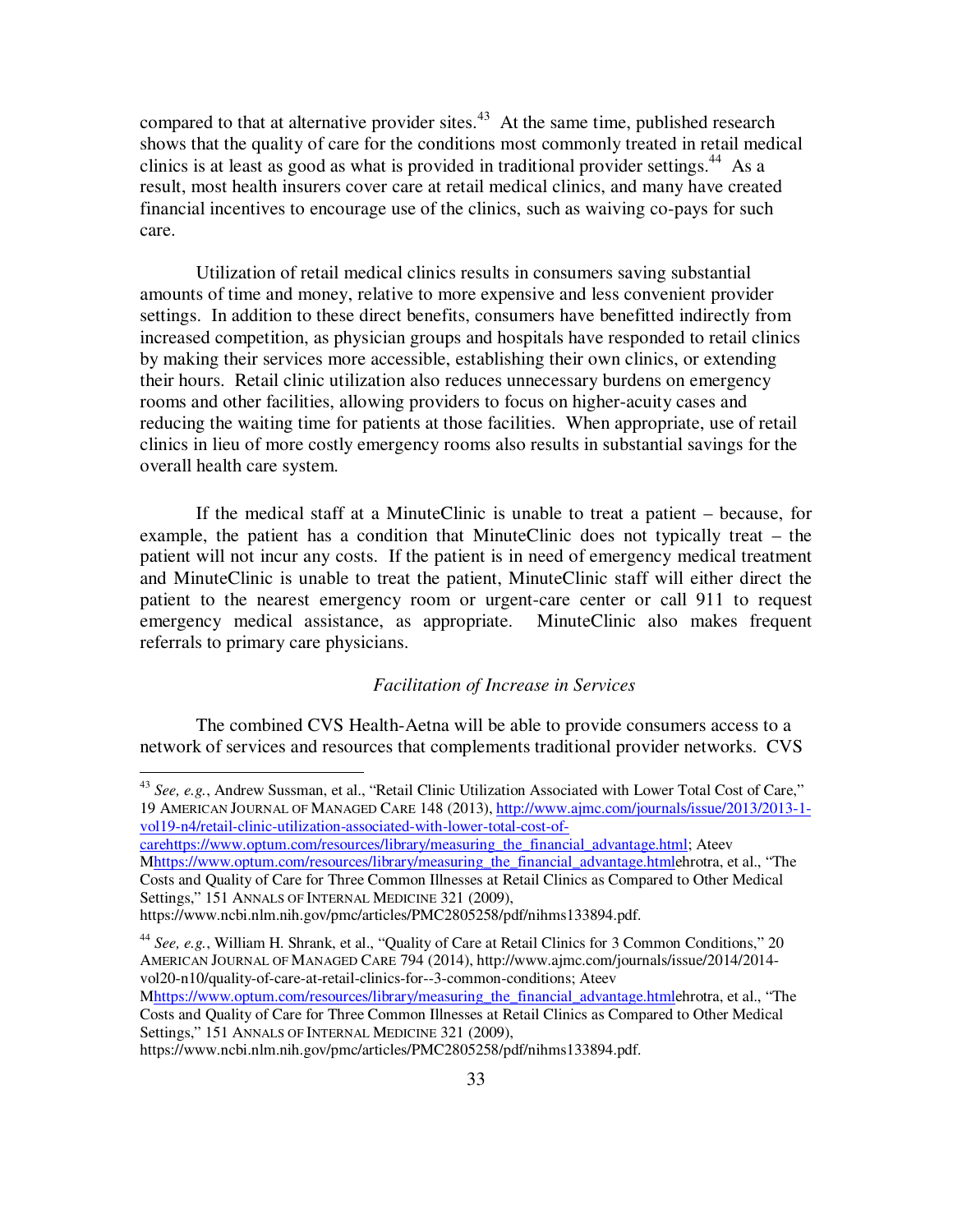Health's analysis of post-closing changes to its MinuteClinics is ongoing. Although not finalized, upon the closing of the transaction, the plans include changes to store designs at pilot stores. The results of the pilots will enable the combined company to determine which changes are most successful in improving patient access and lowering health care costs. CVS Health does not anticipate any changes to its debt/equity ratio as a result of changes it may make to its MinuteClinics.

 While the merger integration work may lead to changes to facilities based on the pilot tests, additional plans are being made to expand services and care coordination in stores without making physical changes to facilities. The goal of these changes is to increase interactions with patients and to increase access to affordable, convenient, and high-quality care. While the combined company will have local physical access points, the integrated service offering will also have a strong digital or data component – with tools, personnel, and resources for customers, regardless of whether they are Aetna plan members or use CVS Health pharmacies to fill their prescriptions.

### *Chronic Care Management*

 Patients with at least one chronic condition – such as diabetes, heart disease, or cancer – account for more than 80 percent of all hospital admissions and more than 90 percent of all prescriptions filled.<sup>45</sup> The combined company will be better able to manage patients with chronic conditions by providing them: (1) greater access to care through convenient, lower-cost sites of care; (2) increased patient engagement to supplement physician office visits; (3) better coordination of care across providers, including physicians and pharmacists; and (4) better coordinated post-discharge support to increase medication adherence and reduce hospital readmissions.

 The combined company will be better able to manage medical costs for patients with chronic conditions than CVS Health and Aetna can independently. Without the full integration of the businesses made possible through the merger, neither party has sufficient financial incentives to invest in, nor the data necessary for the successful implementation of, the programs and capabilities that the combined company will have to reduce medical costs for patients with chronic conditions. For example, by combining CVS Health pharmacy and Aetna medical information, CVS pharmacists will be able to provide information from physicians to patients at the pharmacy counter and give patients tools to more effectively manage their chronic conditions, which will keep patients on track with their care plan in between physician visits and thereby improve patient care. The companies independently lack the appropriate incentives and data to effectively pursue this type of increased patient engagement; the combined company will have both.

<u>.</u>

<sup>45</sup> *See* Testimony of Thomas M. Moriarty, EVP, Chief Policy and External Affairs Officer and General Counsel, CVS Health, Hearing on "Competition in the Pharmaceutical Supply Chain: the Proposed Merger of CVS Health and Aetna," before Subcommittee on Regulatory Reform, Commercial and Antitrust Law of U.S. House of Rep. Committee on the Judiciary, Feb. 27, 2018, at 2, https://judiciary.house.gov/wpcontent/uploads/2018/02/Moriarty-REVISED-Testimony.pdf.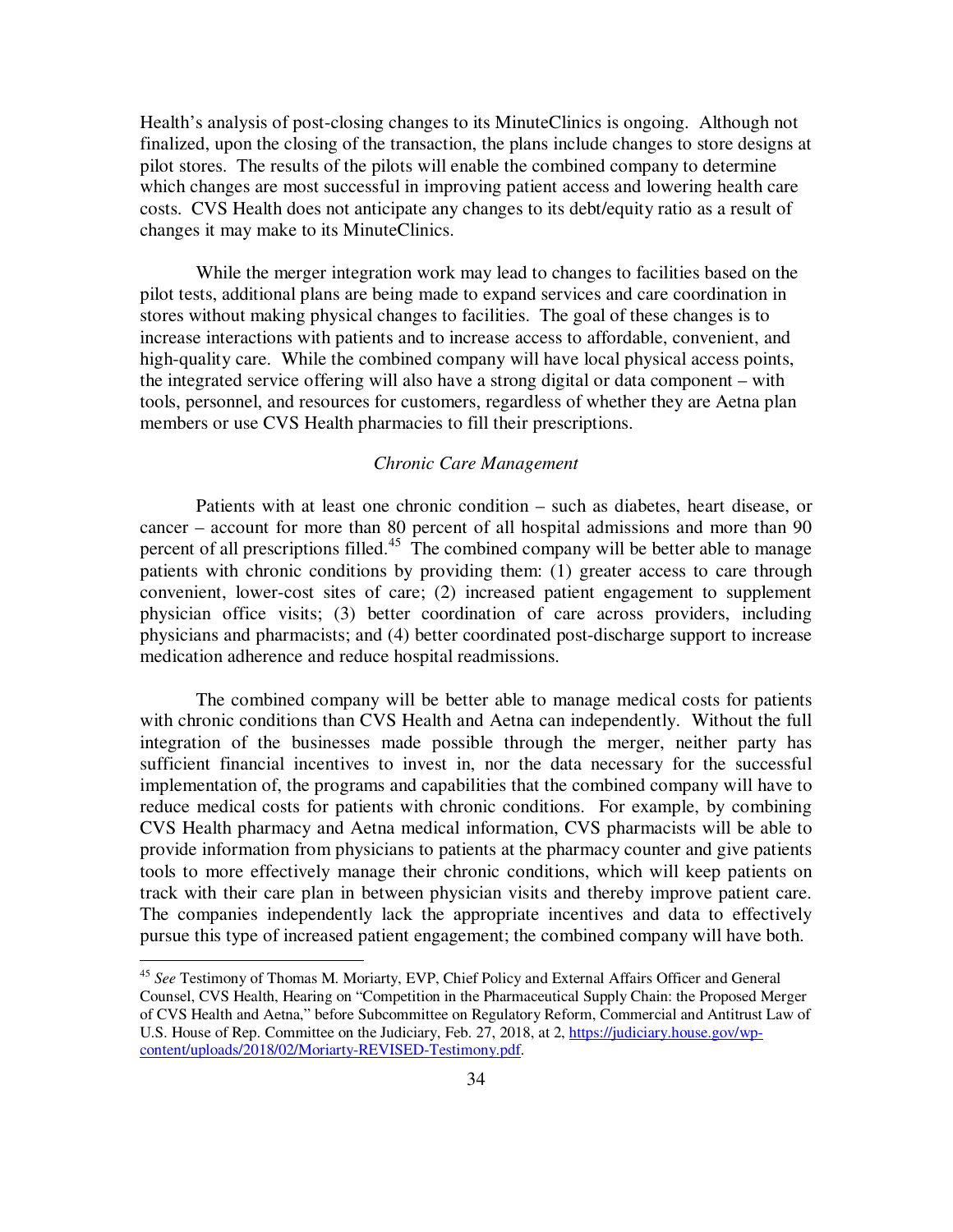There are many areas in need of improved chronic care management. One key area, diabetes, alone represents approximately \$245 billion in annual medical costs. The combined company will be uniquely situated to help the 30 million Americans suffering from diabetes better manage their condition. With the combined company's pharmacy, medical, and data assets, it will be able to deliver preventative counseling for prediabetics, provide more frequent engagement and counseling once a diabetic is diagnosed, and more effectively deploy digital tools such as remote monitoring of blood glucose levels that make it more convenient for patients to manage their care. The combined CVS Health-Aetna will have the data and financial incentives to effectively pursue such programs.

### *Data and Analytics*

 Currently, CVS Health retail pharmacies (as well as other retail pharmacies in the United States) lack access to medical records data. The combined company expects to make the investment needed to add electronic medical records to its retail pharmacies, which will facilitate interventions that will improve care and lower overall health system costs.

 In addition, CVS Caremark, CVS Health's PBM business, currently has very limited access to medical records. Integrating medical and pharmacy data will substantially improve PBM services and lead to significant cost savings.

#### *Medication Adherence*

 Studies have shown that greater medication adherence for chronic disease alone could save up to \$300 billion in unnecessary medical costs each year and more importantly save tens of thousands of lives. $46$  The combined company will use its combined pharmacy and medical data to identify patients with chronic conditions and others to whom the company can apply its proven medication adherence solutions, resulting in substantial reductions in medical spend for non-adherent members. CVS Health's existing adherence programs include, among others: (1) Maintenance Choice<sup>®</sup>, which allows CVS Caremark plan members with chronic conditions to choose to fill 90 day prescriptions through either mail order pharmacies or at any CVS retail pharmacy location; (2) Pharmacy Advisor® , which involves personalized interactions by CVS pharmacists to promote adherence by patients with chronic conditions; and (3) ScriptSync<sup>®</sup>, which allows patients with multiple maintenance medications to pick up all

<sup>46</sup> *See* Testimony of Thomas M. Moriarty, EVP, Chief Policy and External Affairs Officer and General Counsel, CVS Health, Hearing on "Competition in the Pharmaceutical Supply Chain: the Proposed Merger of CVS Health and Aetna," before Subcommittee on Regulatory Reform, Commercial and Antitrust Law of U.S. House of Rep. Committee on the Judiciary, Feb. 27, 2018, at 2, https://judiciary.house.gov/wpcontent/uploads/2018/02/Moriarty-REVISED-Testimony.pdf.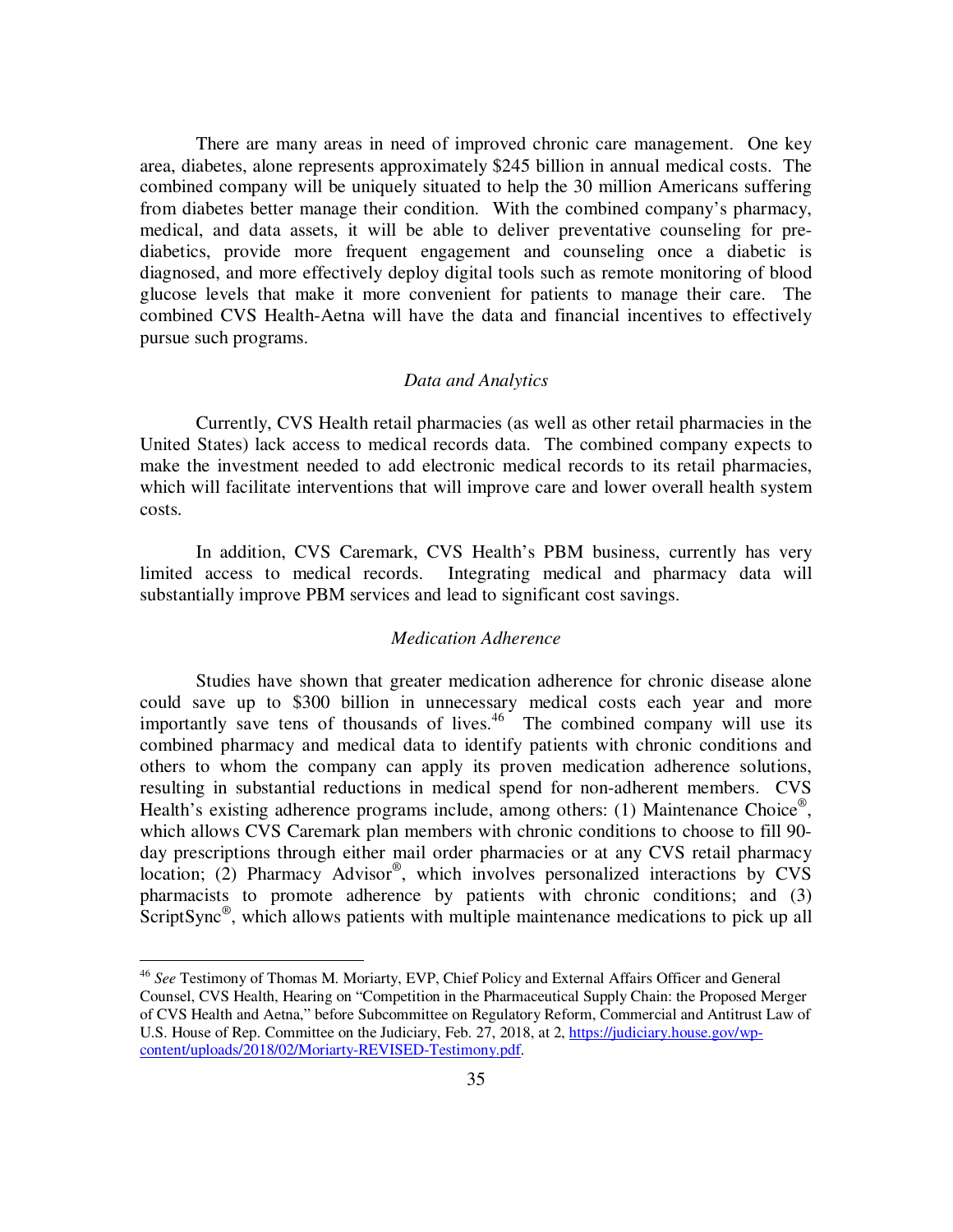of their eligible prescriptions at the same time in a monthly visit to a CVS pharmacy. The combined company will be able to increase the number of patients benefitting from these programs and will be better positioned to innovate or develop new programs.

### *Post-Discharge Support*

 According to analysis conducted by CVS Health, approximately 14 percent of patients are readmitted within 30 days of an inpatient stay. Two-thirds of those readmissions relate to medication issues, including adverse drug reactions and nonadherence. CVS Health expects to reduce these readmissions by implementing postdischarge medication reconciliation programs for high-risk members. Studies have shown that such programs reduce readmissions by up to 50 percent. Combining the medical data from Aetna with CVS Health pharmacies and community presence will allow the combined company to identify and engage with the high-risk members that would benefit most from the medication reconciliation program.

 CVS Health currently seeks to provide post-discharge support to patients through several offerings. First, Caremark offers a Hospital Readmission Prevention & Medication Reconciliation Program to health plan clients. Through this program, pharmacists conduct telephonic post-discharge medication reconciliations for patients identified by the health plan client as at-risk for readmission. A client decides whether to enroll in this program, and at this time, no client is enrolled in this program, despite encouraging results in an early pilot. Second, for patients requiring infused therapy postdischarge, Coram nurses provide a variety of services, including discharge planning, transition coaching, education, and comprehensive in-home medication reconciliations; these services include risk scoring and intervention strategies tailored to impact the most vulnerable patients. Third, CVS Pharmacy has partnered with certain health systems to offer bedside delivery of medications at discharge.

 Aetna generally provides post-acute discharge support for its commercial plans as follows. Aetna begins the discharge planning process at the onset of admission by assuring that the care team at the facility, the member's family and, most importantly, the member are aware of the expected post discharge goals and settings. Aetna then connects the discharge plan of care to the appropriate services, such as skilled nursing facilities, rehabilitation facilities, or home health care. Once the member is discharged, Aetna engages its care management nurses face-to-face with the member in the facility or subsequently in his or her home to ensure that the discharge plan is followed. Importantly, these efforts focus on medication reconciliation, physician follow-up, and safety in the home. Aetna also engages community resources, such as meals, when appropriate, to assist with post-discharge needs. Aetna does not anticipate any changes to its discharge support model as a result of the transaction.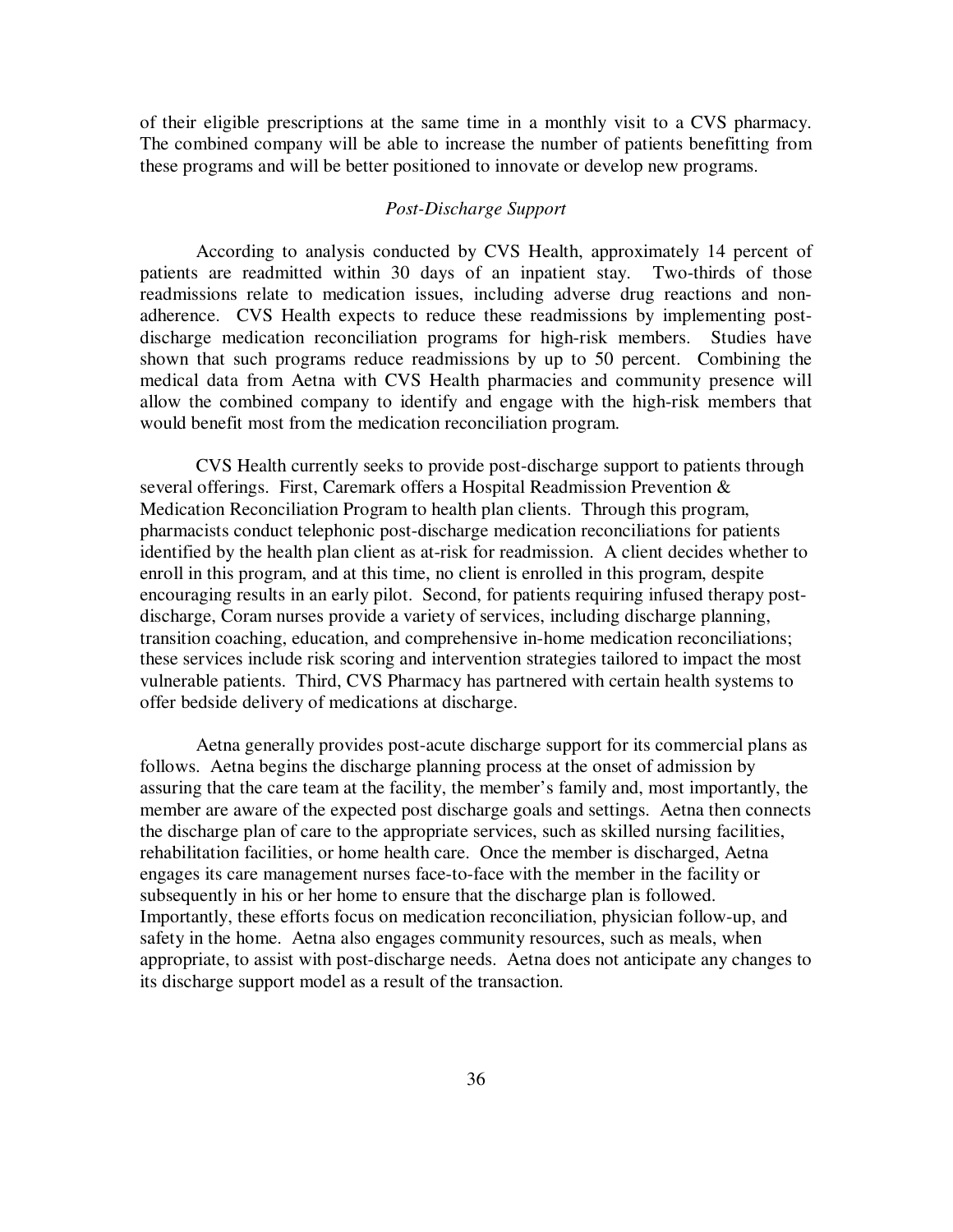CVS Health expects the post-discharge support to continue and as noted above, and CVS Health expects the combined entity to be in an even better position to provide such support.

#### *Impact on Competitors*

 Competitive advantage will arise from better use of pharmacy and medical data, more localized care options, better coordinated care across providers, and more cost management tools to deliver the most clinically-appropriate care in the most costeffective settings. By creating lower-cost and more competitive products and services as well as investing in health care innovations, CVS Health expects that it will be able to earn the business of more customers looking to control their health care spending and to compete even more effectively in what is already a highly competitive space.

 Following its acquisition of Aetna, CVS Health will continue its long-standing efforts to win and maintain the PBM business of health plans and other insurers, including those that may compete with Aetna. CVS Health has strong commercial incentives to maintain and grow its health plan business following its acquisition of Aetna. Health plans are a critical part of CVS Health's commercial success, and the company cannot afford to lose those customers.

 After acquiring Aetna, CVS Health will continue to serve its Part D and other health plan clients as it does today – with the objective of providing competitive pricing, exceptional service, and innovative solutions.<sup>47</sup> Far from being harmed, CVS Health expects health plans in Connecticut and elsewhere to benefit from the proposed transaction. Combining the convenience, community presence, and pharmacy expertise of CVS Health with Aetna's health plans, analytics capabilities, and extensive network of health care providers will allow the combined company to bring enhanced products and services to its health plan clients. CVS Health has testified to Congress about its intention to make its offerings "available, in an 'open source' environment, to all our business, labor, and public and private health plan clients" just as it does today.<sup>48</sup>

<sup>47</sup> *See* CVS Health, CVS Health Corporation to Acquire Aetna Inc., Transcript of Joint Conference Call, Dec. 4, 2017, at 4 (Rule 425 Filing with Securities and Exchange Commission) (comments of Larry J. Merlo, President & CEO, CVS Health Corp.) ("[T]his transaction will not, in any way, diminish the strong relationships CVS and Aetna have with our clients and their health care partners, nor will it reduce the value that we both create for them every day. CVS has a long history of developing solutions that deliver on the cost quality access goals of our partners, and we see no reason for that not to continue into the future. As we have shown with the merger of CVS and Caremark, we have the ability to integrate where needed while maintaining the necessary firewalls in order to protect client data and ensure competition."), http://otp.investis.com/clients/us/cvs\_caremark1/SEC/secshow.aspx?Type=html&FilingId=12415274&CIK=0000064803&Index=10000.

<sup>&</sup>lt;sup>48</sup> Testimony of Thomas M. Moriarty, EVP, Chief Policy and External Affairs Officer, and General Counsel, CVS Health, Hearing on "Competition in the Pharmaceutical Supply Chain: the Proposed Merger of CVS Health and Aetna," before Subcommittee on Regulatory Reform, Commercial and Antitrust Law of U.S. House of Rep. Committee on the Judiciary, Feb. 27, 2018, at 6-7, https://judiciary.house.gov/wpcontent/uploads/2018/02/Moriarty-REVISED-Testimony.pdf.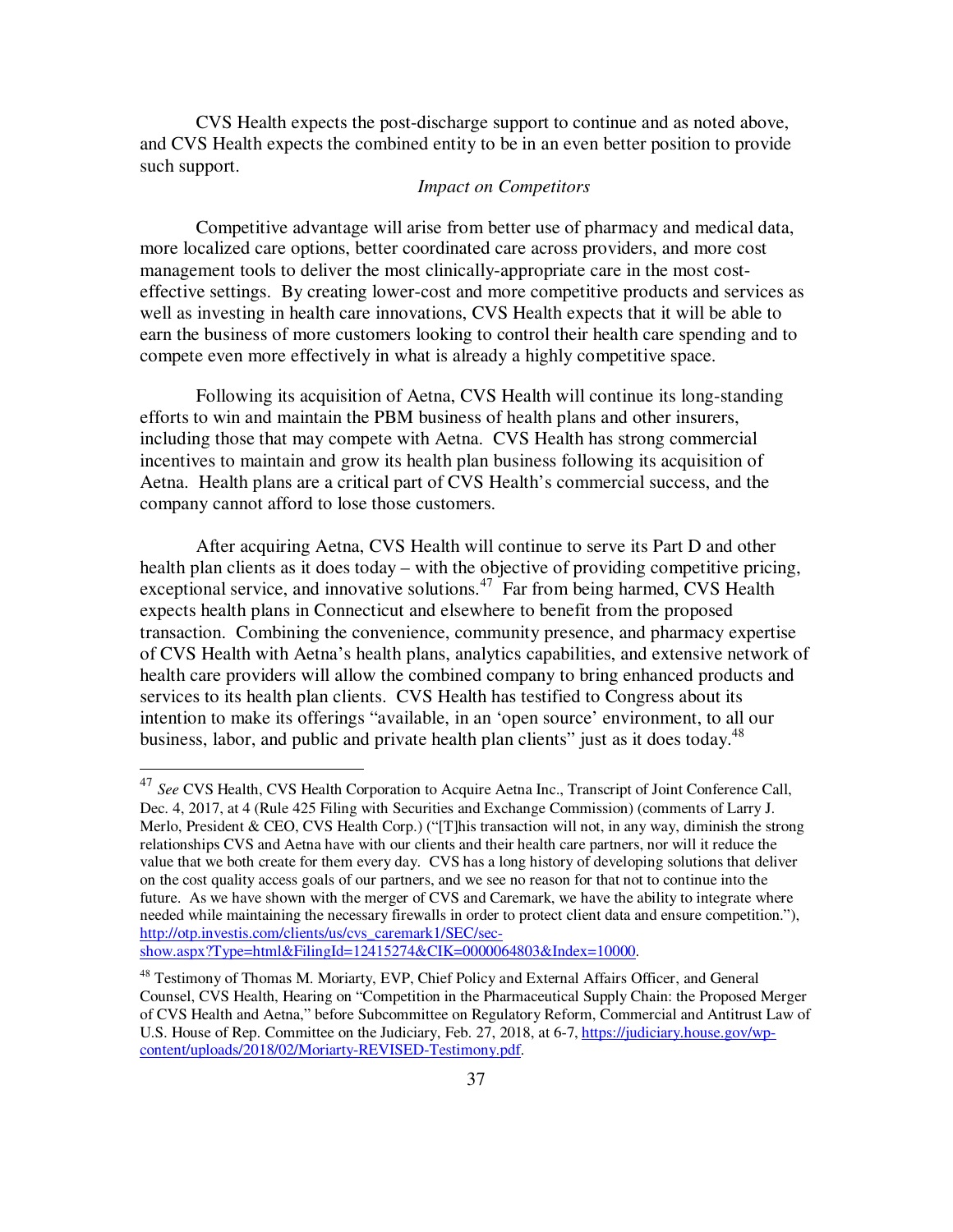CVS Health's experience in the Medicare Part D area shows how health plans can and will benefit from the proposed transaction. Caremark currently provides PBM services to health plans providing Medicare Part D prescription drug plans (PDPs). Those health plans compete with CVS Health's SilverScript business, which provides standalone PDPs. Yet, those health plans chose, and continue to use, Caremark as their PBM because of the attractive products and services Caremark offers. In fact, Caremark's health plan clients have been able to grow their business at a higher rate than the overall marketplace.<sup>49</sup> Further, more than 80 percent of Medicare lives served by Caremark's PBM are in four-star or five-star plans – the highest of any PBM serving Medicare Part  $D<sup>50</sup>$  In short, Caremark is helping its health plan clients (including competitors to SilverScript) to be more competitive in the marketplace today and this will continue – the addition of Aetna's Part D plans will not change this dynamic.

 Further, CVS Health has several, long-standing firewall policies in place to ensure that competitively-sensitive information from customers of one business unit is not inappropriately accessed or used by another unit to gain a competitive advantage. For example, a Caremark/SilverScript firewall policy prevents SilverScript employees from accessing competitively sensitive information Caremark has collected from health plans that compete with SilverScript in the Medicare Part D area. There are robust compliance protocols in place at CVS Health to prevent any improper exchanges of information across its business units. $51$ 

 Following its acquisition of Aetna, CVS Health will continue its long-standing efforts to win and maintain the business of health plans, including health plans such as WellCare.<sup>52</sup> Health plans are a critical part of CVS Health's commercial success, and retention of these customers is key to the success of the combination.

<sup>49</sup> *See* Jon Roberts, *Meeting the Health Care Challenges of Tomorrow*, CVS Health 2016 Analyst Day, Dec. 15, 2016, at 13, http://investors.cvshealth.com/~/media/Files/C/CVS-IR-v3/documents/12-15- 2016/2016-analyst-day-jon-roberts-presentation.pdf.

<sup>50</sup> *See* Testimony of Thomas M. Moriarty, EVP, Chief Policy and External Affairs Officer, and General Counsel, CVS Health, Hearing on "Competition in the Pharmaceutical Supply Chain: the Proposed Merger of CVS Health and Aetna," before Subcommittee on Regulatory Reform, Commercial and Antitrust Law of U.S. House of Rep. Committee on the Judiciary, Feb. 27, 2018, at 7, https://judiciary.house.gov/wpcontent/uploads/2018/02/Moriarty-REVISED-Testimony.pdf.

<sup>51</sup> *See* CVS Health, Frequently Asked Questions, Dec. 7, 2017, at 2 (Rule 425 Filing with Securities and Exchange Commission) ("Aetna will be an integral part of CVS Health; however, it will run as a separate business. It will have the proper protections and divisions to ensure that our PBM clients' confidential information is not seen or used by Aetna."), http://otp.investis.com/clients/us/cvs\_caremark1/SEC/secshow.aspx?Type=html&FilingId=12420703&CIK=0000064803&Index=10000.

<sup>52</sup> Mr. Andrew Asher, CFO of WellCare was reportedly quoted in a May 1, 2018 article by David Hood of SNL Financial which stated; "Asher said during the company's first-quarter earnings call that WellCare has only had 'quasi-constructive' discussions 'about the future and the assurances that will be necessary for large customers such as ourselves.'"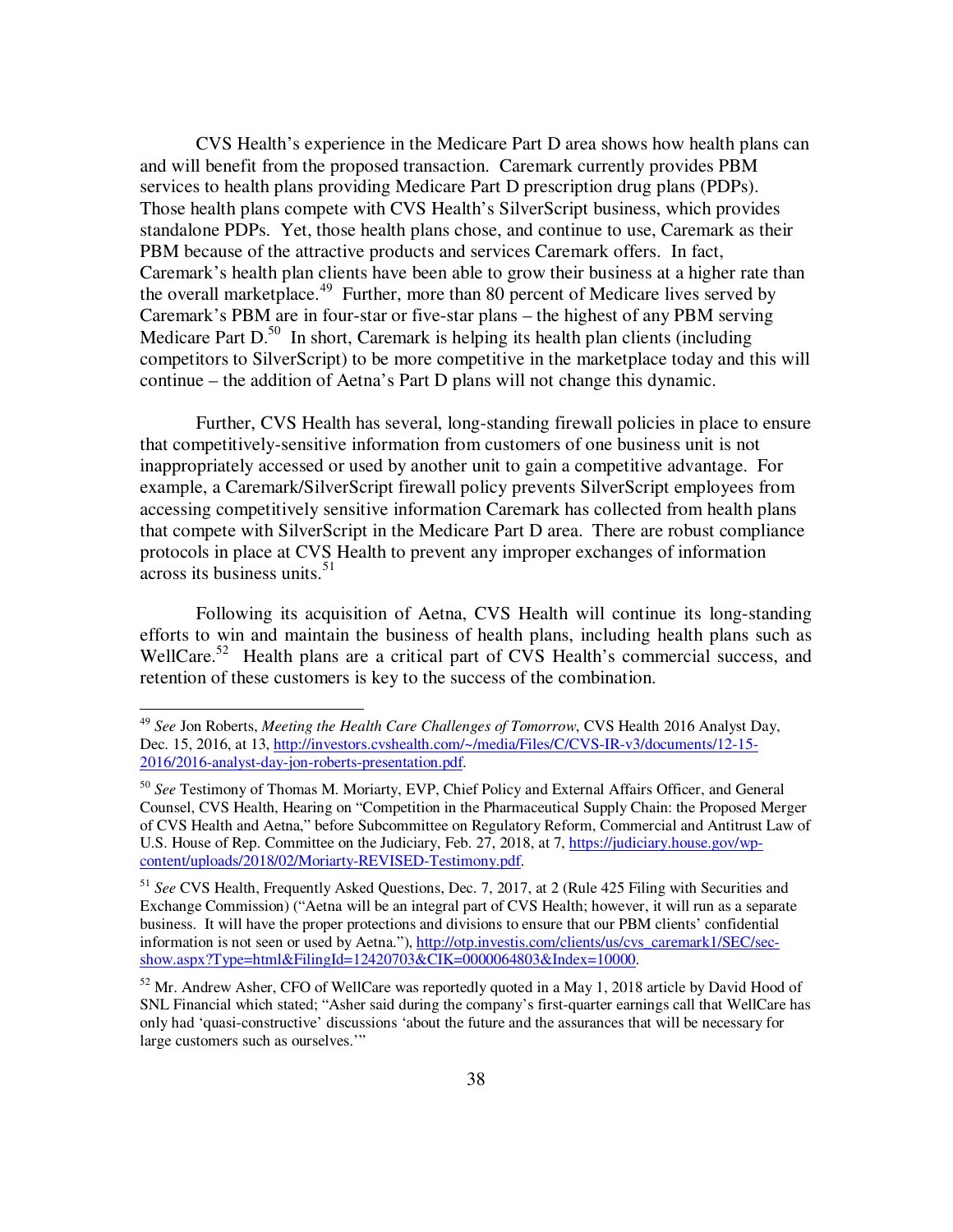## *HSR Filings*

 Attached please find the February 1, 2018 Form 8-K regarding the second request received from the Department of Justice as Exhibit 33. Each of CVS Health and Aetna filed its respective HSR Act notification and report with respect to the merger on January 2, 2018. On February 1, 2018, CVS Health and Aetna each received a request for additional information, referred to as the second request, from the DOJ in connection with the DOJ's review of the transactions contemplated by the Merger Agreement. Issuance of the second request extends the waiting period under the HSR Act until 30 days after both CVS Health and Aetna have substantially complied with the second request or such later time as the parties may agree with the DOJ, unless the waiting period is terminated earlier by the DOJ. CVS Health and Aetna have been cooperating with the DOJ staff since shortly after the announcement of the Merger Agreement and are continuing to cooperate with the DOJ staff in its review of the transactions contemplated by the Merger Agreement. Please also see the attached overview of the types of items requested in a second request as Exhibit 34. Please see the redacted HSR Filing Statements for Aetna and CVS Health as Exhibits 35.

### *Material Litigation.*

 There is no potential material litigation of which CVS Health is aware, which are currently not reflected in the Form A, which could affect the Domestic Insurers.

# *Risk Factors Noted in Exhibit 10-A<sup>53</sup>*

Below sets forth plans or controls has CVS Health has put into place to mitigate these risk factors:

 CVS Health offers security and privacy controls and programs to ensure the confidentiality, integrity and availability of client and member data. Our programs provide the framework for the protection of corporate information assets through established policies, procedures, controls, and programs. Our Information Security policies and procedures regarding information confidentiality provide for protection against unauthorized access, disclosure, modification, or destruction of sensitive information. The programs consist of the following:

• Risk Management

- Third Party Risk Management
- Internal and External Penetration Testing

<sup>53</sup> *These include, but are not limited to, disruption of IT systems, information security systems or infrastructure to support businesses.*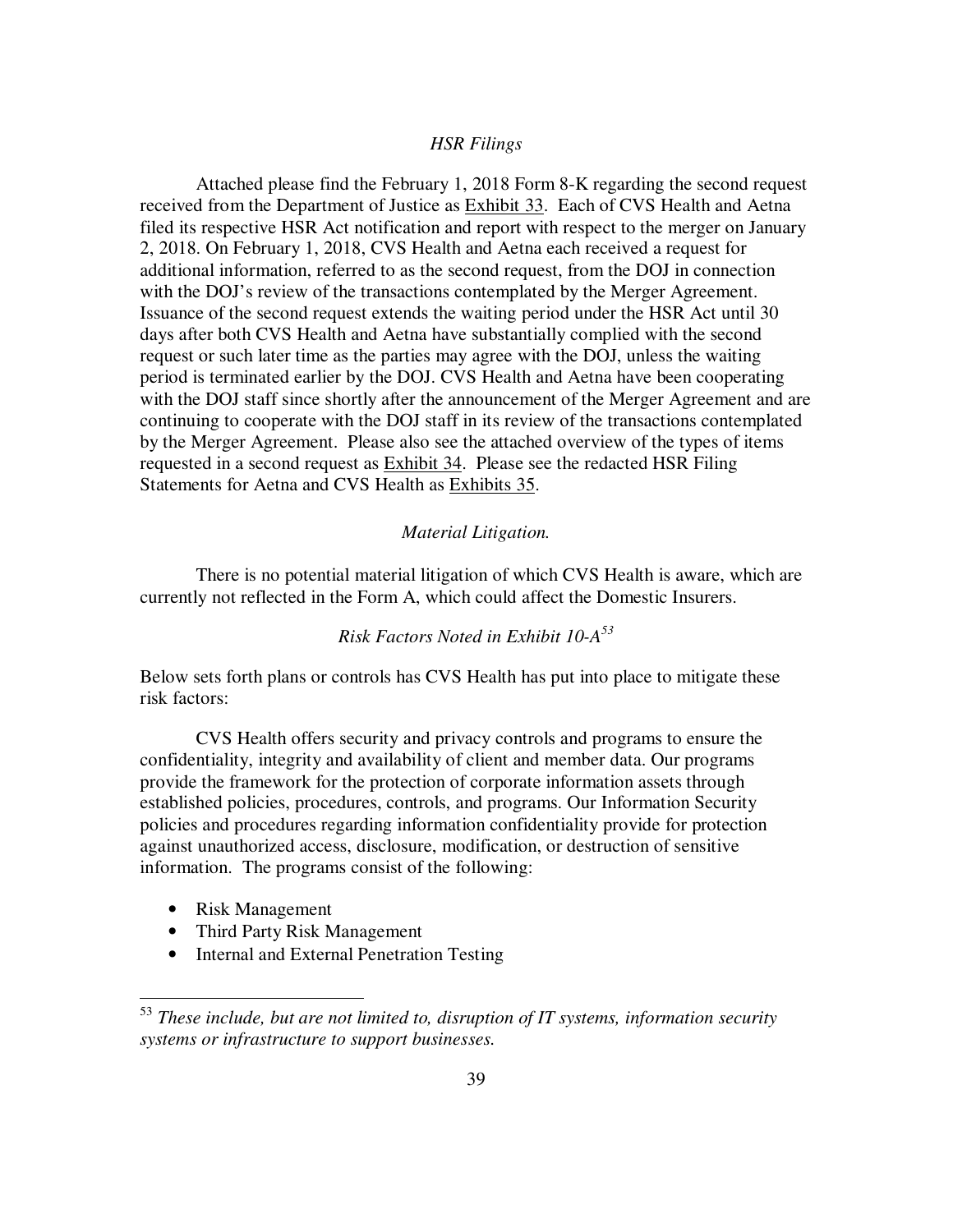- Patch Management
- Anti-Malware Program
- Enforcement of Minimum Security Baselines
- Network Monitoring
- Internet Content Filtering
- Web Application Security
- Workforce Awareness Training
- Developer-Specific Training
- Forensics
- Multifactor Authentication for remote access and for privileged access to certain resources
- Firewall and Network Management
- Data Loss Prevention
- Encryption

 Please refer to the accompanying document "CVS Health Information Security Controls" attached as Exhibit 36 for more details on the aspects of the program.

#### *IT Systems Compromised*

 Anti-Malware Program: With regard to US operations, on 12/21/16, an Omnicare ACS company file server was infected with ransomware. The event was successfully detected, contained and eradicated, with 100% recovery and no data loss as a result of the event. Please note that this appliance was separate and distinct from the CVS Health corporate appliances, which were not affected; nor were any CVS Health information systems or services affected.

## *Dedicated Personnel Assigned to Cyber Risks*

 CVS Health has an Information Security department and program led by a Chief Information Security Officer, reporting to the Chief Information Officer. The program is monitored by the Audit Committee and the Board of Directors.

### *Pharmacy Service Clients*

 Page 6 of the CVS Health 2017 Form 10-K (received by the Department in March 2018) discusses pharmacy services clients, one of which is Aetna. Aetna has represented an increasing percentage of revenue for CVS of 12.3% for 2017, 11.7% for 2016 and 10% for 2015. These percentages represent Aetna revenue as a percentage of CVS Health consolidated net revenues. CVS Health does not expect this percentage to change materially given the growth in our overall business.

 There are several health insurance companies under the CVS Health umbrella as identified in Exhibit 3-A. The insurance companies identified in Exhibit 3-A include